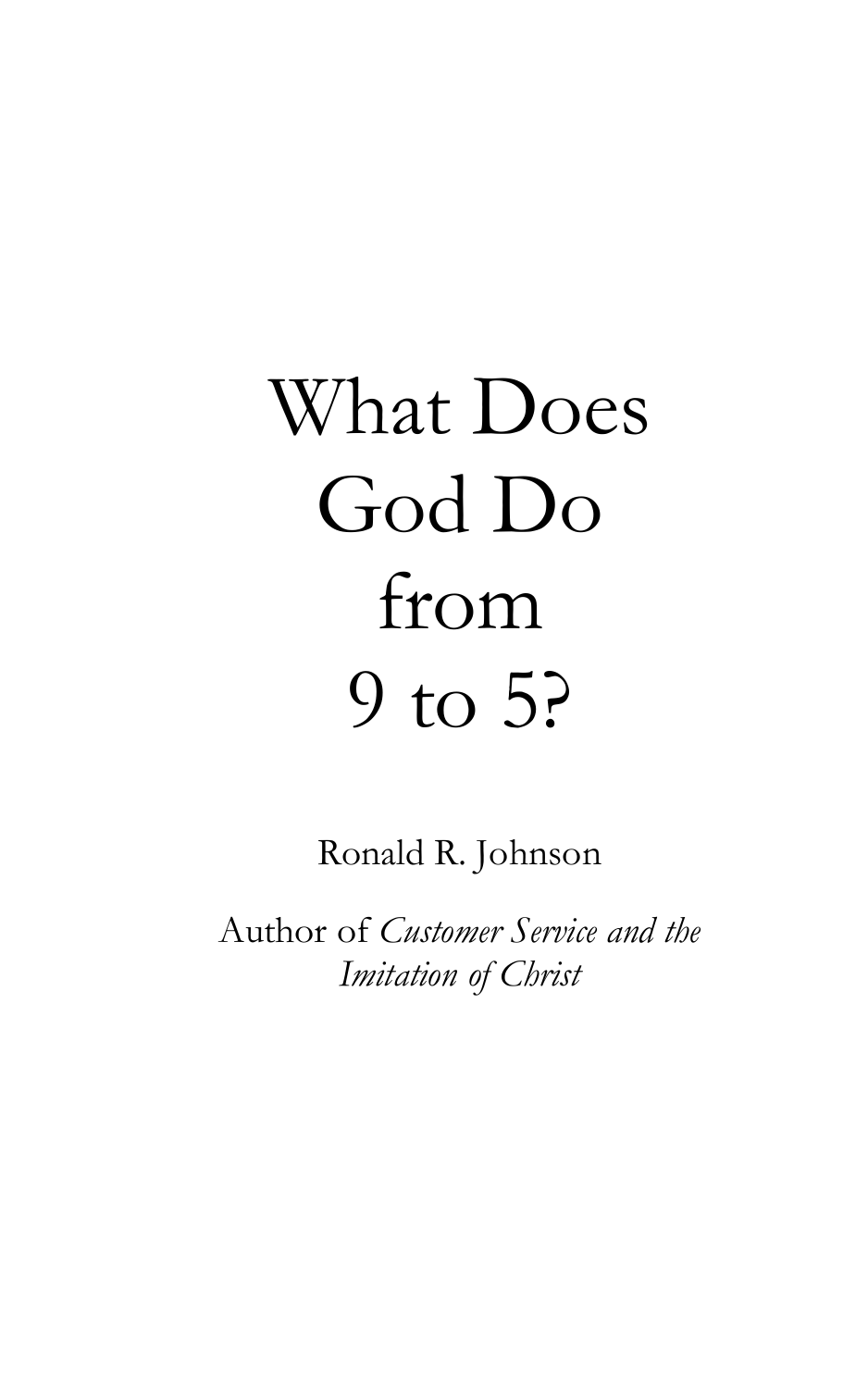Copyright © 2016 Ronald R. Johnson

All rights reserved.

ISBN: 1505869641 ISBN-13: 9781505869644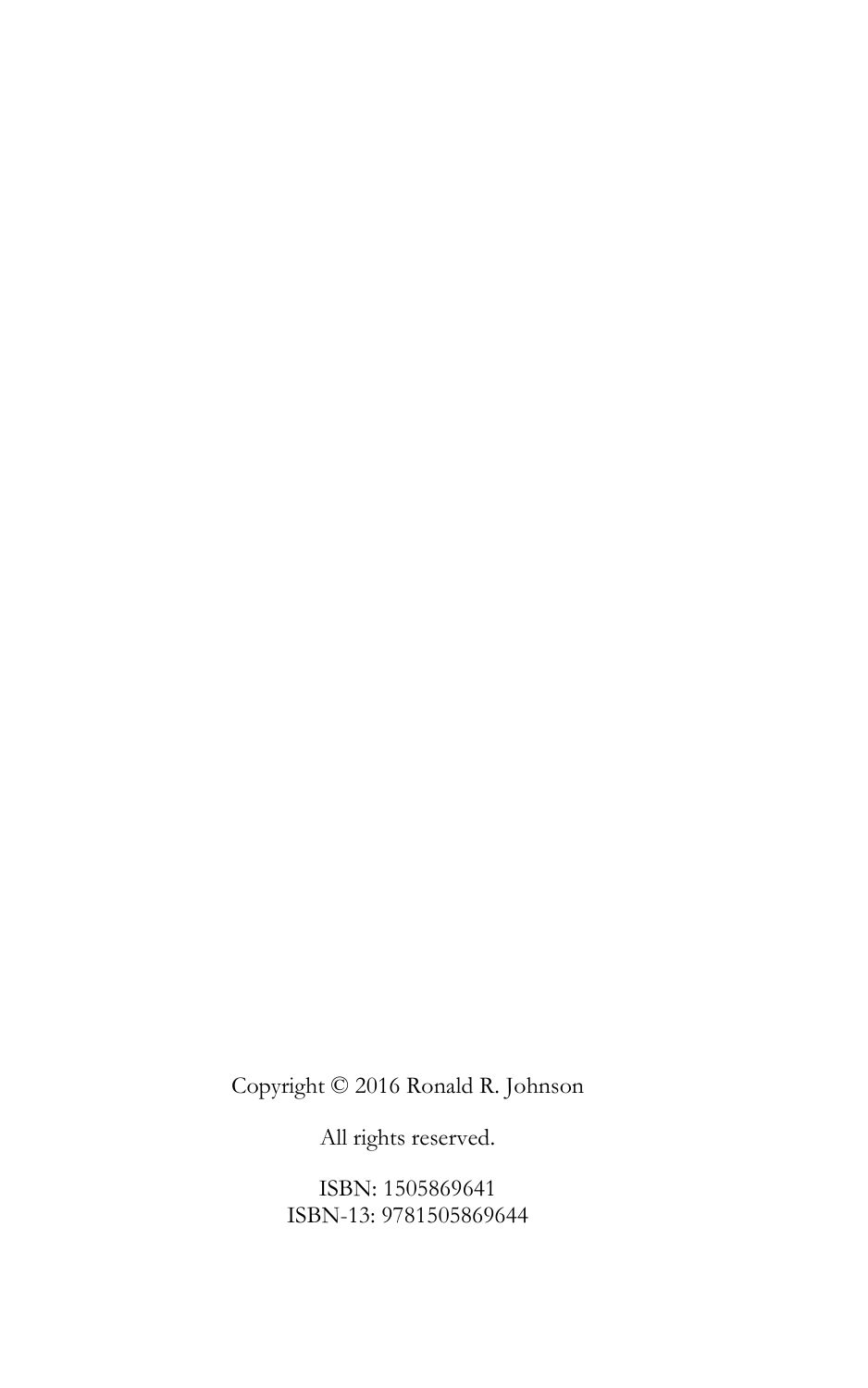# DEDICATION

Just after I graduated from college, I traveled America's Pacific Northwest sharing stories about how I had found God in daily secular life. I told my listeners that what I had experienced in school settings, they could discover in their places of employment.

Audiences in a number of congregations paid me the supreme compliment of challenging me. "Is it true?" they asked. "Can we really find God in the workplace?" They posed earnest, detailed questions that I couldn't answer, because I lacked both work experience and theological depth. But those people became my people, and for over thirty years I've sought answers on their behalf.

This volume is dedicated to them.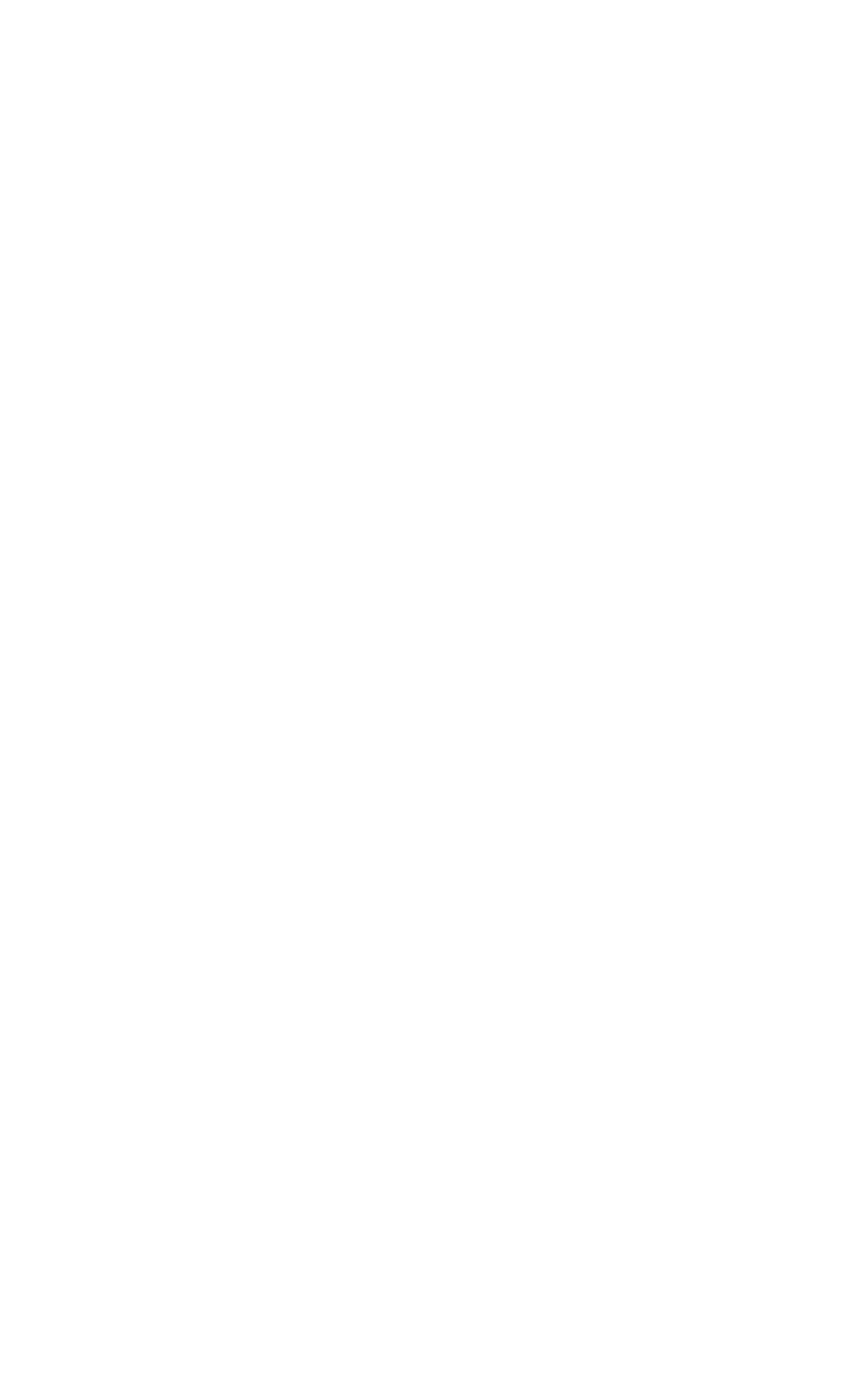# **CONTENTS**

|                | Acknowledgments                    | $\mathbf{i}$ |
|----------------|------------------------------------|--------------|
| $\mathbf{1}$   | Simon Says                         | $\mathbf{1}$ |
| $\overline{2}$ | The Bottom Line                    | 11           |
| 3              | A.P.B.                             | 17           |
| $\overline{4}$ | 'Grizzled' Is an Understatement    | 29           |
| 5              | No KISSing in the Parlor           | 37           |
| 6              | Nature? Nurture? Neither?          | 49           |
| 7              | How We Go Wrong                    | 55           |
| 8              | What God Does                      | 66           |
| 9              | Trouble 'Round the Water Cooler    | 79           |
| 10             | <b>Starting Over</b>               | 93           |
| 11             | Phantoms                           | 102          |
| 12             | The Complex Story of 'Us'          | 114          |
| 13             | Destination, Please                | 126          |
| 14             | <b>Power Transfers</b>             | 138          |
| 15             | The End of the World as We Know It | 147          |
| 16             | Does God Micromanage Our Lives?    | 158          |
|                |                                    |              |
| 17             | Where the Rubber Meets the Road    | 171          |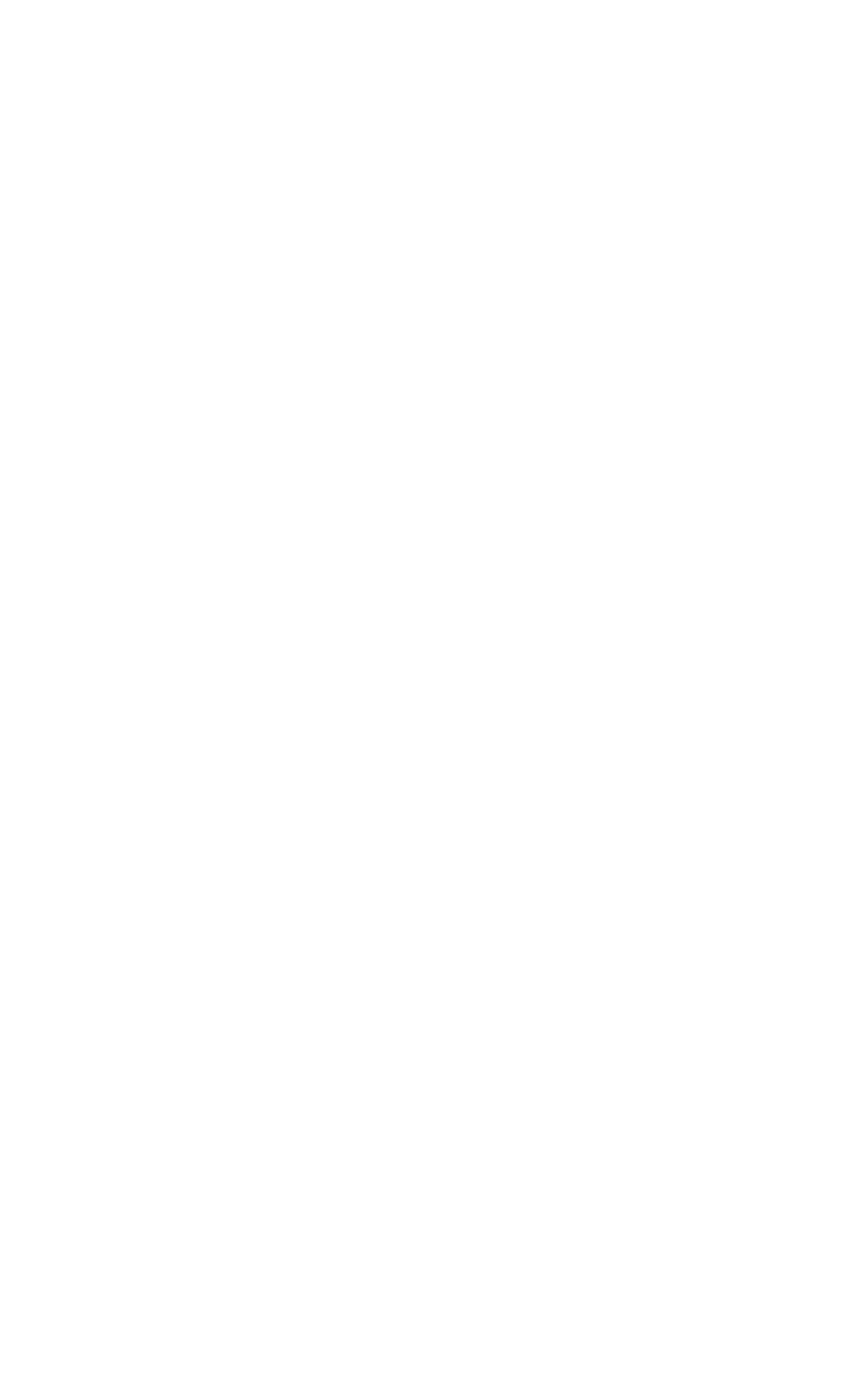## ACKNOWLEDGMENTS

The cover was designed by Melissa Houtz, with photography by Emily Johnson.

Unless otherwise noted, the Scripture quotations contained herein are from the New Revised Standard Version Bible, copyright © 1989 by the Division of Christian Education of the National Council of Churches of Christ in the U.S.A., and are used by permission. All rights reserved.

References to Clifford® the Big Red Dog are from Norman Bridwell, *Clifford's Best Friend: A Story about Emily Elizabeth* (New York: Scholastic, 2000).

The discussion about the history of the PET Milk Company is drawn from Martin L. Bell, *A Portrait of Progress: A Business History of Pet Milk Company from 1885 to 1960* (St Louis: Pet Milk Company, 1962).

My wife Nancy and daughter Emily have been a constant source of encouragement, as have Senior Pastor Barry T. Petrucci and the members of Portage Chapel Hill United Methodist Church in Portage, Michigan (USA). Our congregation's bibliographical wonder, Kathy Willhite, was the inspiration for the character NB, in spirit but not in appearance.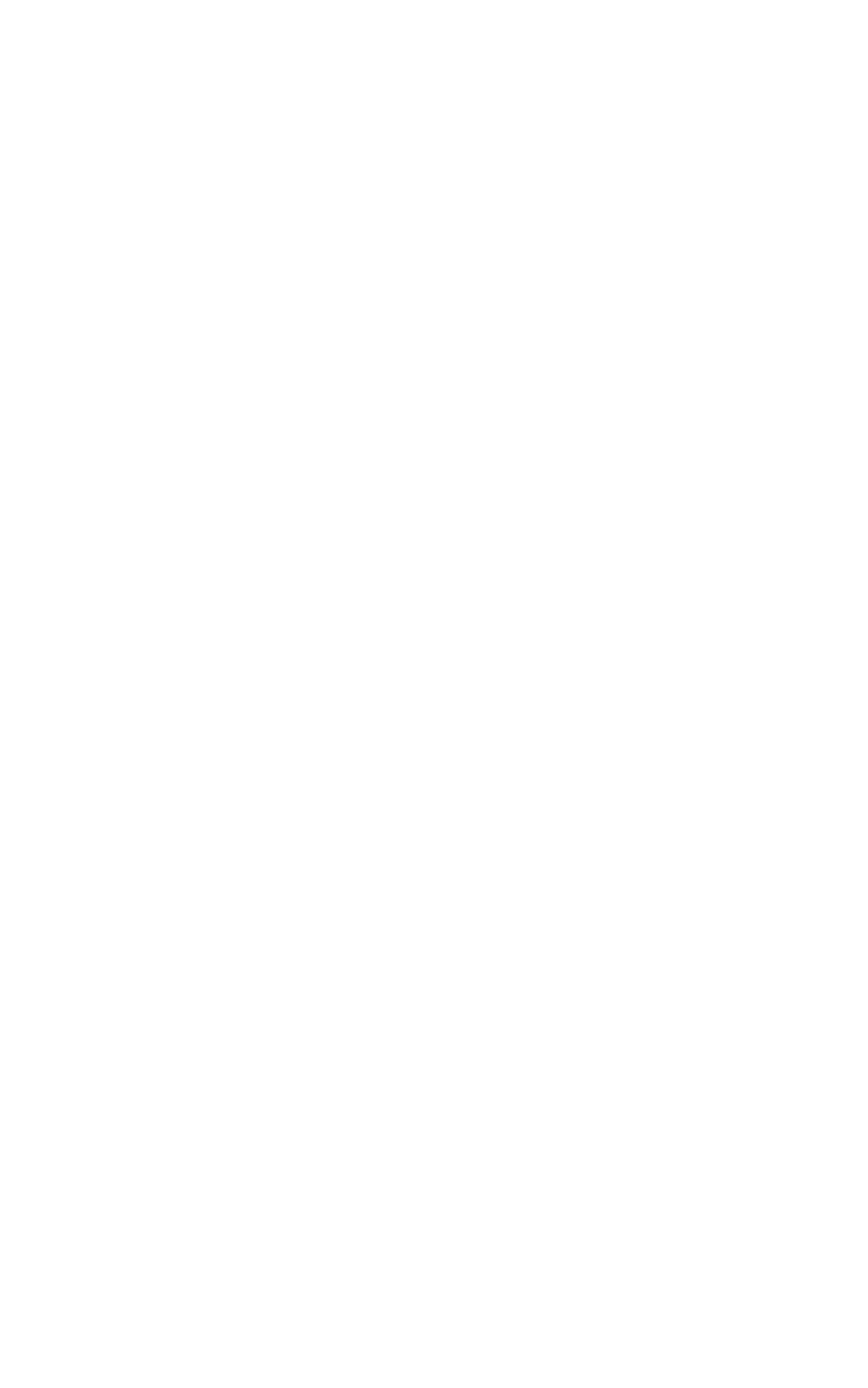## 1 SIMON SAYS

#### *"The trouble with you Christians is—"*

I'm reading the news online and my best friend, Savannah, pokes me with her elbow. "Dayton, listen to this!"

All around the bus, heads turn.

It's Simon, the British guy who shares trenchant observations of American life during our morning bus ride downtown. He usually sits in one of the front seats that face inward toward the aisle so that everybody can see and hear him. He's always provocative, but it's unlike him to start a religious argument. Glancing in his direction, I realize what has happened: Sammy the Soul Saver strikes again.

Sammy has a heart for evangelism. I respect him for that. He fearlessly sits beside commuters and asks them if they know the Lord. The problem is, he focuses entirely on death. It's all about snatching souls from the fires of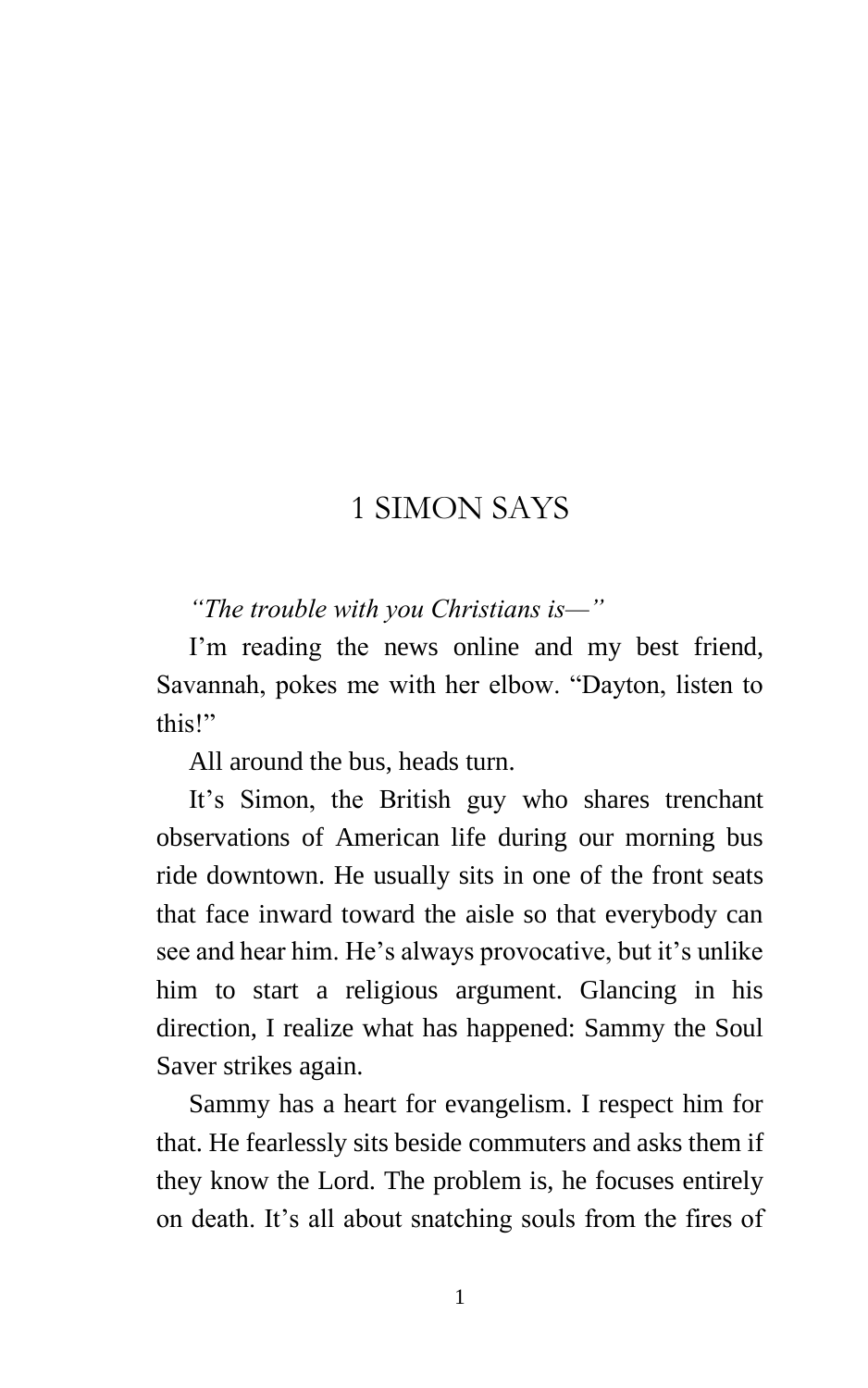hell. If you say the magic words, you're set for eternity. He says nothing about spiritual growth. It's all a legal transaction for him, and it's over in a jiffy if you cooperate.

But Simon is not the cooperative sort.

"The trouble with you Christians," he says, "is that you don't see the relevance of Christianity to your own lives, so you don't know how to get a religious conversation started." He stares at Sammy and waits for comprehension. It's a long wait.

Sammy shakes his head. "I don't—I, uh—"

"Casual conversations don't furnish you with opportunities, because God doesn't have anything to do with real life. So you change the subject. You don't know how to carry on a proper conversation about your religion."

"Well, excuse me for not following etiquette," says Sammy.

"Breaches in etiquette I can tolerate, but there's a larger point at issue here. You want to witness to people about your faith? Fine! But you're unable to do it from the subject at hand, and that fact should trouble you, because it means that your faith has no bearing on the things that people are already thinking and talking about. Look, if you can't tell me about God without changing the subject, then God must not have any meaningful connection to my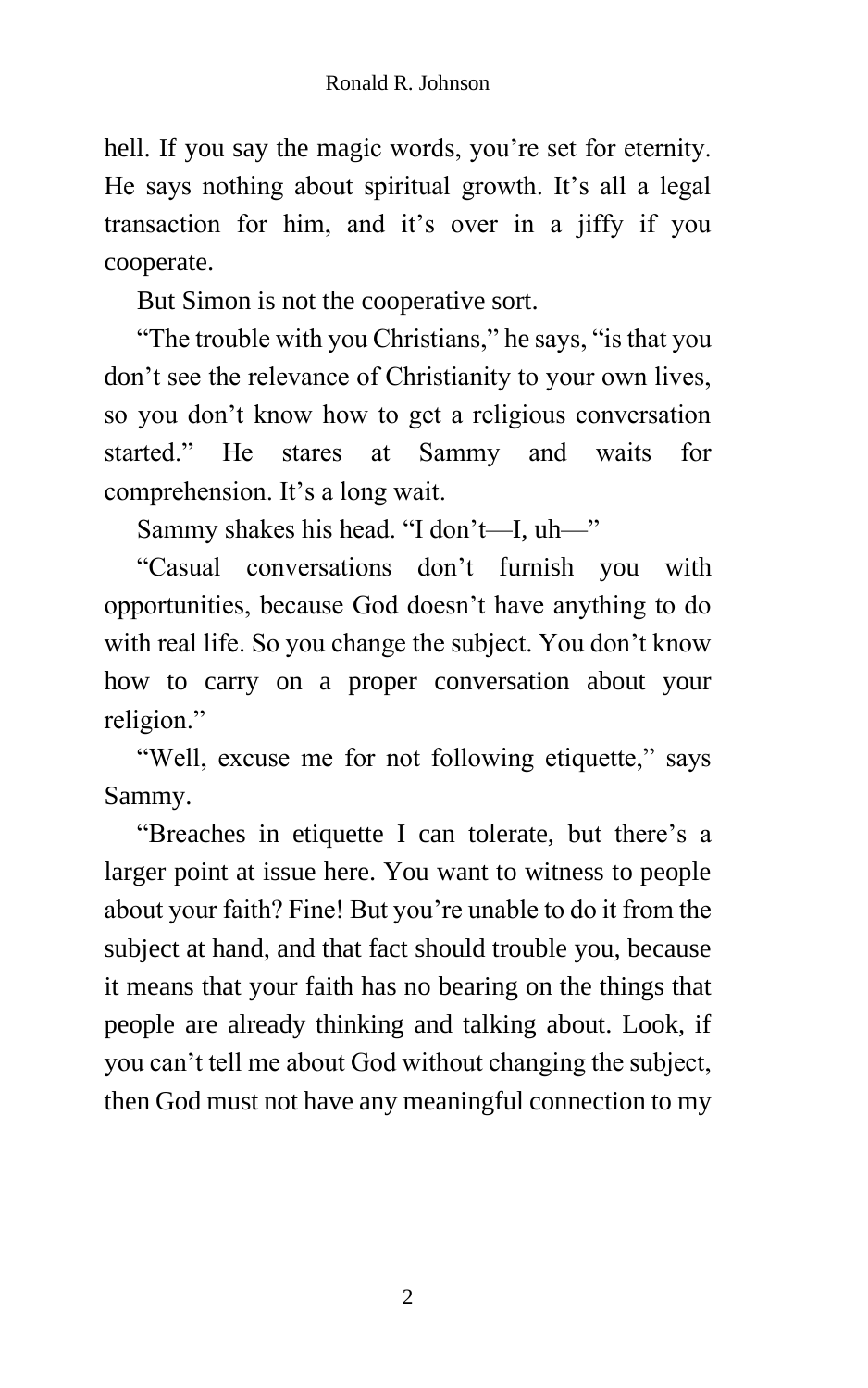daily life. And if that's the case, then shove off, my friend! Away with you!"

Sammy won't admit defeat. "Everybody needs the Lord," he says.

"Maybe so, but you haven't shown me why."

"You're going to die someday, aren't you?"

Simon shrugs. "I don't care."

Sammy turns to the rest of us. "He doesn't care that he's going to die!"

"It's not like it's going to happen this afternoon," Simon says wearily.

"You don't know that."

"Granted, but we can't live as if the Grim Reaper were staring over our shoulders, can we? We'd never get anything done that way. When I say I don't care about dying, I mean it's not high on my list of priorities right now."

A chuckle ripples throughout the bus.

Simon continues. "Now if there's someone on board who's dying of something, they might care about the product you're peddling. But I'm not, so I don't. And I really don't think I'm unique in that respect. Heaven and hell just aren't the urgent topics they used to be in this society. Therefore, you Christians have to change the subject just to get a conversation started about your religion."

Sammy stares off into space, unsure how to regain control of the discussion.

Someone else tries to help. "Are you saying you don't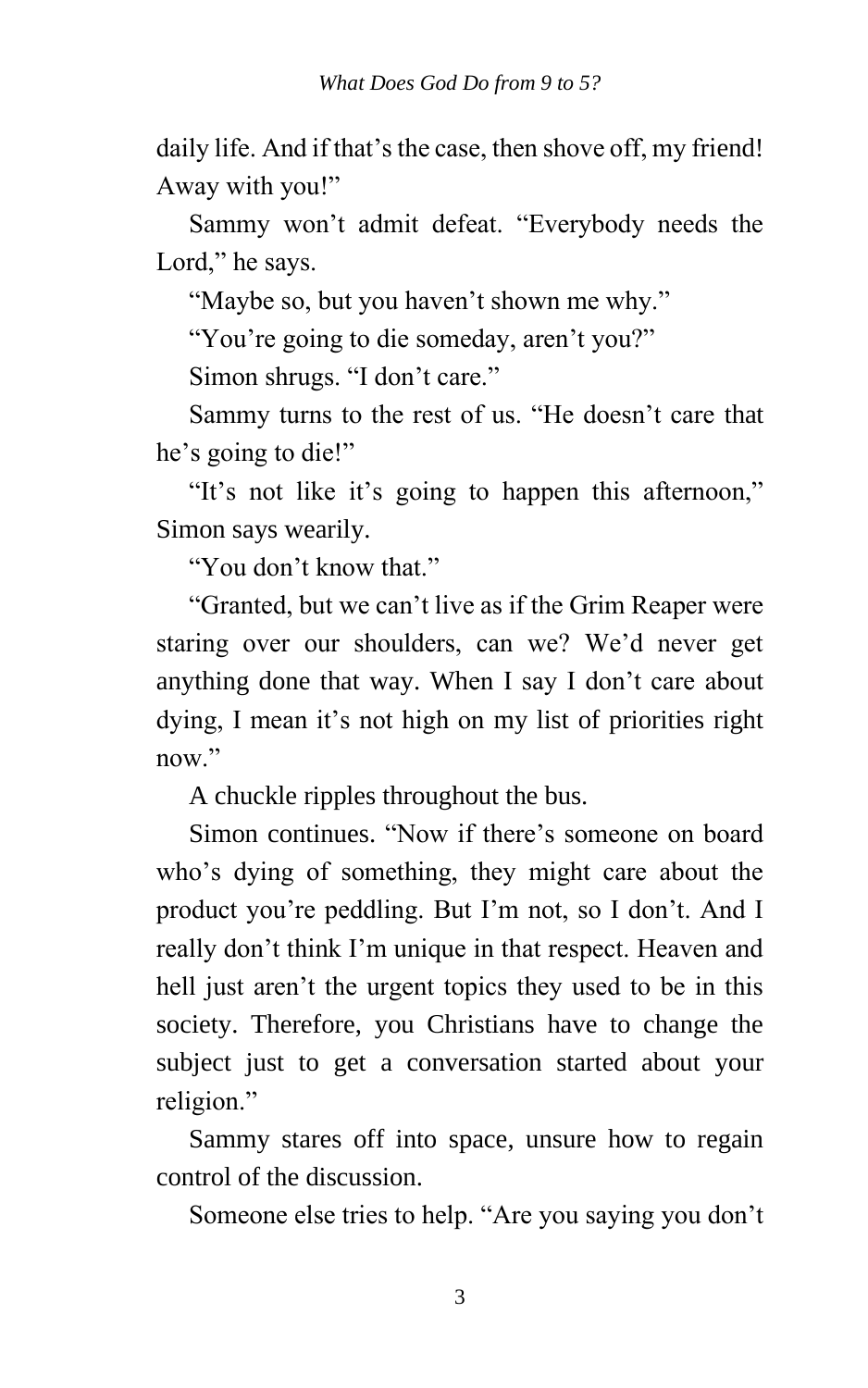see the relevance of Christianity today?"

Simon points at Sammy. "I'm saying *he* doesn't see it. And neither do any of the other Christians I've ever talked to. And because *they* don't see it, they can't get *me* to see it. Let me show you what I'm talking about."

He turns to all of us and raises his voice. "How many of you are Christians?"

All around the bus, people hesitate. For one thing, we aren't like Sammy; we don't wear our religion on our sleeves. We're also reluctant to argue with Simon about our faith. Still, quite a number of us raise our hands.

I turn to Savannah and whisper, "More than I would've guessed."

"Good," Simon says. "We might get somewhere. How many of you Christians are going downtown to work this morning?"

Most of us nod or grunt.

"Will Jesus help you?"

We don't know what he means.

"I'll rephrase the question. How many of you can honestly say that God directs your words and actions on the job?"

A few people look like they might be about to make that claim.

"If you answer Yes to that," he adds, "be prepared to give details. Tell us what you have said and done on the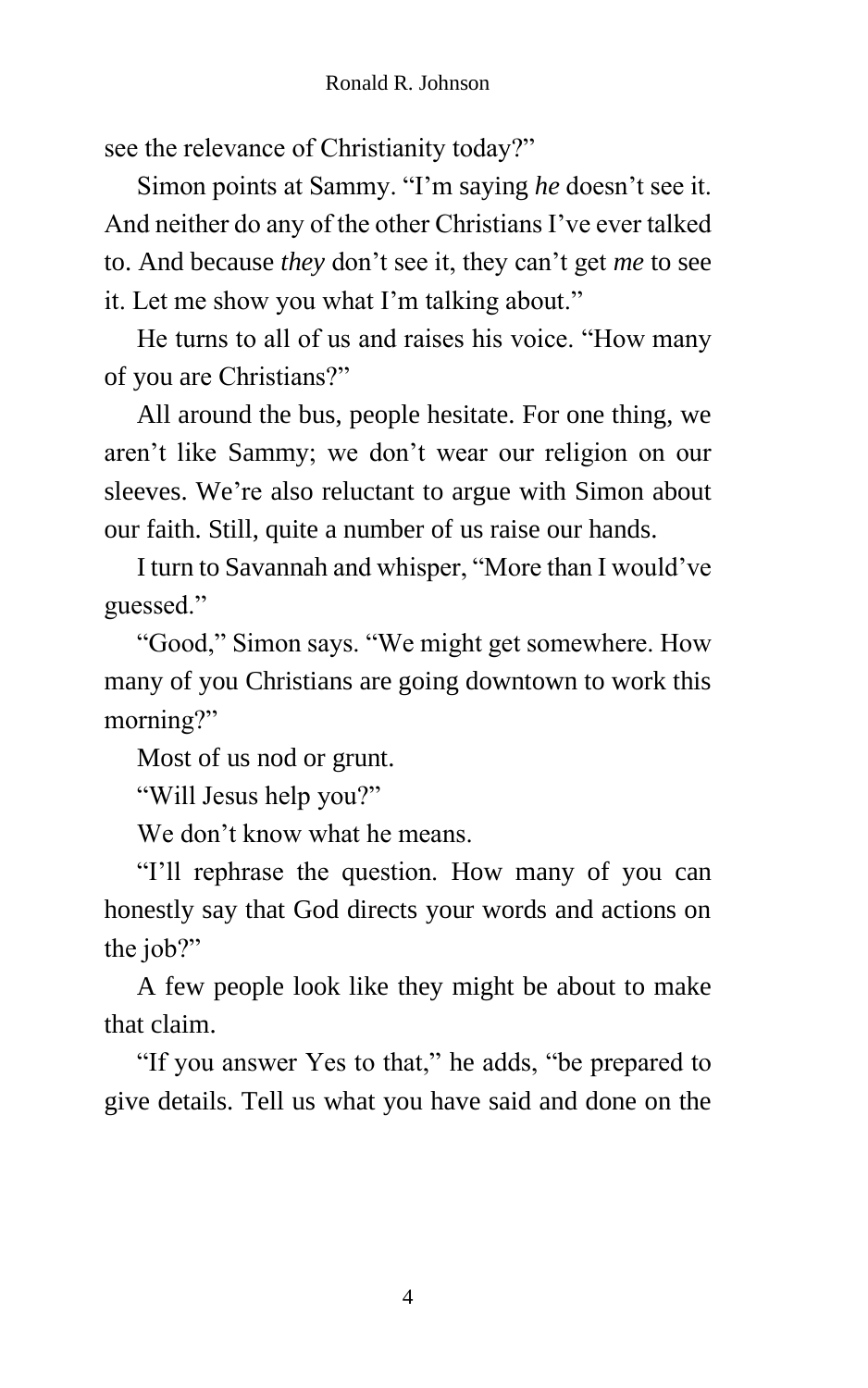job recently that was clearly in response to a divine directive."

Nobody takes him up on it.

"This is precisely my point," Simon concludes. "This bus is full of Christians, yet none of you can claim that your relationship with God has any direct bearing on the work that you're going to do today. Your religion isn't about real life. If there's some connection between your faith and the activities you're about to engage in this morning, you haven't found it."

A white-haired gentleman near the front speaks up. It's our friend Nate. He's the Chief Financial Officer of his company and a very friendly guy. "Everything you say makes perfect sense when applied to fundamentalism," he says. "But there's a lot more to our religion than rightwingers realize. I don't think very much about heaven, either, but I don't need to. My faith in Christ offers me plenty right here and now."

"Like what?" someone asks.

Nate ponders his answer. "Well, I guess I'd have to say 'fellowship.' You can't follow Jesus all by yourself. When you give your life to Him, you become part of His community. I thank God for the people I've had the privilege of worshiping and working with over the years. They've enriched my life in so many ways, I can't count them all."

Simon grimaces. "I just asked all of you whether Christ guides you in the things you do all day, and the answer I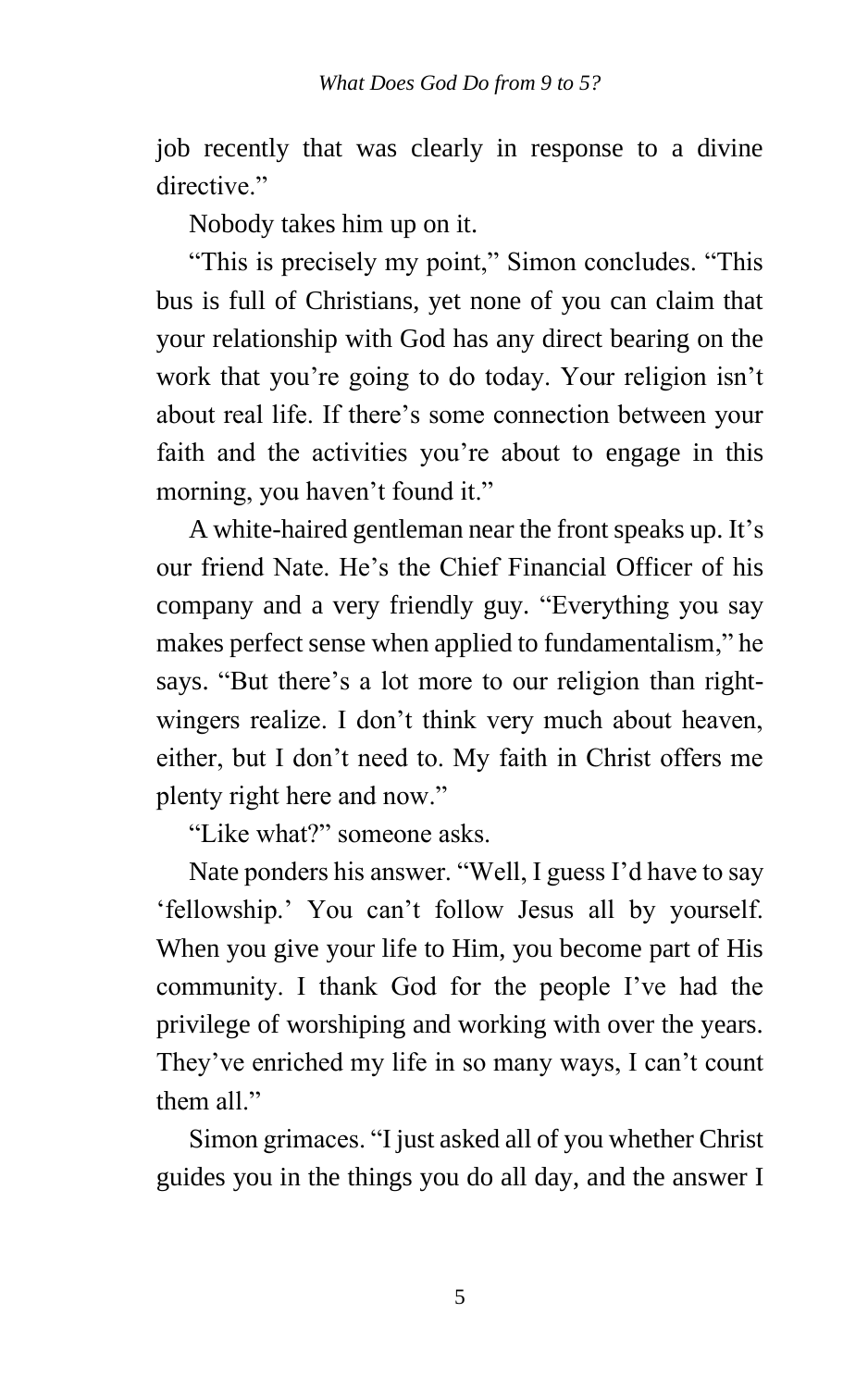got was not encouraging. And now you're saying that the solution to this problem is…?"

Nate smiles. "The church. God's work is done through the church, not through individuals. I give my time and talents to the church, and the church does God's work in the world."

"Can't you see that you're proving my point all over again?" Simon asks. "You're changing the subject, too."

"In what way?"

Simon stares at him in disbelief. "What do you mean, 'In what way'? Apparently none of the Christians on this bus have any idea how their faith applies to their work. I'm asking you what Jesus offers as a solution to this problem, and you tell me it's the pleasure of going to church. I'm asking about Monday through Friday, and you tell me about Sunday."

Nate chuckles. "Well, *my* religion isn't confined to Sunday. I serve on committees that meet on weeknights, and I help out in a number of ways on Saturday. But most importantly, I carry my brothers and sisters in my heart throughout each day and pray for them often. The church is an ever-present reality to me."

"But does it help you do your work better?"

Nate puckers his lips in thought. "Yes," he says. "I think it does. The thought of my fellow believers keeps me striving to do my best throughout the day. It inspires me to be more patient, more compassionate."

Sammy the Soul-Saver has been quiet too long. "Your church sounds like a country club. You hang around with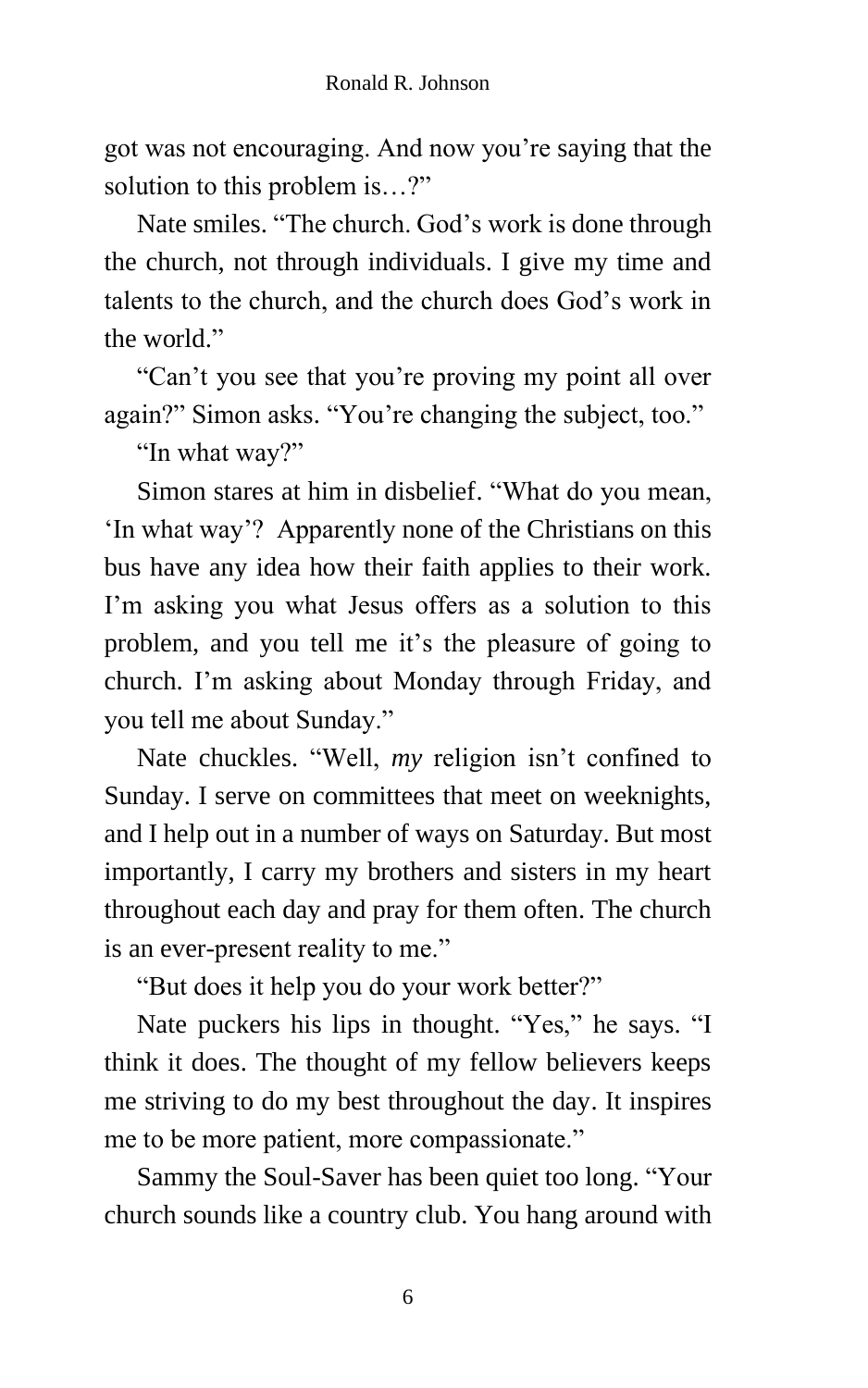well-to-do people just like you. You all wear fancy clothes, you drive nice cars, and you feel good about yourselves because once in a while you stop to remember those who are less fortunate. When the pastor reads the lesson, you follow along in the pew Bible, and that's the extent of your scripture study. Then you and all your other well-to-do friends head down to Fellowship Hall for coffee and polite conversation. You're just the countryclub crowd masquerading as Christians. Jesus is the answer, not your church!"

"You two can argue about that later," Simon says. "My point is still the same: Christians can bring religion to bear on their daily lives only by changing the subject. In your case, that means you're changing the subject to 'the fellowship of the church.' You don't have anything to offer that will make people's daily lives an adventure during working hours. You can suggest nothing better than an after-hours alternative—at best, something to look forward to or reflect back on during the day. But you're still changing the subject. You're turning your thoughts away from your daily business, in another direction. Just because you do it only periodically throughout the day doesn't alter that fact; you're still turning your thoughts *away*. And that shows that your religion doesn't really speak to your daily needs down here in the business district."

A scraggily-looking man sighs impatiently. "All of you are missing the point. You're slaves, every one of you—slaves to the system and to your social roles. You're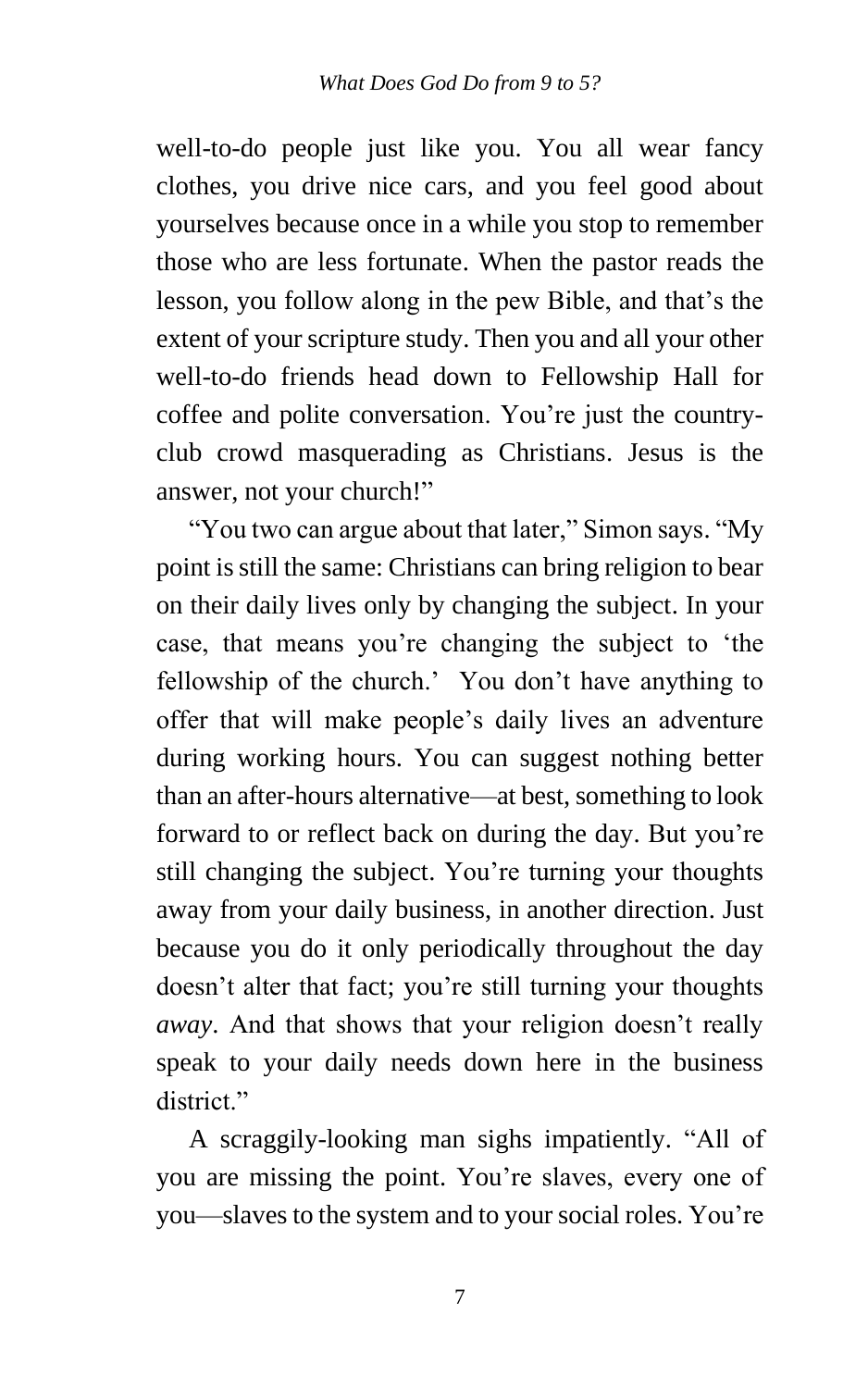all so committed to the present world order, you can't even see what's happening."

Simon is delighted. "I haven't had a good argument with a Marxist here in America since the Berlin Wall came down! Where have you been? You and your friends wrung your hands and took cover, and I haven't heard from you since."

"That's a lie and you know it. You may wish you had heard the last of us, but you haven't."

Some people on the bus seem confused, but their neighbors whisper explanations to them. One man says, a little too loudly, "What—he's a communist?"

"I'm a Christian," the scraggily guy says. "I just take my Christianity more seriously than the rest of you do. You *talk* about Christ and his apostles holding their material goods in common. I'm doing something about it."

"Just exactly what are you doing?" someone asks.

"Hastening the revolution," he says. "Opening people's minds. Getting them to see how self-defeating capitalism is."

"What's that got to do with Christianity?"

The guy smiles condescendingly. "What's *capitalism* got to do with Christianity? NOTHING! If you're a Christian, you ought to see that and work to defeat the system. But until then, we must do all we can to relieve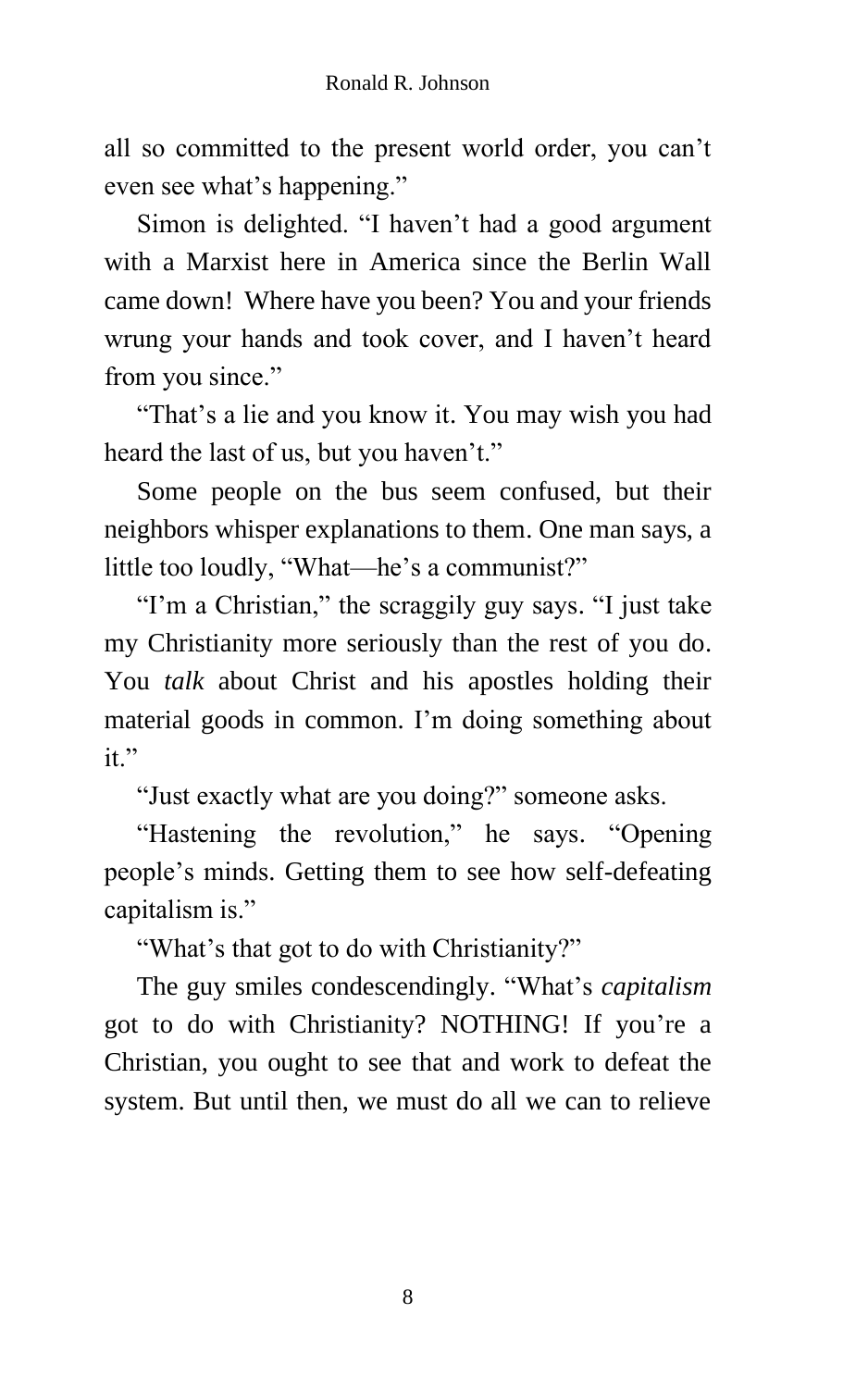the suffering of the homeless and disenfranchised. Those are the very things Jesus would do if He were here."

"Christian Socialists have been around for over a hundred years," Simon explains to us. "A lot of ministers are sympathetic to their ideas—or liberal ministers are, at least. But it's a tough message to preach, especially to wealthy congregations. They squirm too much."

The scraggily guy interrupts. "God is on the side of the poor. That's the thing. You asked these people whether they felt God's direction in their jobs and their lives, and they couldn't give you a straight answer even though they profess to be Christians. The reason is simple: they're godless."

The bus erupts in protest.

"Say what you like, but it's true! God is on the side of those whom society rejects: the poor and the powerless. He has no interest in what you do all day unless you're helping the poor. Sharpen your pencils and balance your ledgers, but don't expect God to care. You're all living lives that are opposed to the work of God. God's only concern is to liberate us all—poor, middle class, and wealthy—from bondage. He's a God of liberation, not of the status quo. As long as you're working for The Powers That Be, you can't expect God's blessing."

A moment of confusion follows as several people try to yell over each other, but Simon restores order. "Once again," he says, "we hear testimony from someone who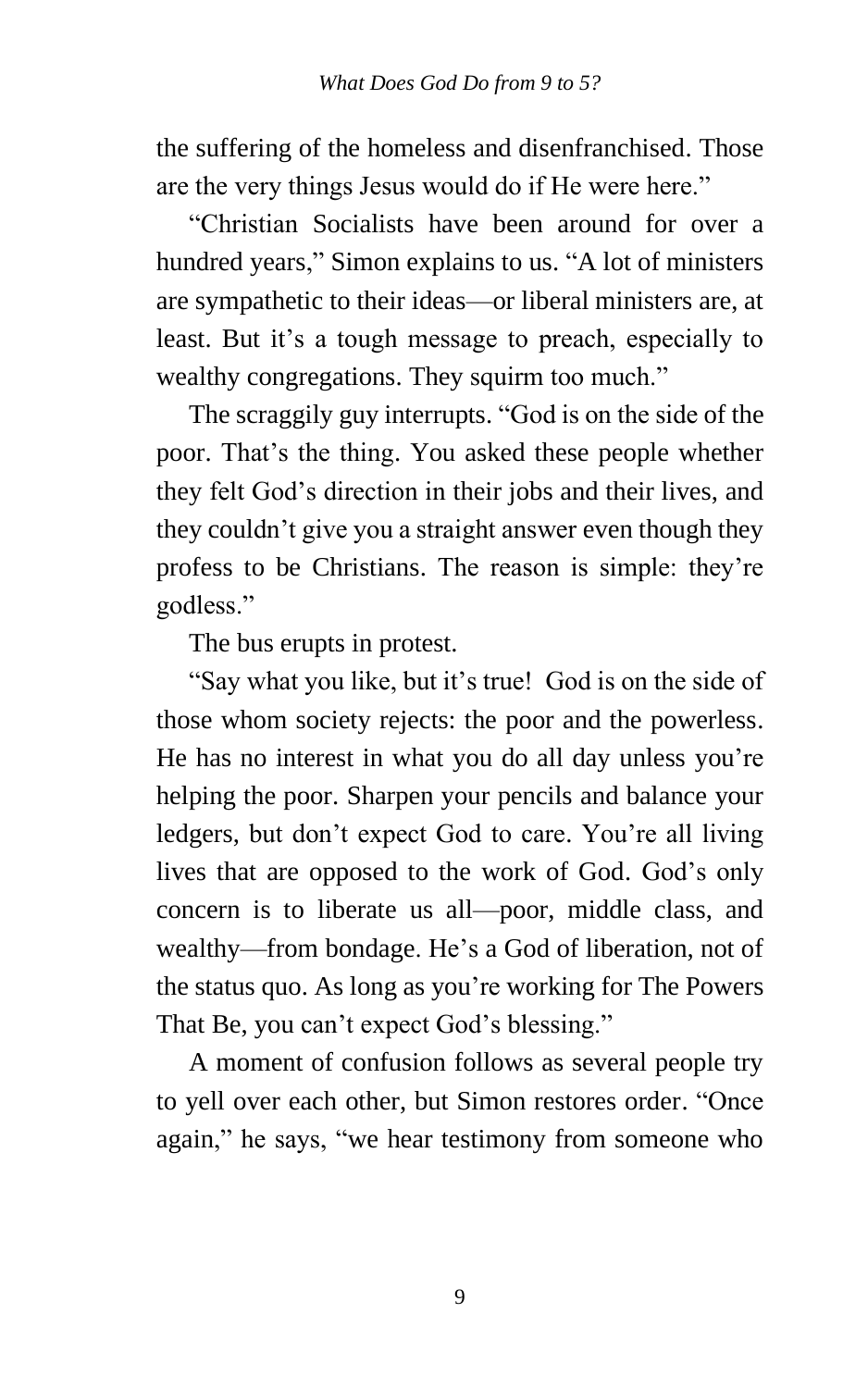wants to interest us in the Christian message. And what does he do? He changes the subject."

Turning to the Marxist, Simon continues: "I'm asking how Christ relates to the workplace, and you tell me that the answer is to *eliminate* the workplace as we know it. You don't have a solution to the problem as it stands; you want to avoid the problem altogether and start fresh. That's changing the subject. I concede that Karl Marx recognized what's problematic about the daily lives of working people, but his solution was to change the subject, or rather, to change the structure of society. That kind of answer has always been a tough sell among Americans. Americans want to know what to do here and now to solve their problems. And you have no answer to that question."

Nothing else can be heard after that. Everybody's talking at once. Sammy tries to show the Marxist a Bible passage, but the Marxist shakes his head. Simon gets off the bus, ignoring several people who are fighting for his attention.

Savannah and I look at each other and exhale loudly.

Nate approaches us on his way out. "I've been a Christian all my life," he says, "but I don't know how to respond to something like that." He ponders the matter a moment and finally just shakes his head. "Food for thought," he says, then gets off the bus.

"Maybe so," I tell Savannah. "But right now, I'm choking on it."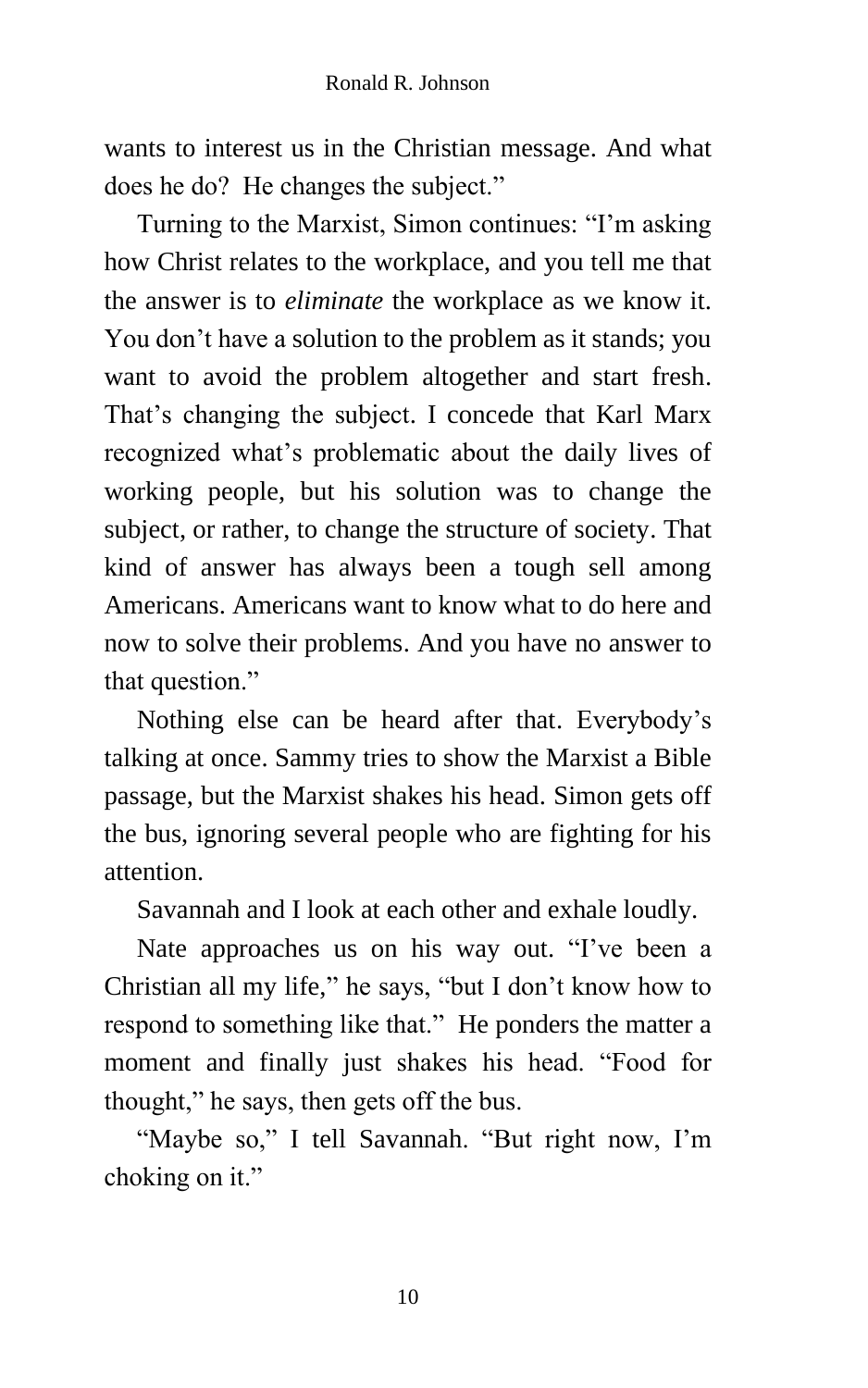## 2 THE BOTTOM LINE

Savannah and I are not only soul mates; we also work for the same corporation, and we meet for lunch later that day. At the cafeteria, we see D sitting by herself. She invites us to join her.

When Savannah and I started working for the company, D referred to herself as Darla D to distinguish herself from Darla M. Eventually she found this tedious and said, "Just call me DD." But she soon realized that that was redundant, and now she wants us to call her "D." At this rate, pretty soon we won't be calling her anything at all.

Everybody in the building reveres D. She's the director of our department, but we've never met anyone quite so down to earth. She's been with the company for longer than anybody else and knows it inside and out. She's survived major systems changes. She's seen upper level managers come and go. She has implemented sweeping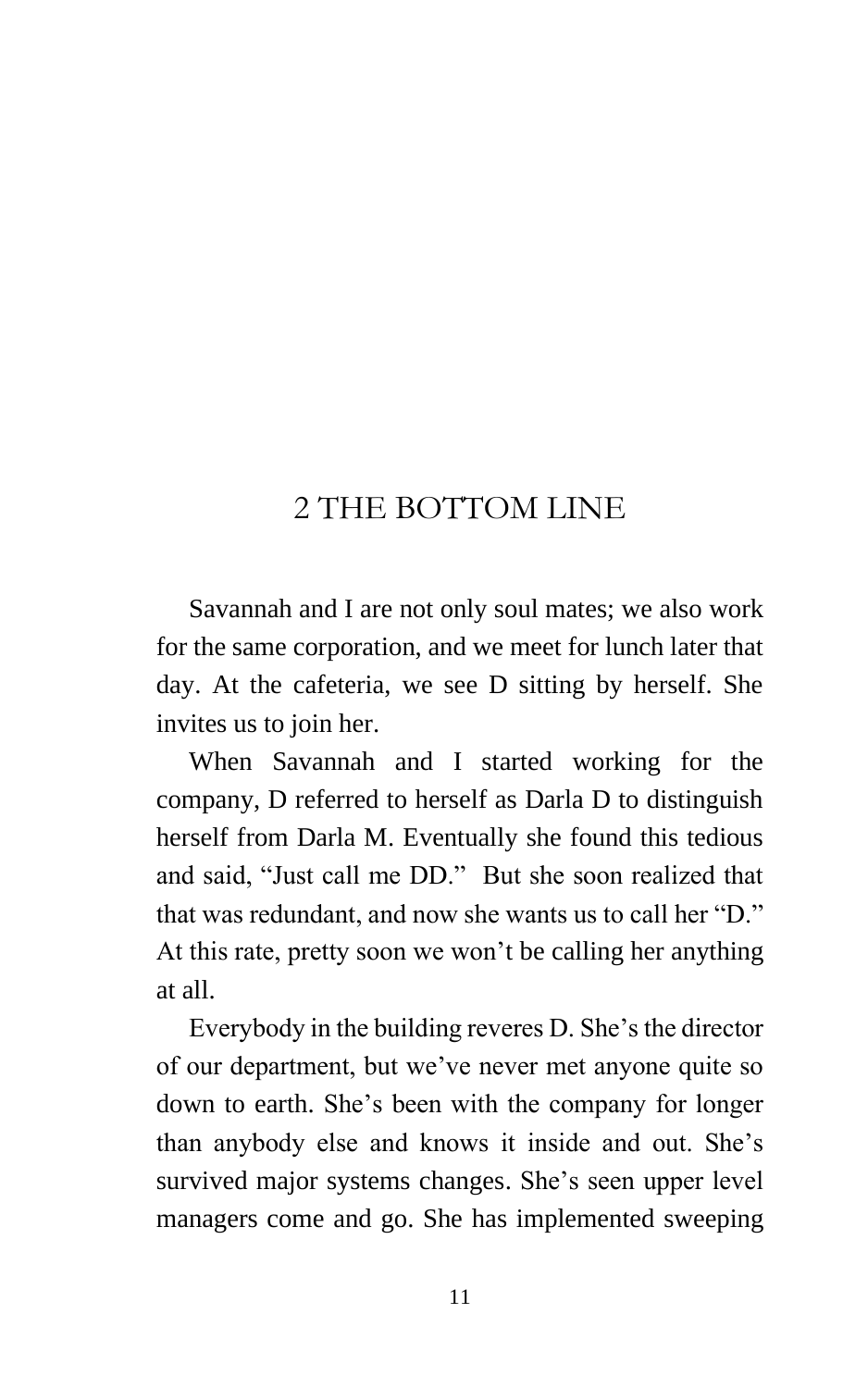new departmental policies, then she has had to be just as enthusiastic about scrapping them and implementing new ones. She's a strong leader, but she's also a bit of a cynic. Although she welcomes new ideas, she'll make you argue hard for them first.

But what Savannah and I like best about her is her absolute insistence on finding "the bottom line." No matter how confusing an issue may seem to be, she probes and prods until she finds the point of it all. Once she identifies it, she stays with it and will not let the conversation wander from it. Savannah and I have often laughed at Savannah's imitation of D when we've been perplexed about something. "Yes," Savannah says, adopting D's tone of voice, "but let's not lose sight of the bottom line!"

D clears a place for us at the table and asks us how we're doing today. We give the expected answer at first, but then the real story comes out. We tell her what happened on the bus, not omitting a single detail. D listens attentively and does not interrupt. When we're finished, she leans forward slightly. "Let's clarify something," she says.

"It's obvious that this incident has upset both of you. You're reacting to it emotionally. Stop that! You might benefit from the experience if you're willing to do so, but you won't get far by emoting about it. You heard a number of remarks this morning that you didn't like hearing. That doesn't mean they were false. By the same token, it doesn't mean they were true. Your best bet is to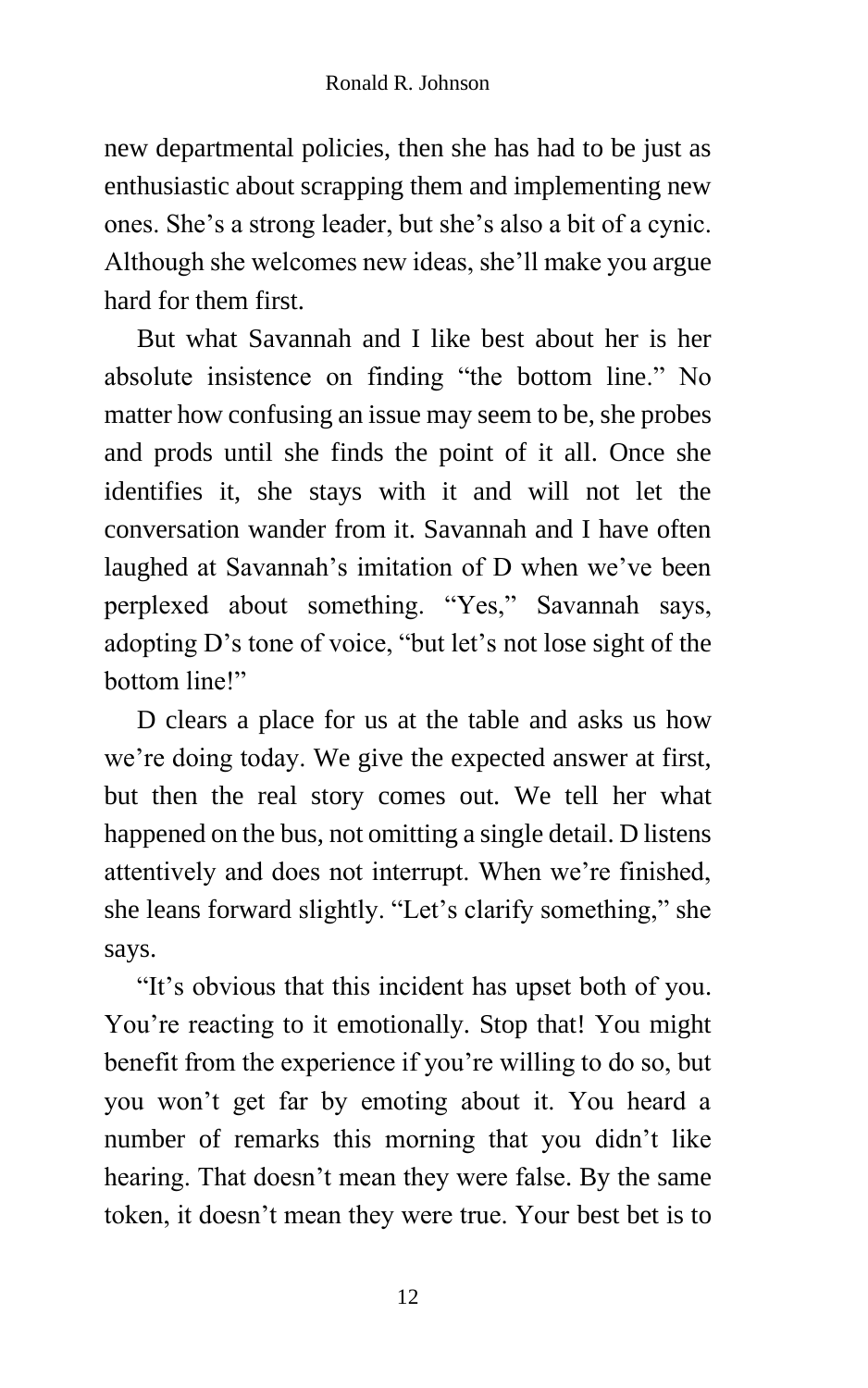get your emotions out of the way and think carefully.

"Now… as I listen to you talk, I don't think you understand why you're so upset. It was an unusual experience, but it shouldn't have rattled you so much. You can't seem to shake it off. Do you know why?"

We shrug, and she continues, "You're troubled by your inability to answer Simon's question. You couldn't accept the answers that other people gave, but you're unable to provide a suitable one of your own."

We think about it a moment, and then we nod.

She smiles reminiscently. "I've been reading a lot to my three-year-old granddaughter," she says. "I've had more than my fill of Clifford the Big Red Dog."

We smile.

"But I've noticed something about Clifford that relates to your problem. In the book, *Clifford's Best Friend*, there's a drawing of Emily Elizabeth in her classroom at school, and another of her doing her homework in her bedroom. Now, Emily Elizabeth has important work to do. She's a student, and it's her job to learn about the world so she can make a contribution to it in some way. There's no getting around it: she has to spend time at school and doing her homework. But both of those pictures are pitiful because, in each one, we see Clifford's eye peering in through the window, waiting. Emily Elizabeth has a job to do, but as long as she's doing it, there's nothing Clifford can do but wait for her to finish. When she's participating in daily life, *Clifford plays no role.* The author, Norman Bridwell, can't think of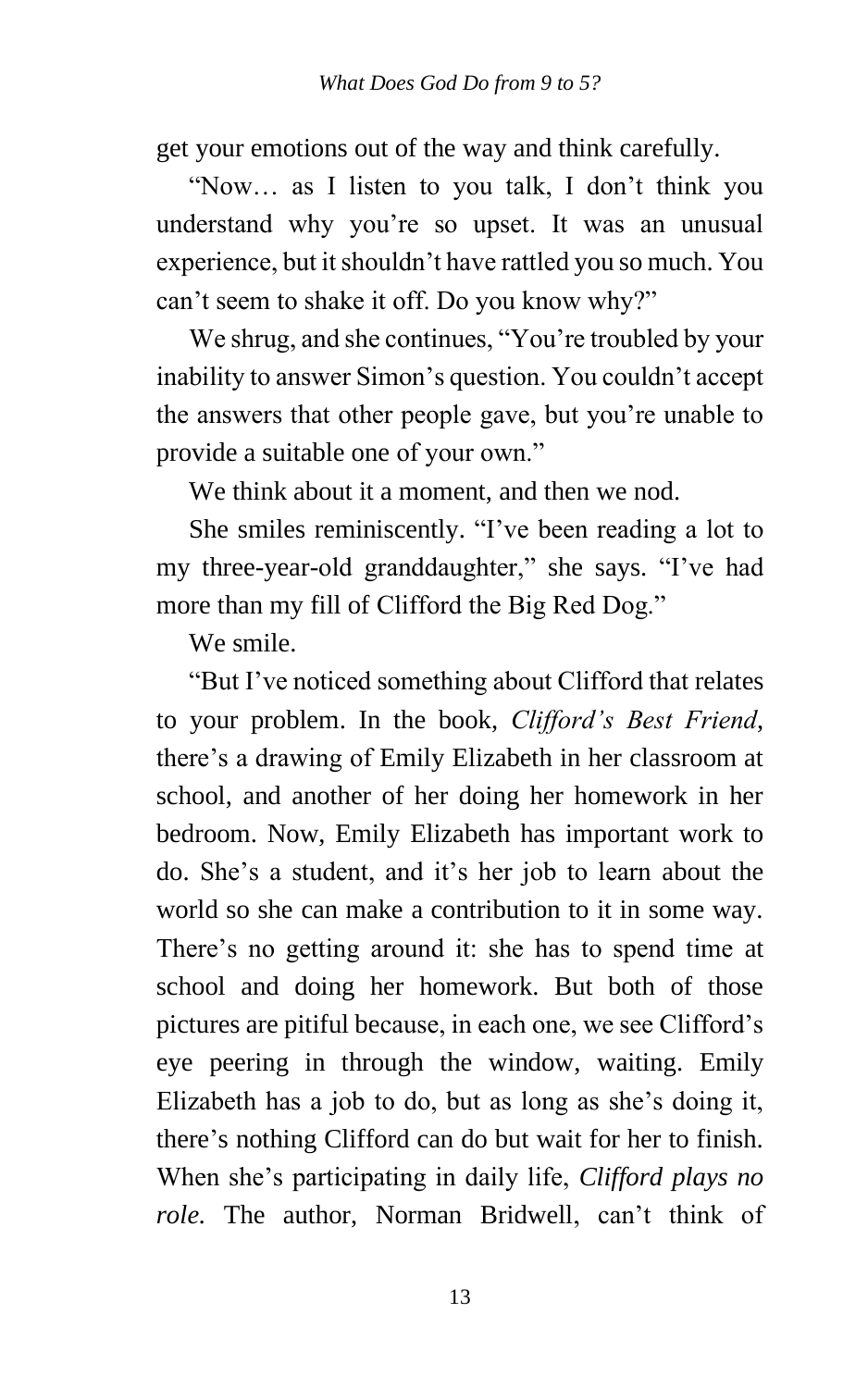anything constructive for Clifford to do while Emily Elizabeth is doing her school work. All he can do is wait.

"That's the question you've been asked about today. That's the bottom line."

I glance at Savannah and we try not to laugh.

"Just like Norman Bridwell with Clifford, you can't think of anything constructive God could be doing while you're here in the office. So far as you can see, *God plays no role.* When you're working, all He can do is wait. And that troubles you, because you believe in a God who is actively involved in your lives all the time, no matter what you're doing."

We nod. She's hit the nail on the head, as always.

She continues. "Some folks on the bus offered you alternative solutions, but none of them satisfied you. You weren't impressed by Sammy's assertion that Christ's kingdom is not of this world. Evidently you think God takes an interest in the human race and its secular business: you just don't know what sort of interest. Nor did you find it helpful to say that God works through the institutionalized church rather than through individuals, because you believe that God also works through you as you perform your secular roles. The socialist tried to convince you that you can't be right with God as long as you're grubbing for money. But since you *are* a couple of money-grubbers—and you can't help it any more than Emily Elizabeth can help being a student—then that's no answer at all. Three strikes; you're out. Everybody gets off the bus, and you're left with a big question and no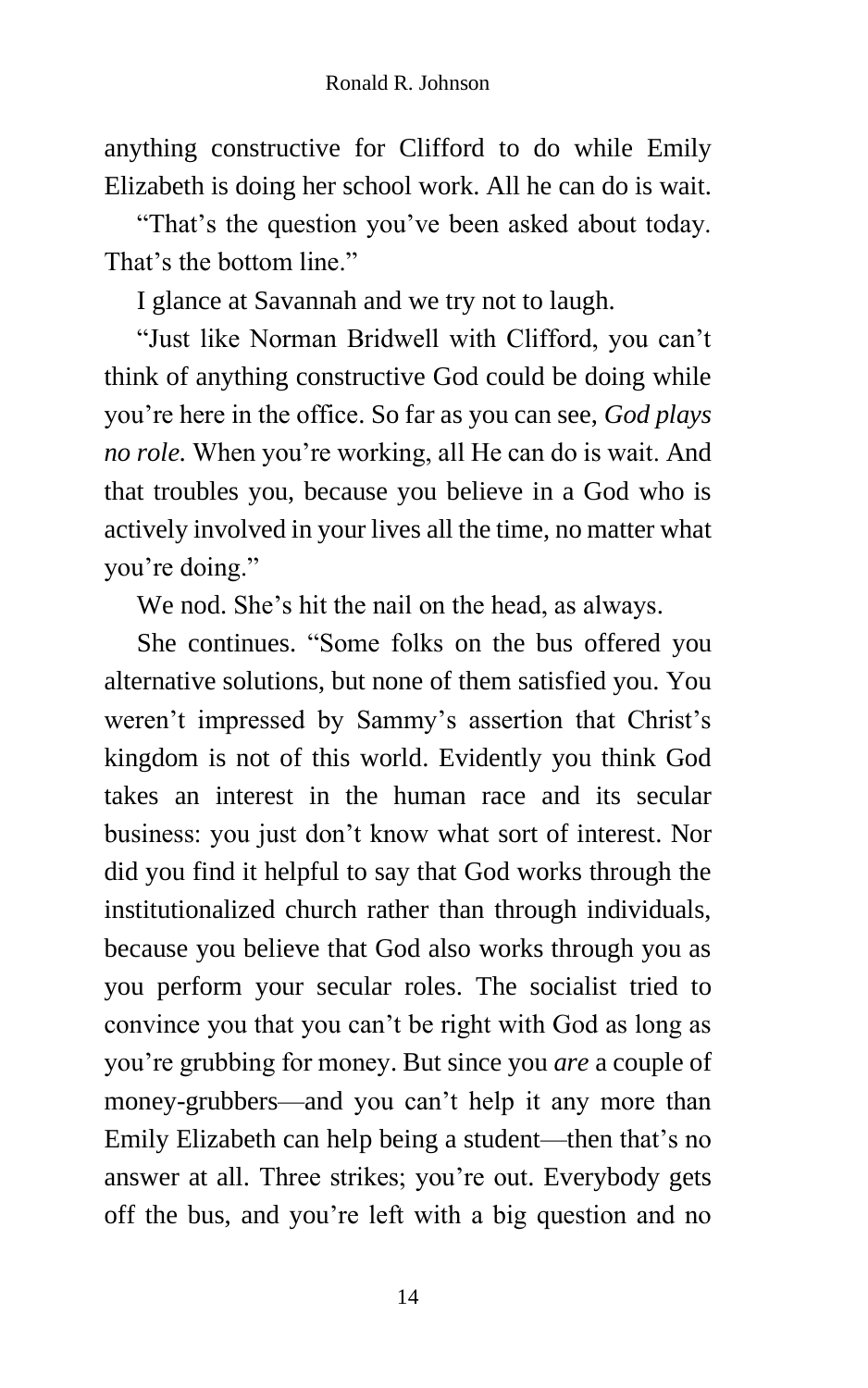answers."

We nod. "That's pretty much it."

The three of us clean our trays and head down the hall together.

"Personally," she says, "I can't identify with your problem. I don't think of God like you do. You talk like God is an actual Person—a Big Guy in the Sky."

Our faces redden a little. "Well, I wouldn't call God a guy," Savannah says.

"But you do view God as a Person: a Living Being to whom you can talk. You might talk to your bedroom ceiling, but you don't expect it to listen and care about what you're saying. When you talk to God, on the other hand, you do. You believe that He knows you individually and has plans for you. Sort of a CEO of the whole planet."

I consider how to answer this. "I don't know if God is a Person in the same way that a CEO is a person, but I do think He's personal."

She laughs. "You're being evasive. If God isn't a Person, He can't be personal any more than your bedroom ceiling is personal."

We shrug. "Okay. But it sounds like you don't think God is a Person."

"Definitely not," she says. "Too many things just don't add up. There's far too much pain and suffering on this planet to allow me to believe such a thing. If God is in charge of all this, then He's the biggest flop imaginable. I have no respect for anyone who would run the world the way He does. No, I prefer to think that there's a principle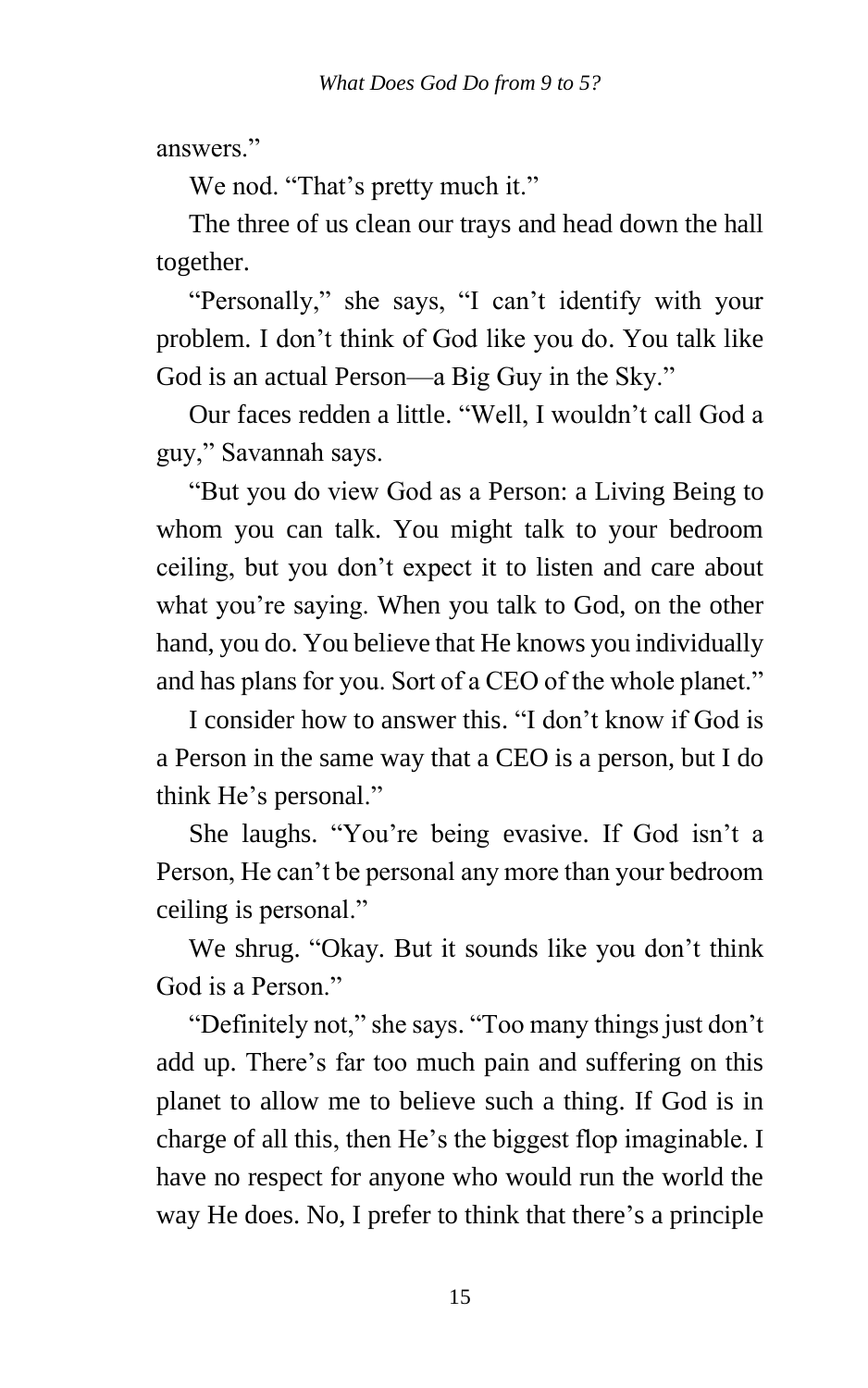of goodness in this world; not a Person, but an active principle working within all living things. Or trying to, anyway. When we heed it, we find some measure of satisfaction and we make the world a better place. When we don't, we make ourselves miserable and ruin the game for everybody else. That's all there is to it, I think. I don't see any reason to make it more complicated than that."

Good ol' D. Always trying to simplify problems even theological ones.

We reach the door of her office and she pauses. "That's what it comes down to, you know. If you insist on believing that God is a Person and you feel you must stay in close contact with this Person all day and all night, then you've got to figure out what role He's playing even when you're busy doing other things."

She shakes her head and walks away humming "The Impossible Dream."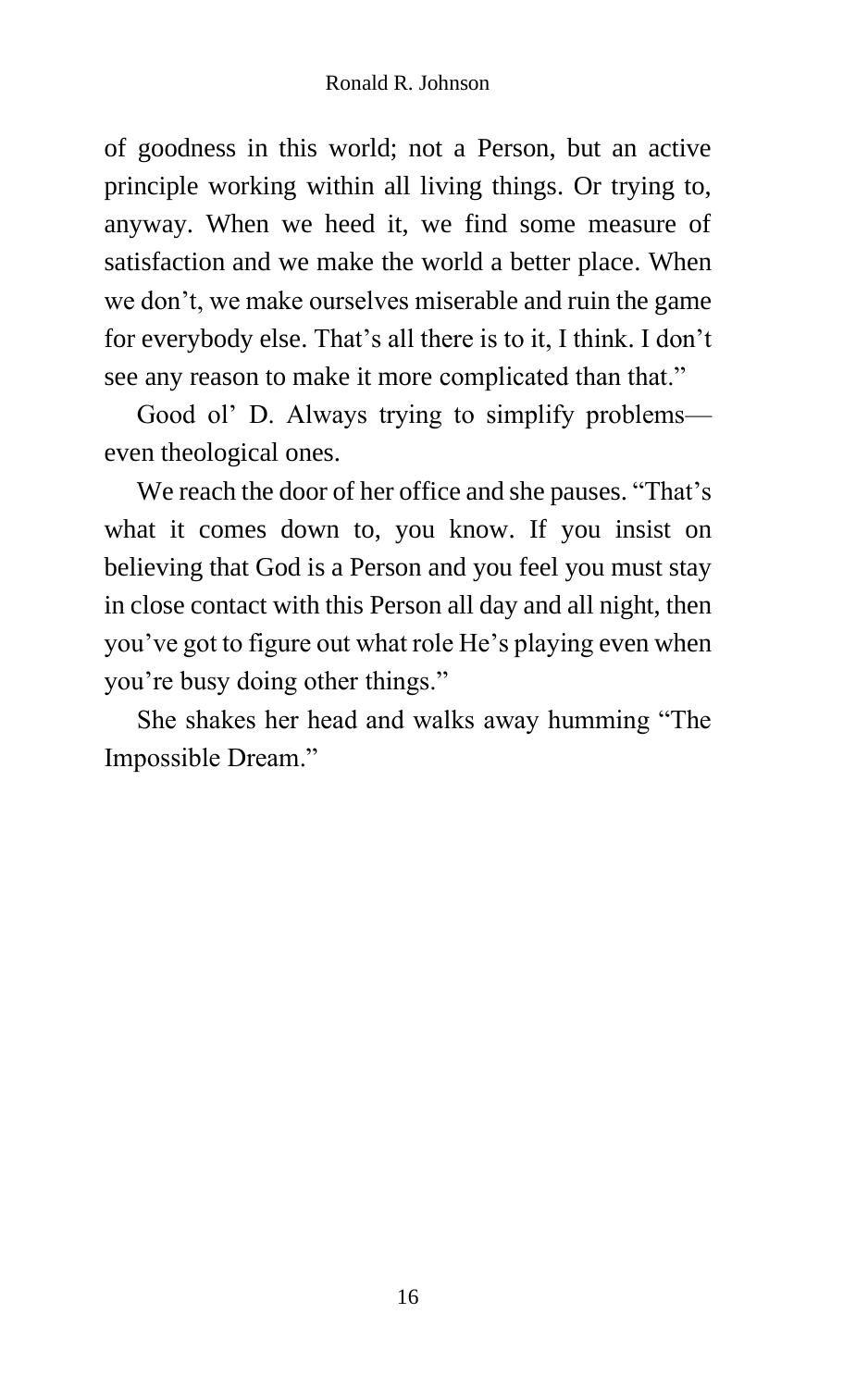#### 3 A P<sub>B</sub>

That night, we decide to ask for help online. We post a note to all our friends, telling them what we're trying to do. We describe our experience on the bus and we mention our conversation with D.

"In a nutshell," we write, "we're trying to answer the question, 'What does God do from 9 to 5?' If you have any ideas or you know someone who does, we'd appreciate your input."

We get a flood of responses. Some are brief and silly.

"He watches daytime television."

"He runs the carpenters' union."

Others are pious but unhelpful.

"God holds the planets in their courses and keeps everything working the way it's supposed to. Imagine what chaos there would be if God wasn't sustaining the universe! The air we breathe, gravity—everything is a gift from God to us, renewed each day."

Several people email us the "Footprints in the Sand"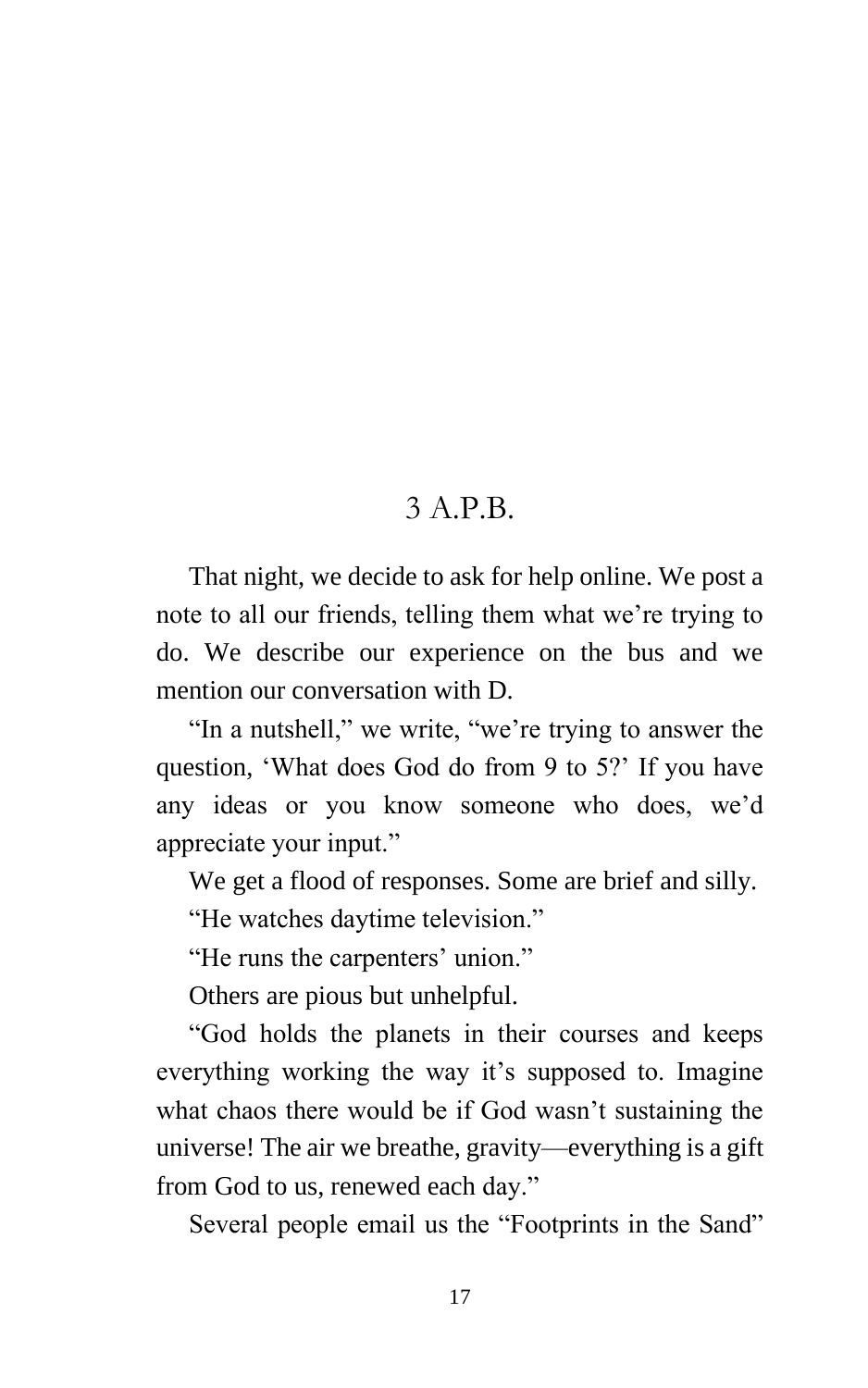poem. Nobody gives a detailed, substantive answer to the question.

Savannah and I shake our heads. "Maybe nobody knows."

Our friend Harley writes that God is in the business of saving souls. "Our jobs offer opportunities for us to share our testimony of Christ with coworkers or clients. That's all that really matters from God's perspective. Don't make the mistake of turning work into a religion!"

We reply, "Don't worry, Harley, that's not our intention. But on your view, most of the things we do all day are of no spiritual concern. We have to work for a living, but the things we do to earn our living are themselves of little value. We must be content knowing that our work provides us with opportunities for sharing our testimony with others—nothing more. Never mind that the largest share of our time therefore goes toward meaningless tasks. We must perform those tasks patiently, always looking for opportunities to do what's really important: to talk about the Lord.

"Sorry, but that just sounds like a restatement of the problem, not a solution to it. According to your view, there's no help for anyone who makes productive contributions to this world and longs to share the experience with God."

His reply is short and to the point: "What could be more productive than to spread the gospel?"

"We're surprised we have to spell this out," we reply. "Just to survive in this world, we're forced every day to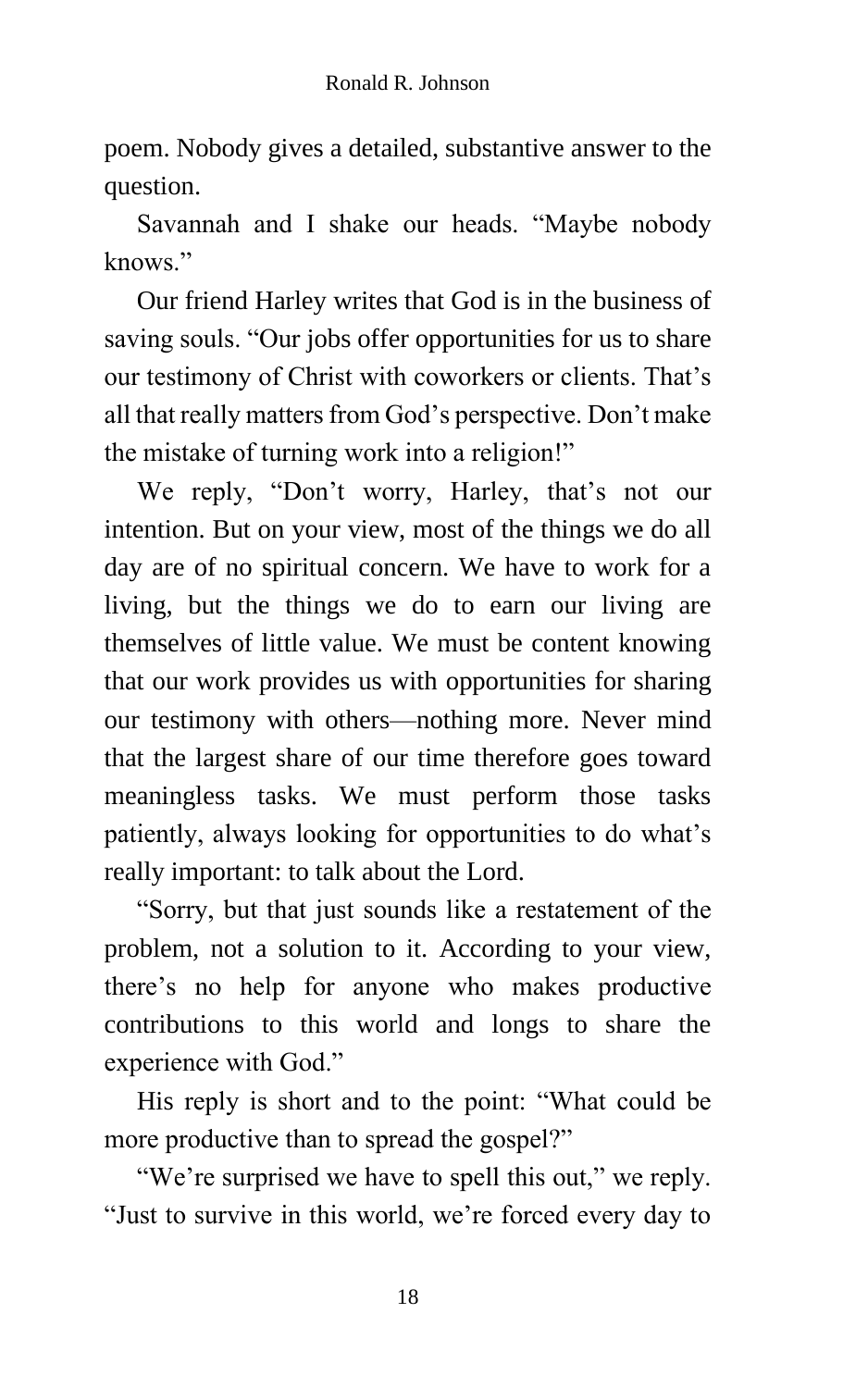rely on the competence and vigilance of large numbers of people we've never met. We expect the engineers to pay attention when they install our elevators. We expect the folks at the telephone company to route our calls properly. We expect the people at the water purification plant to give us clean water. And so on. If any of these people don't do their jobs, we're all going to suffer.

"It's not a question of whether the secular roles we play are important. The question is whether they are important *to God*. We find it necessary, for everyone's sake, to engage in such employments today. But is it possible for us to discover spiritual meaning in these activities? Or must we be content to live a divided life, spending only some of our time in religious pursuits and spending much more of it performing the productive work that our society requires of us?"

Harley says he understands what we're saying. "But the hard truth is, God doesn't care about the work we do all day. Work, after all, is a product of our fall from the Garden of Eden. You want something you can't have. God does call us to an adventure in the workplace, but the adventure isn't the work itself. We're called to the adventure of saving souls. Remember what Christ Himself did when He found people working: He called them to leave their fishing nets and their accounting tables and follow Him. We can't improve on His message."

We thank Harley for his input. We agree that saving souls is part of what God does all day. "But we think there's more to it than that. We believe in a God who is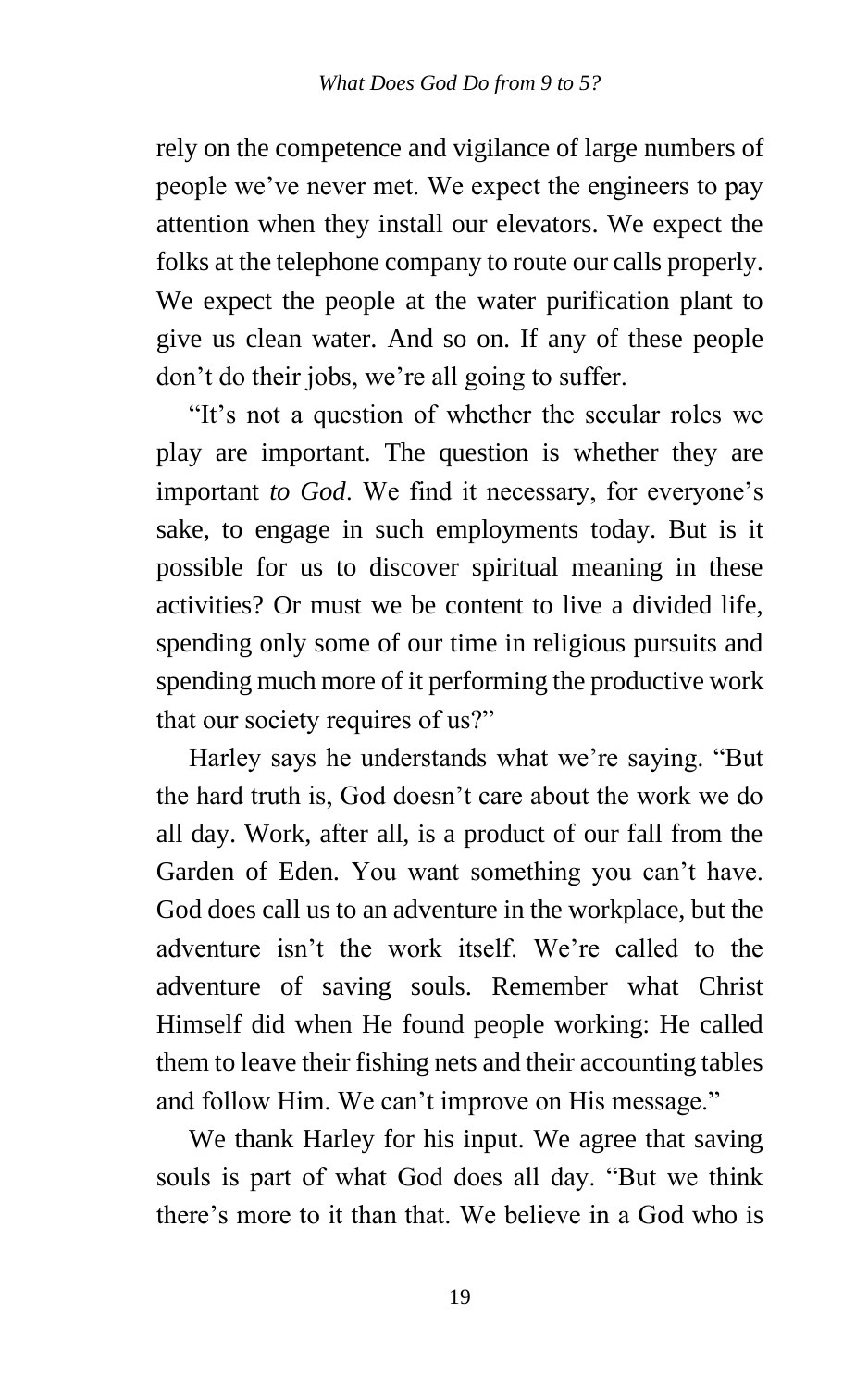very involved in the details of our daily lives. We just can't quite put our fingers on what it is God is doing about those details."

Among the other responses we've received, Paula's is especially interesting. She suggests that God's influence is most obvious in a well-developed conscience. "The secular details of our daily lives are important to God because they have ethical implications," she writes. "Just when we think we're doing something utterly private, it often has consequences for our coworkers, our clients, our loved ones, or society at large."

We tell Paula that we've been thinking the same thing, but we aren't entirely satisfied with that answer. The problem is, ethics doesn't cover everything we do on the job. In fact, it doesn't even cover the most important things.

"Take engineering, for example. Yes, engineers have immense moral obligations. They're accountable for public safety as well as for maintaining the well-being of our environment. But the substance of what they do all day is mathematical. They solve problems involving abstract concepts like acceleration, absolute zero temperature, and magnetic flux. Is God interested in such problems? If we say No, then that would mean that God overlooks the most important aspects of an engineer's daily life. And it's difficult to see how God could pass judgment on an engineer's ethics without taking these abstract problems into consideration. But if we concede that God might care about such things, then that would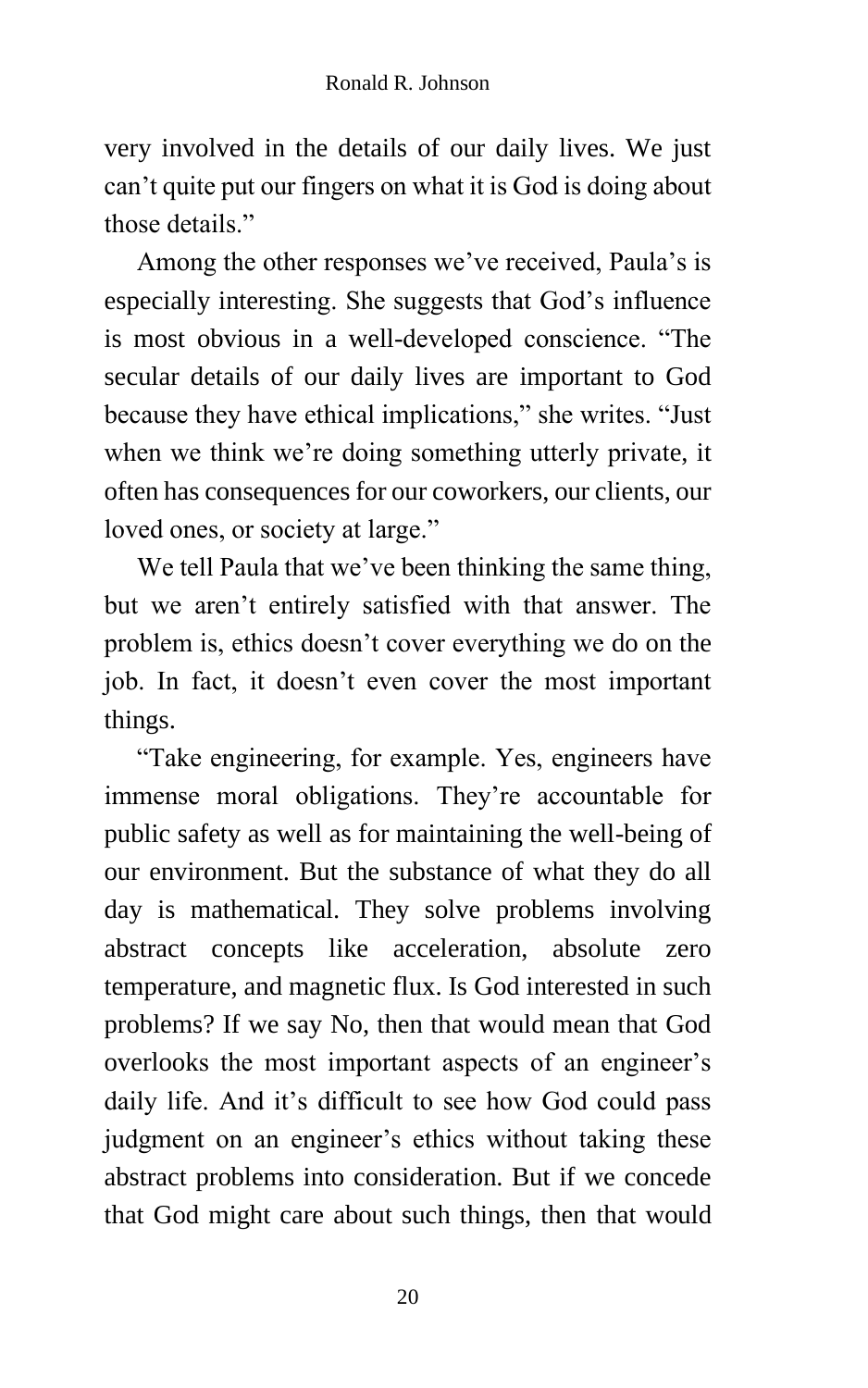mean that God's interest in our daily lives must extend beyond ethics. And that gets us back to the question we're asking: What else is God doing?

"The same thing goes for teachers. We admit that teachers have heavy moral responsibilities. They must deal fairly and equitably with all students and must exemplify moral behavior, since they work under their students' relentless gaze. But what is it that teachers spend most of their time doing? Teaching. Getting across new ideas to students. And that requires a technical understanding of how kids learn at different age levels, and under different conditions. To complicate matters, there's not just one right way to learn or to teach. There are many learning styles, and teachers must find their own style of teaching that will benefit the widest variety of students.

"Does it matter to God whether teachers discover their own unique style? Is it important in the eternal scheme of things whether they develop the ability to educate young people effectively? Once again, if we say No, then that would mean that God ignores the most important aspects of teachers' day-to-day lives. But if we say Yes, then we tacitly admit that God is interested in more than just ethics.

"Lots of other examples come to mind. People who work in the justice system must routinely resolve technical issues involving more than justice or fairness. Those who devote their lives to the healing arts must daily consider weighty matters of great technical complexity—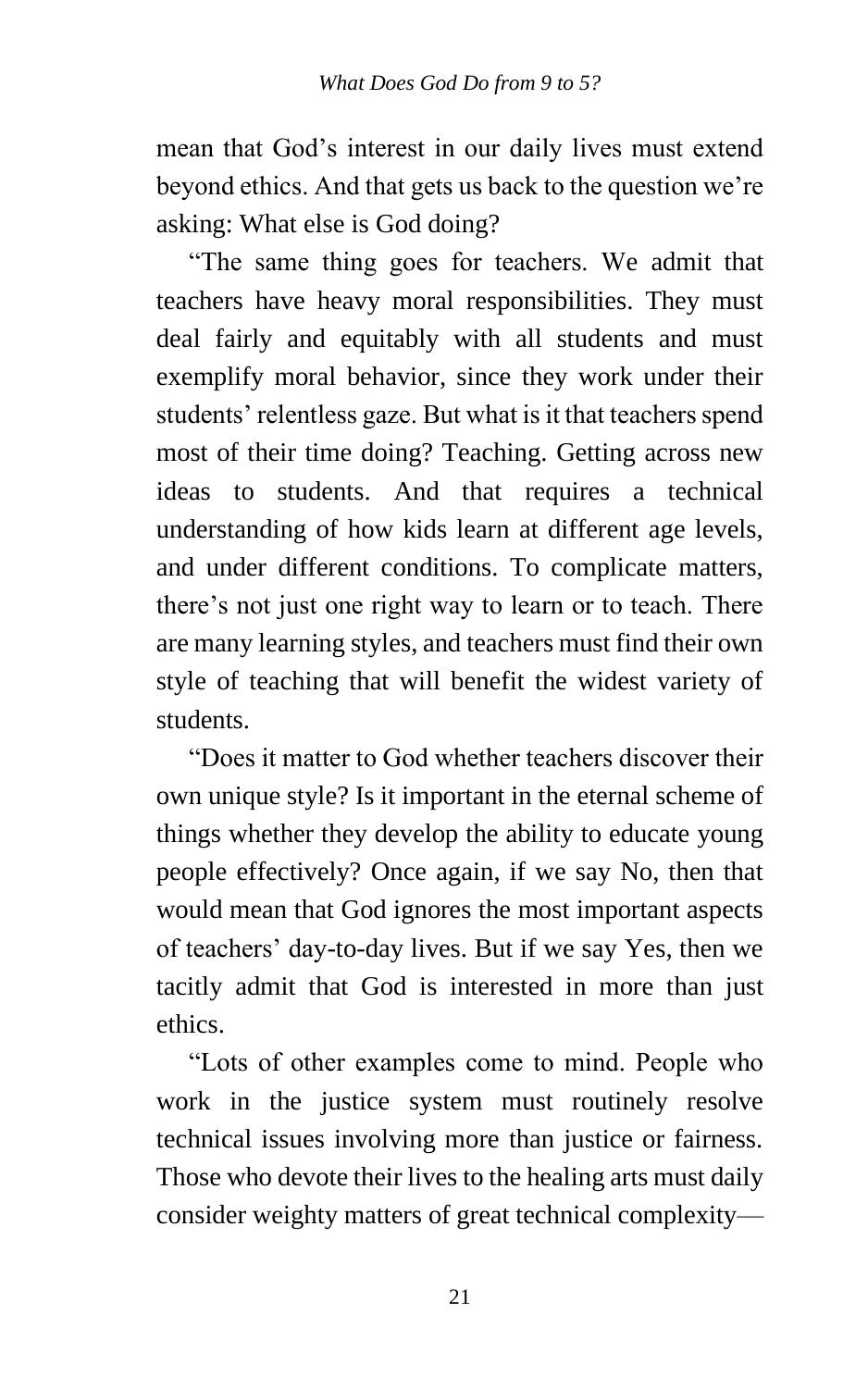questions having to do with physiology and chemistry and a host of other secular subjects—the outcome being a matter of life or death. Does God ignore these aspects of people's careers, simply because they're not ethical?"

"Wow," Paula replies. "You two have been doing a lot of thinking about this. All I know is that God, for me, is the ultimate source of goodness and justice. To paraphrase the Bible (sorry I can't quote it exactly), 'What does the Lord require of thee but to live justly and to walk humbly before God?'"

We ponder this a while before replying. "We have to admit that what you say makes a lot of sense to us. We do think that God is deeply interested in our moral behavior. But must we conclude from this that God cares about nothing else?

"People often talk as if God were like the security cameras at department stores—watching and recording every act with a vacant stare, in order to catch people misbehaving. Or to express the point positively, maybe God is compiling lists of those who are good and those who are bad. But we find it hard to believe that someone with God's vast intelligence would not be interested in anything else. There's so much in this world that interests and even excites us humans. God created this world! Are we to suppose that He is uninterested in the widely diverse activities that take place within the world that He created?

"This brings us back to our original problem. If we concede that God might be interested in our daily lives for more than just their moral content, it's still not easy to see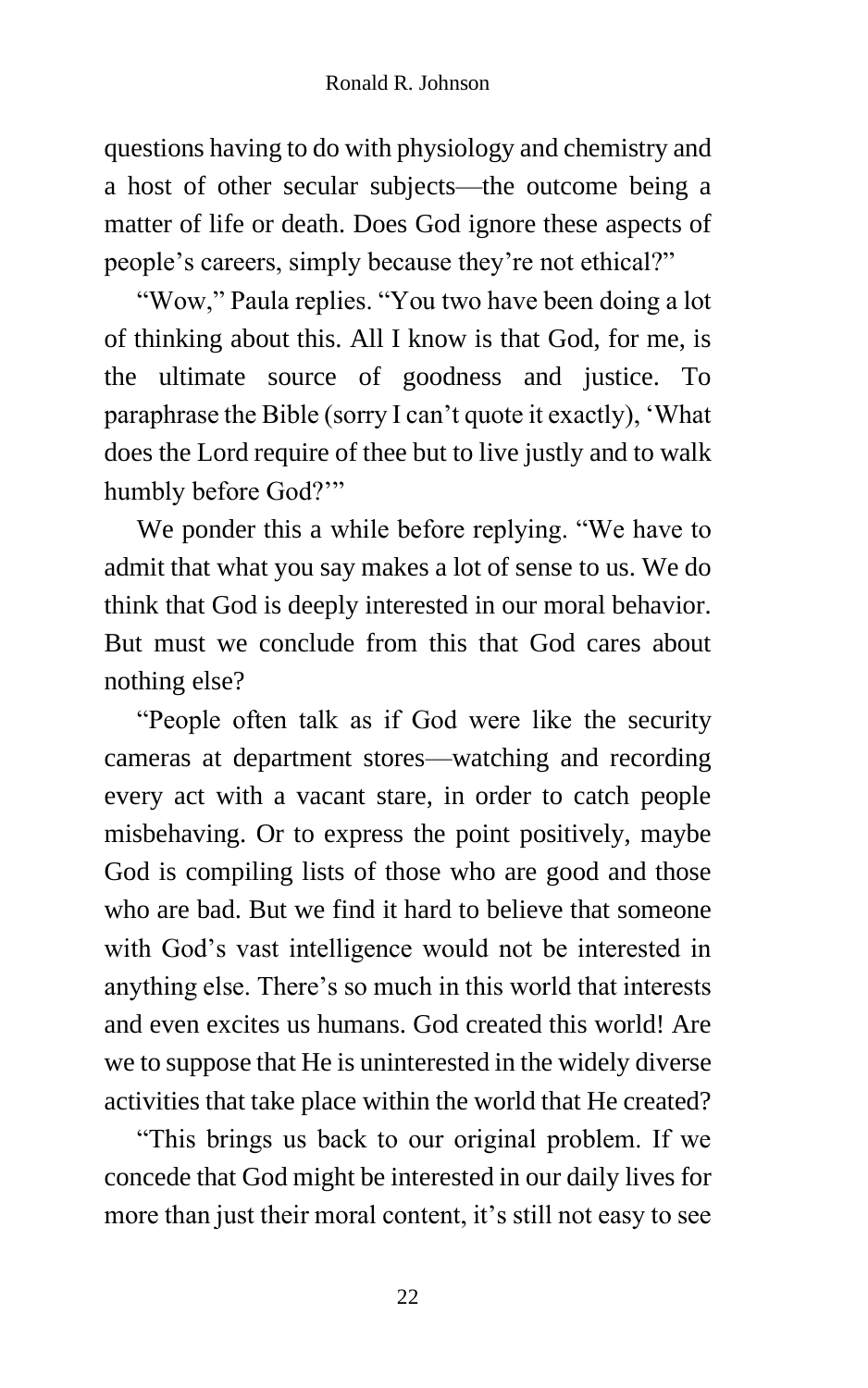what God is *doing* in our lives when we're engaged in secular activities. That's the question we're trying to answer "

She replies that she's never heard anyone raise these questions before. She recommends we talk with a member of the clergy. "Let me know how it turns out," she says.

Meanwhile, other people have responded to us. David writes, "You two know I'm not a Christian, but I do consider myself a deeply spiritual person. For me, spirituality is a mindset, not a relationship. When I'm at work, I always stay in tune with my inner self. It's a matter of practice. I've learned some breathing exercises that might help you. It's all about regulating your breathing and holding your thoughts still. Are you two interested in meditation?"

"Thanks, David," we write back, "but what we're after is fundamentally different. God is very real to us. We recognize His presence with us most of the time. We're just trying to take our relationship to the next level."

"Personally, I think you've actually just glimpsed your inner selves and you choose to call it 'God,'" David replies. "But you can get what you're looking for if you learn the right techniques. Just say the word. I can help."

When we read Phil's email, we realize that his answer differs from David's only slightly; and yet it's an important difference. "What it all comes down to," Phil says, "is practicing the presence. God is with us all the time, even when we're in the office. We just forget. The key is to get into the practice of meditating on God, no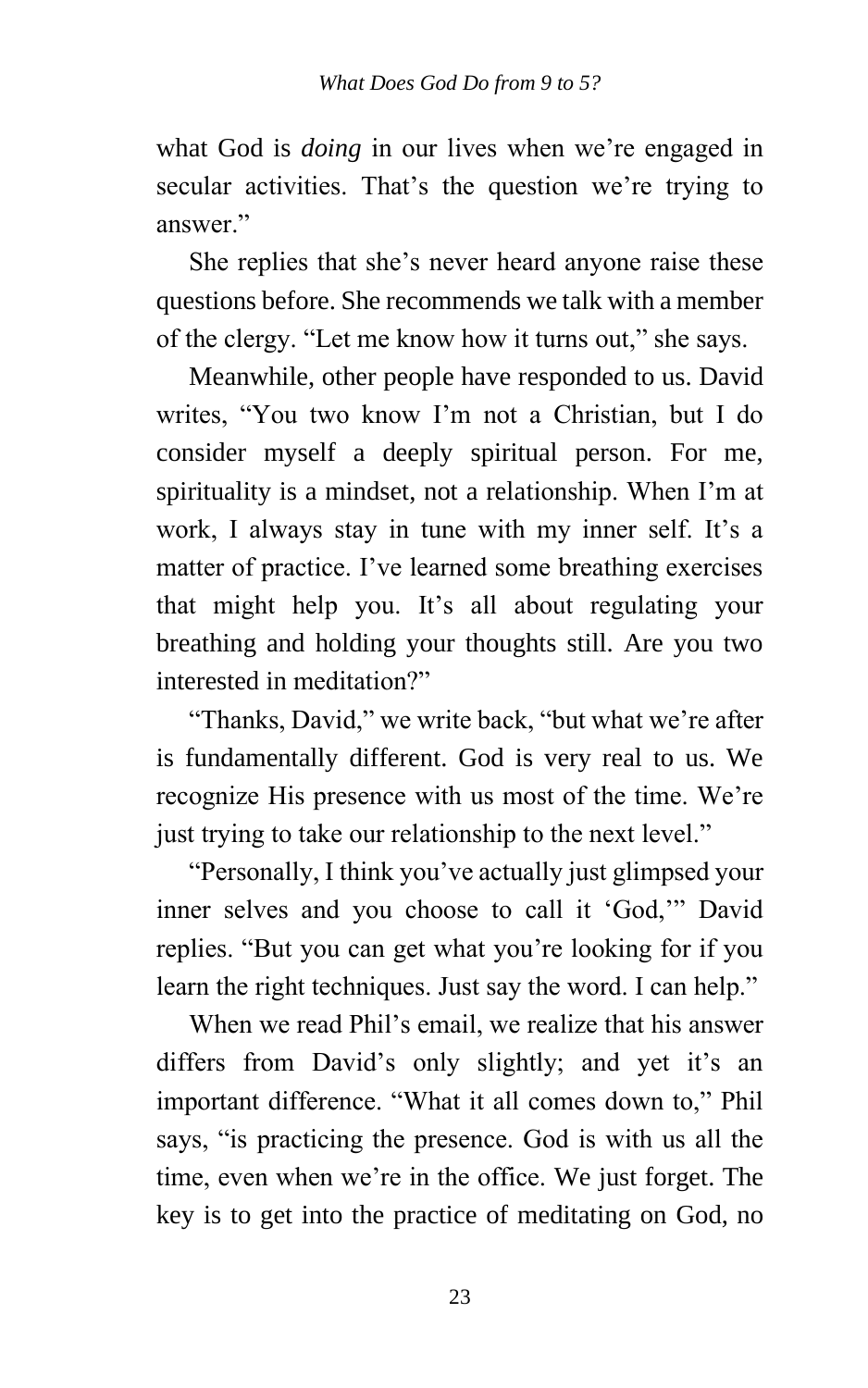matter what we're doing."

"We agree," we tell him. "We've been practicing the presence for quite a while now. (You've probably read Brother Lawrence's classic book about this?) And that's exactly why this issue is so important to us. Now that we've been practicing the presence of God even while we're at work, we have to admit that there isn't any real *content* to our interactions with God. Yes, we keep remembering God while we're in the office, but what that means is that we're operating on two wavelengths at once: we're doing our jobs and we're aware of the presence of God. But we don't want to operate on two wavelengths; we want to bring the two together. Somehow we sense this must be possible. We just can't see how."

Phil writes back that he doesn't understand what we mean. After all, he reminds us, Brother Lawrence's practice of the presence helped him improve his work as a cook. Even with people calling out meal orders right and left, he kept his mind on God and maintained his composure. Isn't that a case of integrating our work and our spiritual life?

"We agree that some overlap can be seen between Brother Lawrence's work and his faith," we say, "but we can't agree that it's a full integration. Brother Lawrence doesn't seem to have discussed recipes with God, for example! He just kept his mind on God while he was cooking. Yes, this helped him maintain his composure, which in turn aided him in order-taking. But we're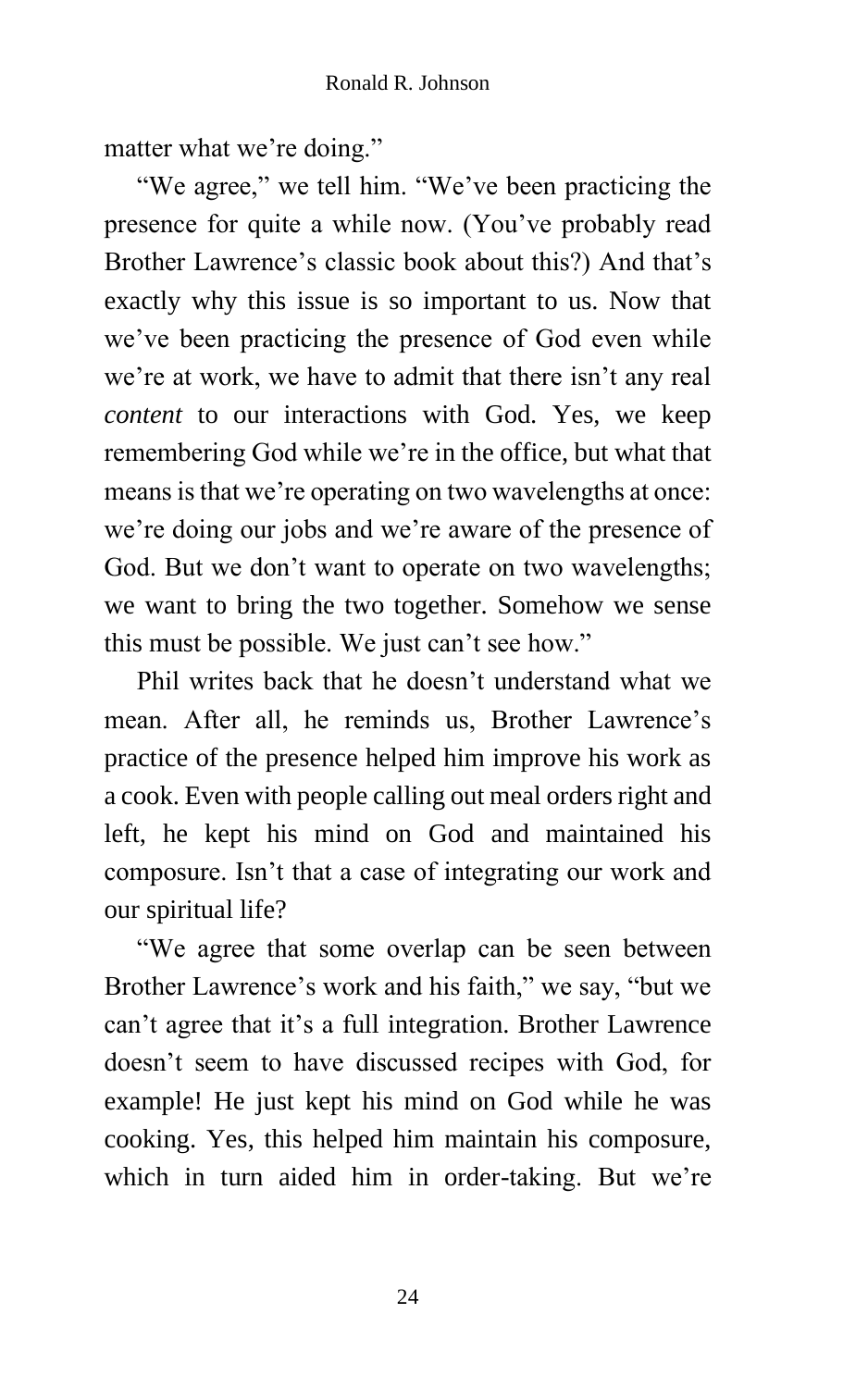striving for something more substantial than this."

We tell him about D's example of Clifford the Big Red Dog peering in at Emily Elizabeth while she's in school. "In our experience, practicing the presence amounts to looking up at the window constantly throughout the day and seeing God smiling upon us. We derive a certain amount of inner peace from this exercise, but we sense that we could be getting so much more from the interaction than this. It all comes down to the question D posed: Does God play any role when we're in the office, or is He just observing? What, in other words, does God *do* from 9 to 5?"

"Hm," Phil says. "Don't know. But I'll ask Him for you."

"Let us know what He says," we reply.

Not everyone is as good-natured as Phil. Joan writes that she didn't appreciate getting our email. "What in the world are you talking about?" she asks. She says our question is deeply offensive.

"I work hard and I earn a decent wage. I live a good Christian life. I'm an ethical person. With the money I earn, I give a lot to the church and to charitable organizations. What more do you want from me? I resent your implication that I'm not a good Christian just because I don't turn it all over to God."

"I guess we'll have to talk to her in person," Savannah says.

Carl isn't insulted, but he, too, considers the question ridiculous. "You seem to think that God micromanages,"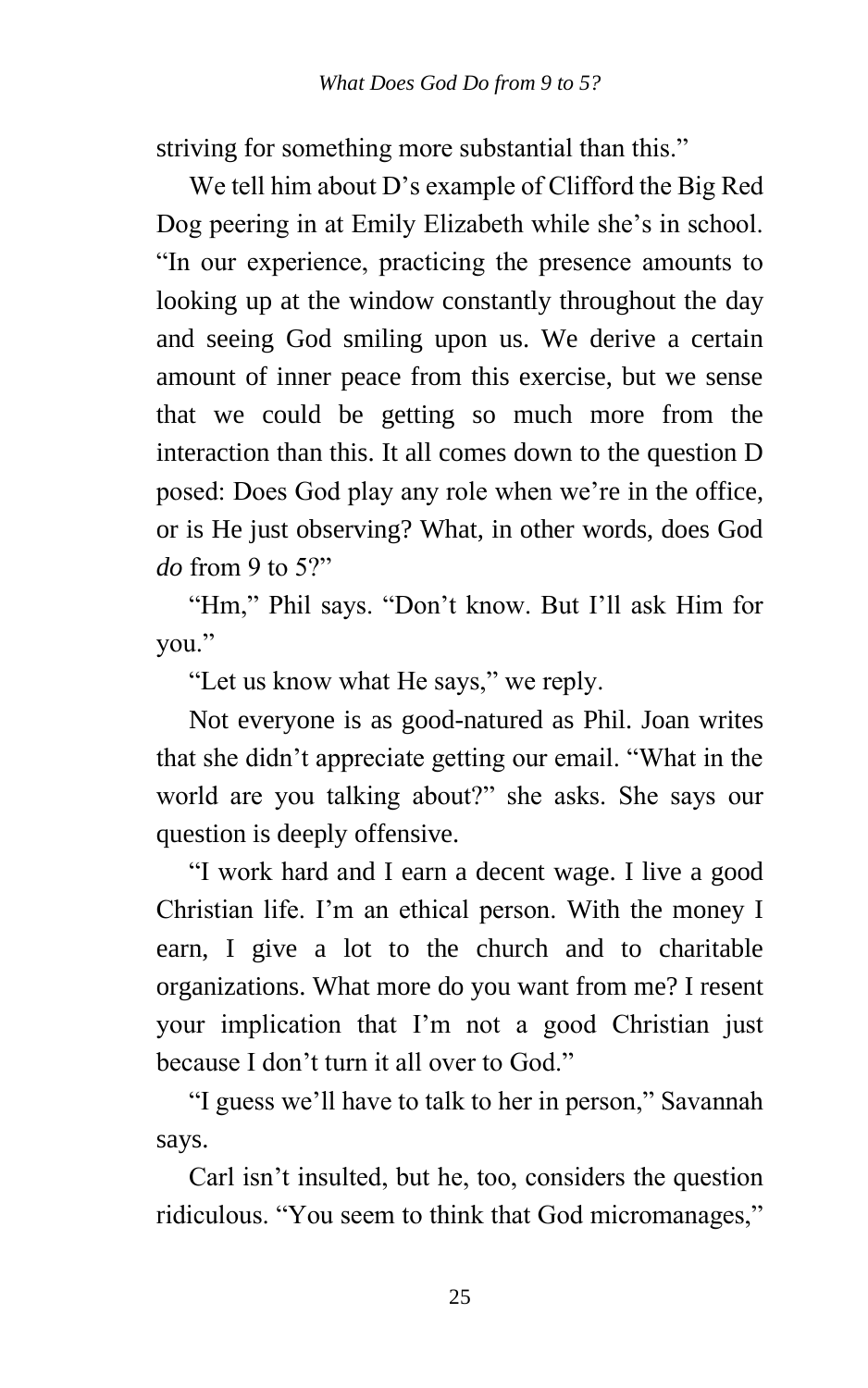he writes. "Like He wants us to consult Him before we do anything, all day long. I could never accept a religion like that. God put a good head on my shoulders and He trusts me to make my own decisions."

I turn to Savannah and sigh. "I'm starting to regret that we sent out this message. Nobody seems to understand what we're trying to do."

Then Cameron, one of our coworkers, texts us. "Have you ever heard of Grizzled Mane?"

We think a minute. "Is it a hair salon?"

She sends us a laughing emoticon. "Dr. Grizzled Mane is Philosopher-in-Residence at the Cathedral of Our Lord, downtown."

"C.O.O.L.," we reply.

"Exactly! What you two are talking about is the very thing he specializes in. I visit the Cathedral every now and then when I need a fresh perspective. I'm never disappointed."

We ask her several questions at once. Who is he? What's his approach?

"Well, he's an ordained minister, although he's not one of the pastors. He's got a doctorate in philosophy. He's funny and entertaining, but he also makes you think."

"About what?" we ask. "What kinds of things does he say?"

"Well, for example, he says that anybody who believes in the Argument from Design must believe that God is interested in secular subjects."

I answer her. "The Argument from Design says that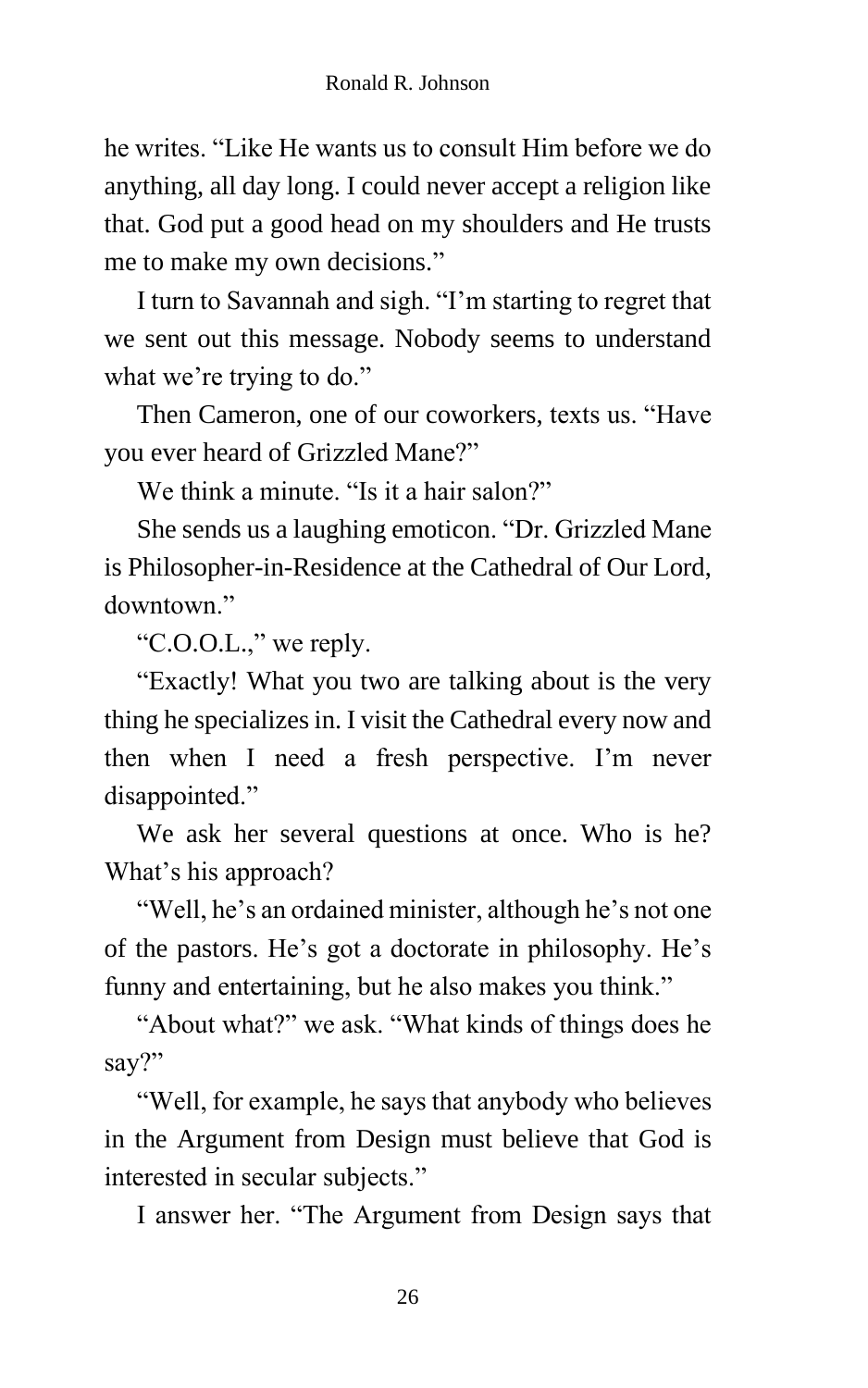the universe is too well-ordered not to have been created by an Intelligent Designer. So he's saying…?"

"That if you accept that argument then it's inconsistent to treat God as if He were only interested in religion. If God is a Grand Designer, then He must care an awful lot about chemistry, physics, biology, geoscience, and lots of other subjects."

"Does Dr. Mane only talk about science?" Savannah asks.

"No. He says the main spiritual problem these days is the fact that we have trouble finding God in the things we do all day. That's his favorite subject."

I'm excited. "We'd like to talk to him."

"No problem. He leads an informal discussion in the cathedral parlor on Wednesday evenings. Everybody's welcome. He doesn't come with a script. He asks you what's on your mind and he discusses it with you."

"Perfect!" I say. "Can't wait."

"I wish I could go," Cameron says, "but I'll be busy tomorrow night. One word of advice: don't be shocked. He may have a PhD, but that parlor group is a tough crowd. They often disagree with him, and they can be pretty vocal about it sometimes. I call him the Rodney Dangerfield of religious philosophers."

I look at Savannah and smirk. "Sounds like every church I've ever been in. It's always open season when it comes to criticizing the minister!"

"Hm," says Savannah. "But to his face? Sounds scary.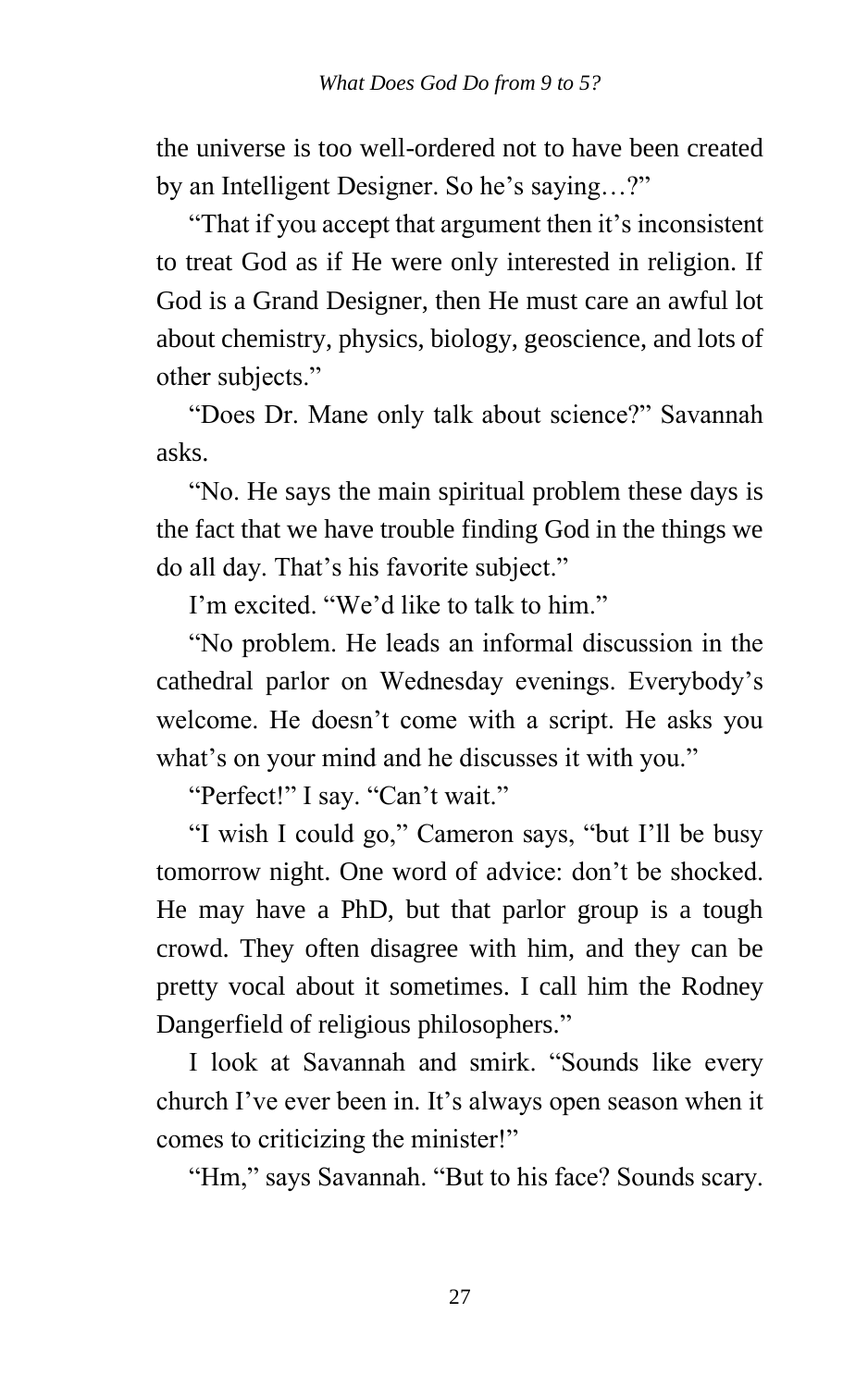Ronald R. Johnson

Still… I really want to hear what he's got to say."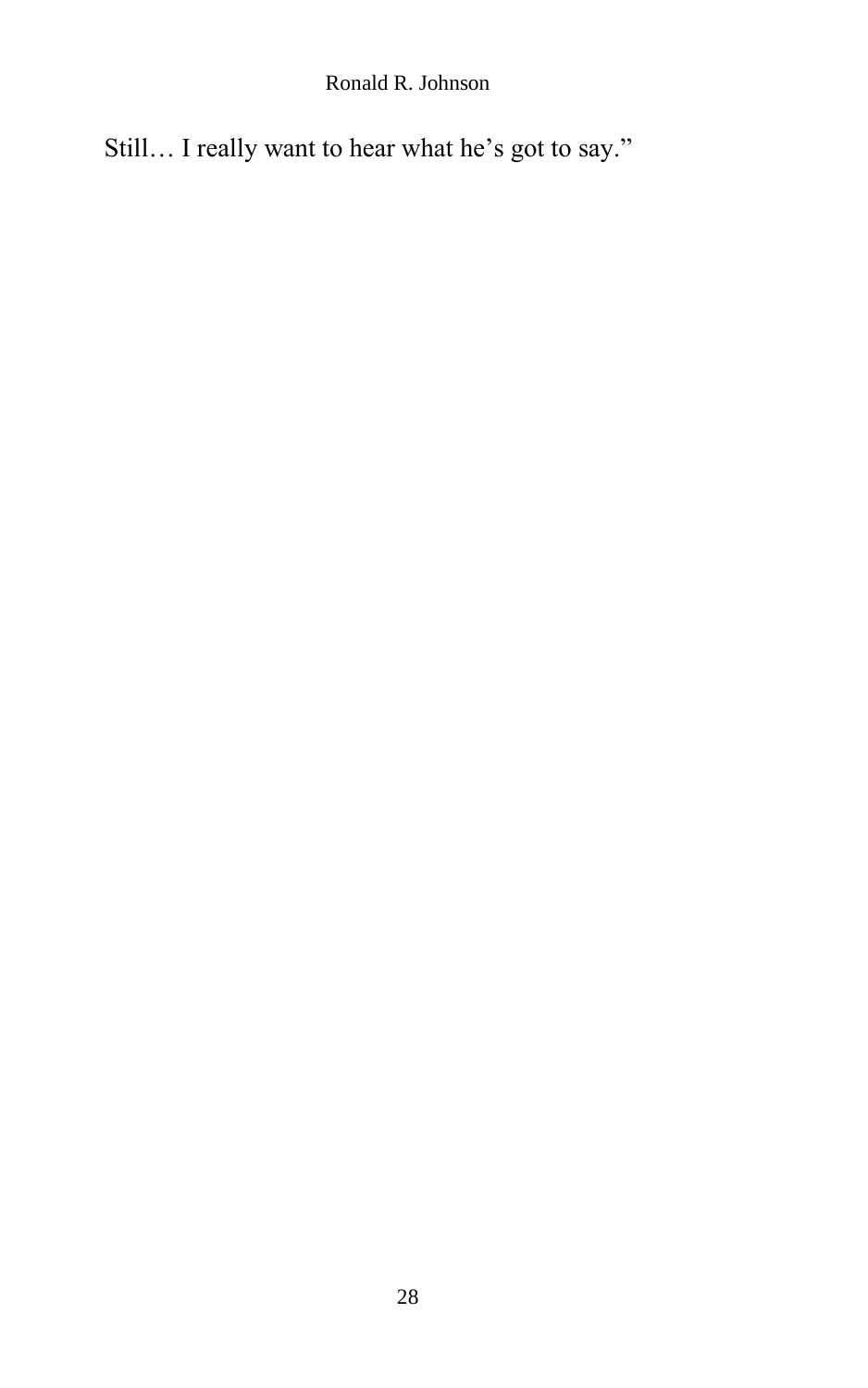# 4 'GRIZZLED' IS AN UNDERSTATEMENT

There are no gargoyles on the roof of the Cathedral of Our Lord. It's such a huge, forbidding structure, I always assumed the little monsters were there. I distinctly remember making jokes about them with my friends, asking why anybody would put such fiends on the roof of a church. We all laughed. Now it turns out there aren't any. Oops.

As Savannah and I enter the huge lobby doors, I wonder if we really will be welcome like Cameron says. We're not rich or famous, and lots of rich and famous people go to this church. Joe Fiske, owner of the Fiske supermarket chain, is a member here. So is Katie Carruthers of Channel 7 news. I could go on, but Savannah's already rolling her eyes, so I decide to shut up.

Crossing the spacious lobby, we catch a glimpse of the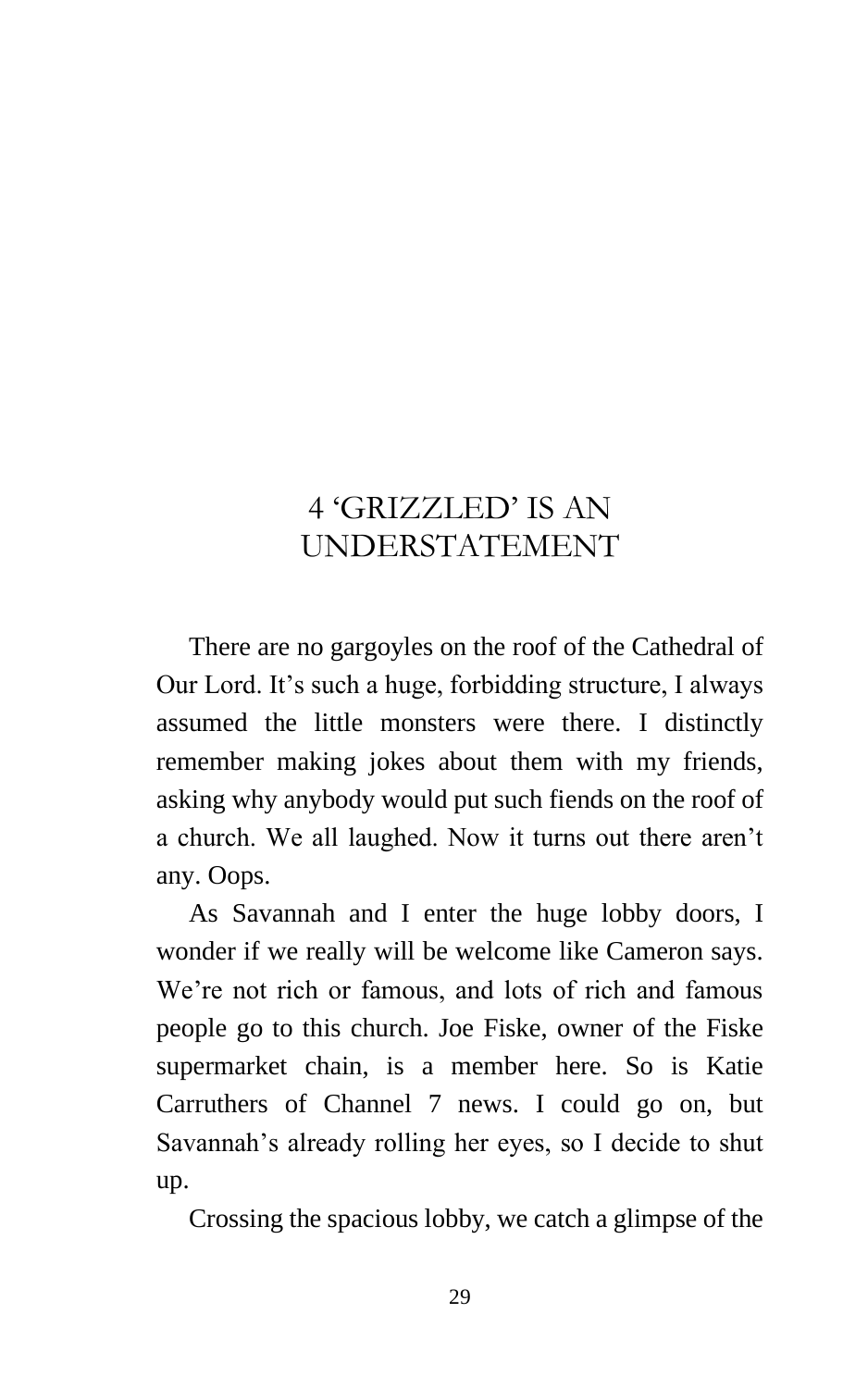softly-lit sanctuary, so we step in to take a better look. Our mouths drop open. It's more than just huge and beautiful. There's a feeling here that we can't quite describe. It's like we've stepped into a larger world.

"Wow!" Savannah whispers.

"Yeah…"

A young lady greets us companionably. We tell her why we've come, and she escorts us down the hall to The Parlor: a room full of comfortable furniture and a large fireplace. A varied assortment of people are already gathered and busily chatting. Some look like they have a lot of money, but most of them are young and unassuming like us. They welcome us and show us where the coffee and tea are, but nobody asks us if we're members or if we're interested in becoming members. Apparently many of them are newcomers, too. We meet an aerospace engineer and a marketing analyst.

"Be sure to log onto the Water Cooler Club tomorrow," somebody tells us. "It's a chat room. It gives us all a chance to continue the discussion we started tonight."

A friendly lady with a shock of silver hair shakes our hands. "I'm Noreen Butler, but people around here call me NB."

"She's our in-house reference librarian," a man tells us. "A walking bibliographical miracle. Just wait—you'll see!"

In all our conversations, people keep mentioning GM and I can't figure out why. Finally I whisper to Savannah,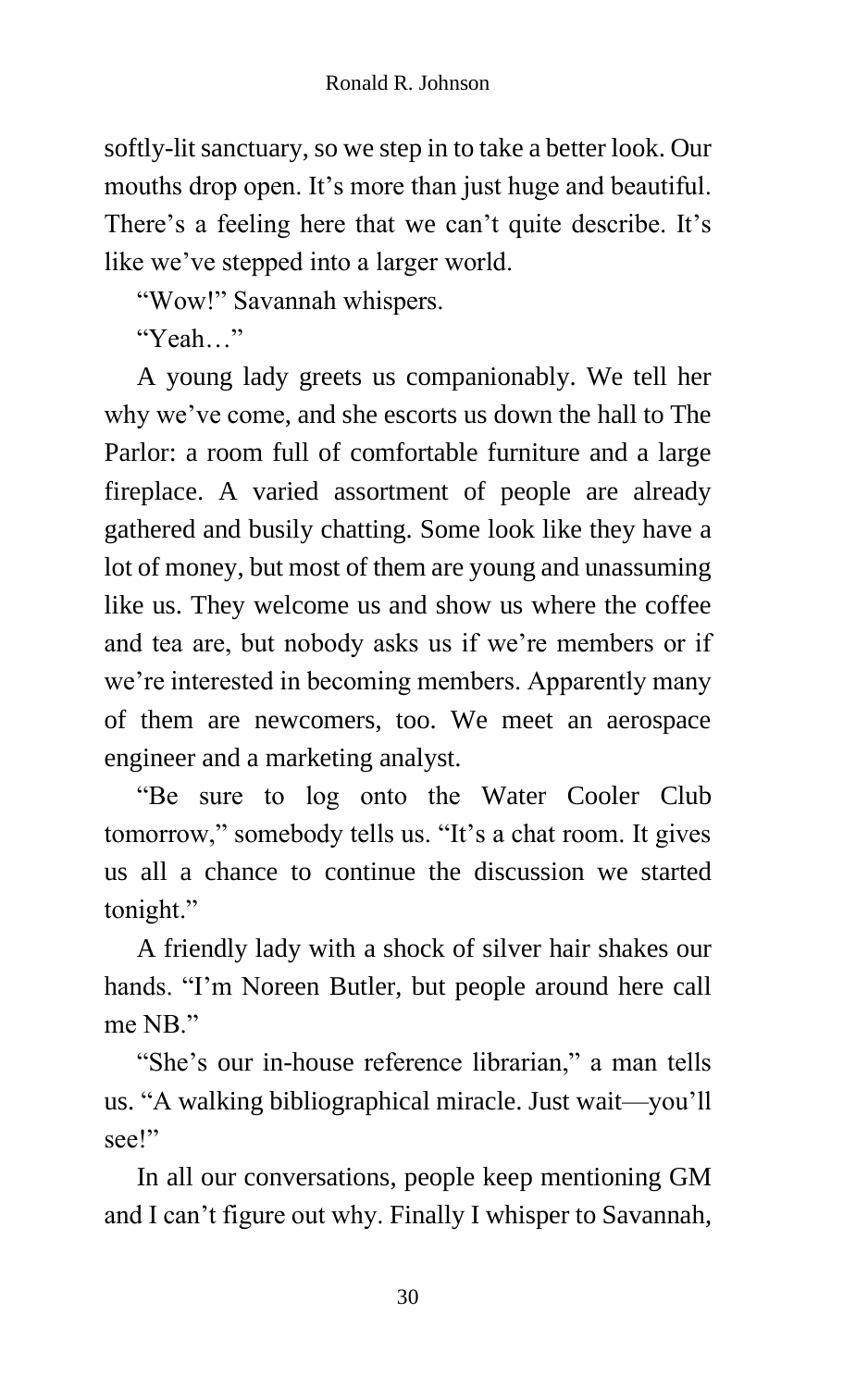"Why is everybody talking about General Motors?" "Are they?"

"Yes. They keep saying GM this, GM that."

She looks at me and pauses a moment for effect, then says, very slowly, "Dr. *Grrr*izzled *Mmmm*ane."

"Ohhhhh."

As if on cue, GM enters the room. He's slightly overweight with wire rim glasses, white hair, and a beard. He's squeezing shoulders and shaking hands.

"He reminds me of somebody," I tell Savannah.

She grins. "Someone rich and famous?"

"That depends. Do you consider Santa Claus rich or just famous?"

She looks horrified. "Please don't embarrass me."

But it's true. And her suppressed laugh proves it.

Everybody finds a seat. After briefly seeking a divine blessing upon our conversation, Santa—GM, that is asks us what we want to talk about tonight. There's a moment's hesitation, so I raise my hand. Savannah looks like she doesn't quite trust me, but it's too late. GM invites me to speak.

"A friend of ours recently posed a problem to us in the form of a homey analogy. She's been reading a lot of Clifford books to her grandchild and she's noticed that Clifford has nothing to do while Emily Elizabeth is in school." I pause a moment and turn to the rest of the group. "Sorry… is everyone familiar with Clifford?"

Apparently they are. So is Santa.

I continue. "Our friend compared Clifford to God,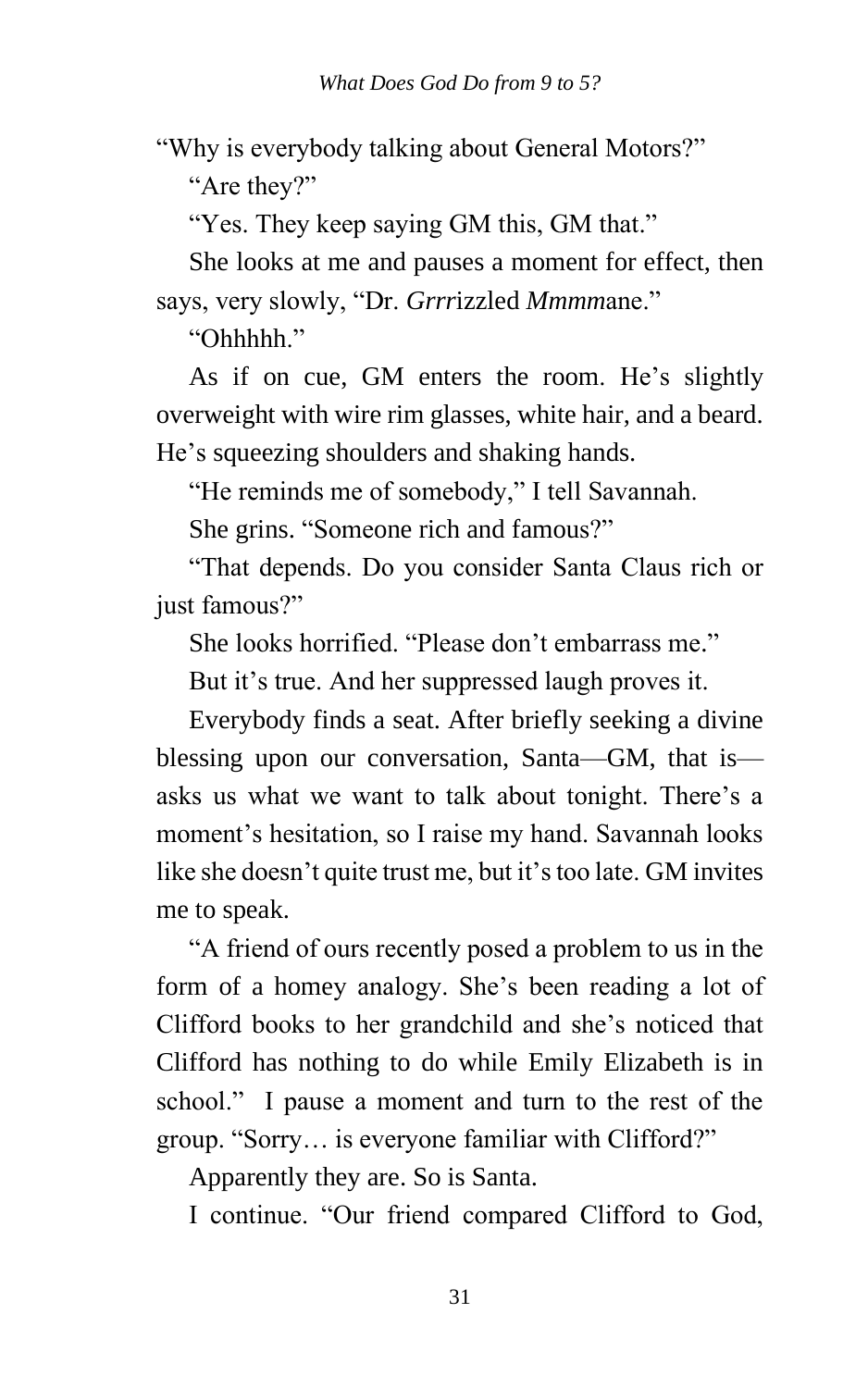because there are often times in which Clifford's giant eye stares in at Emily Elizabeth while she's studying. This seemed to our friend to be analogous to the idea of an omniscient God watching us all as we do our daily work. Our friend pointed out that, in both cases, there doesn't seem to be anything left for the observing party to do except to observe." I turn back to GM. "We'd like to hear what you think."

Heads nod in interest, and people whisper to each other all around the room.

GM is delighted. "Wonderful!" he says. "Fascinating analogy! And what a challenge!"

Savannah adds, "We were thinking of phrasing the question this way: What does God do from 9 to 5?"

"9 to 5!" someone protests. "What if you work the night shift?"

"Or weekends?" says another.

"Or part-time?"

"Or around the clock?"

But GM laughs. "Now, now! We all know what '9 to 5' means. Of course, nobody has ever actually worked an 8-hour day from 9 to 5, unless they skipped lunch."

Savannah turns to me and raises an eyebrow warily.

"Tough crowd," I remind her. "But I like it."

GM's wheels are turning. "Our challenge is to express in words what it is that God does while we're busily engaged in secular pursuits. But let's not be so hasty about dismissing the image of God as an observer. It would be a marvelous thing to be able to see 'The Big Picture.' I've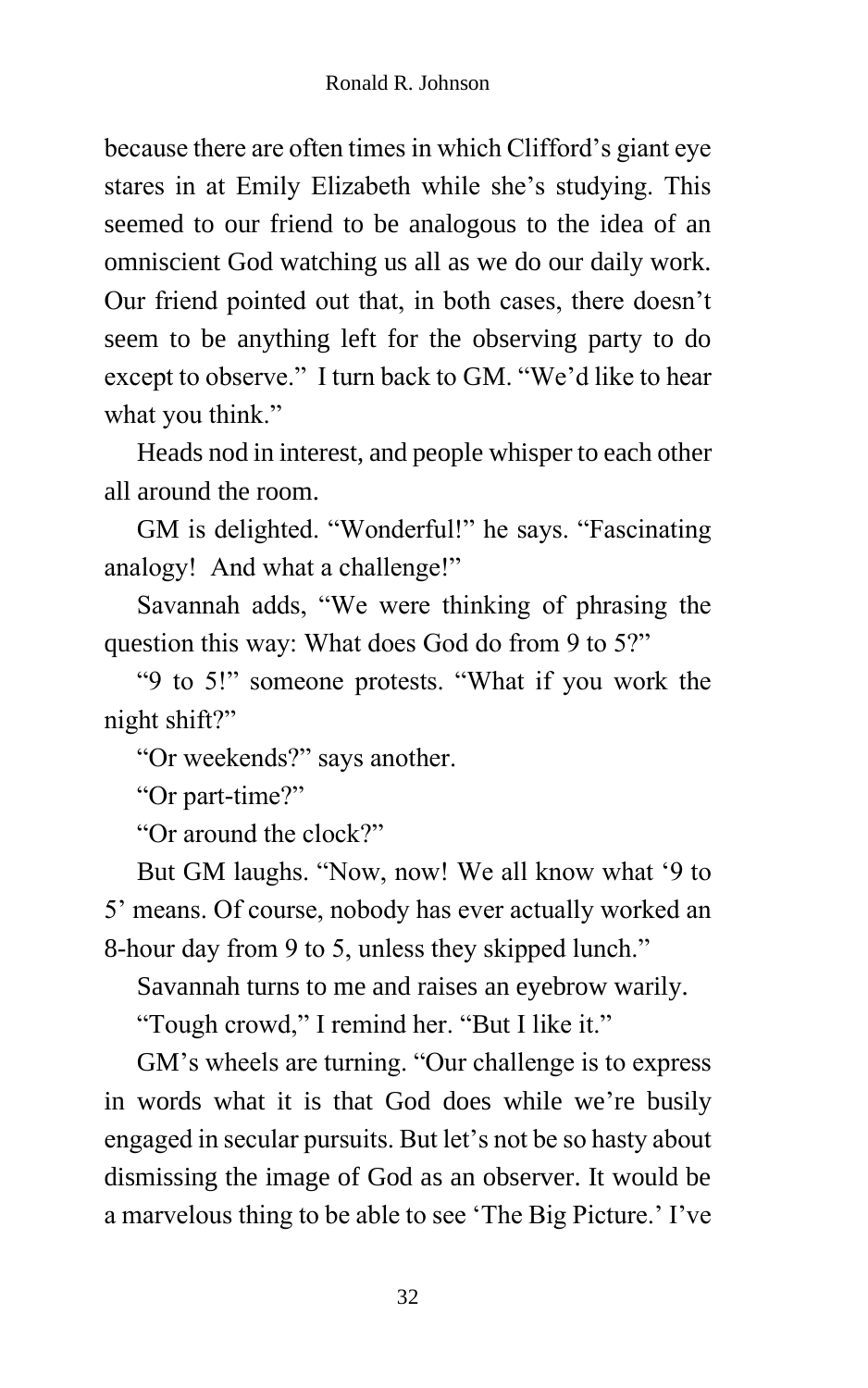often wished that I could catch just a glimpse of the activity that takes place in a single day in this city.

"Think of it! What if there were a magical observation booth somewhere in the heart of town where you could see everybody all at once?"

"Like a giant ant farm?" somebody asks.

"Somewhat. Except you don't just see the mass of people—like so many ants—but you can pick out each one individually. You can also tell what they're thinking and feeling. You know what they want and what they fear. You're aware of their stresses and strains."

"Sounds a little like Reality TV," someone says.

"I'm not so sure" he replies. "Reality TV is greatly edited and served up to us in a digestible form. In this magical observation booth, on the other hand, we have intimate, inside knowledge of all that's happening in all its complexity, all at once, and in a single glance. When we step into this observation booth, we can see people everywhere, doing what they do all day. Wouldn't it be an awesome thing to have such depth and scope of vision?"

Nobody says anything. We're all thinking.

"Join me in trying to visualize this for a minute. What kinds of work environments would we be able to see from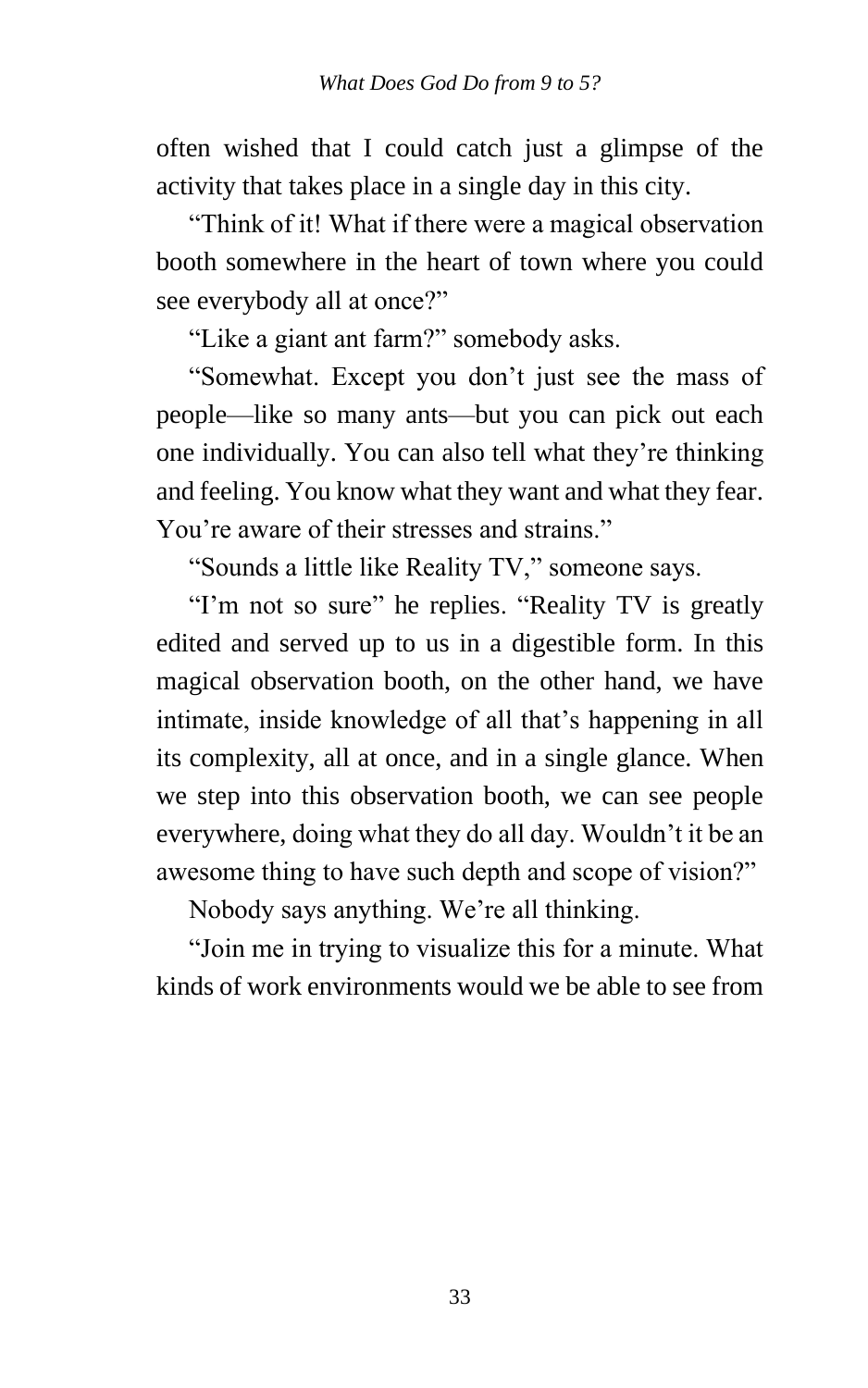this magical observation booth?"

The room is quiet a moment, then people speak up.

"Factories."

"High-rise office buildings."

"Department stores."

"Gas stations."

"The halls of justice—and jails and prisons."

"Schools," a teenager adds. "Well, you know. Speaking of prisons."

Everybody laughs.

GM chuckles but is thoughtful. "Any place of employment can become a prison easily enough. But you're right to include schools in this list. You students are working people, too. The school is your workplace."

"Maybe I should ask for a raise," the kid says.

GM turns to the rest of us. "Where else do people work?"

"Outside," someone says. "I'm thinking of highway construction crews."

"Speaking of highways," someone else adds, "there are professional drivers like truckers. Their cabs form their actual work environment."

"Taxi cabs!" says another. "And police cars. And buses, trains, and subways."

The list keeps growing. We mention hospitals, airplanes and airline terminals, fishing boats, barges, ocean liners, mine shafts, barber shops and boutiques, restaurants, theaters, call centers, fitness clubs.

"Fine!" GM says. "Now… we step into our magical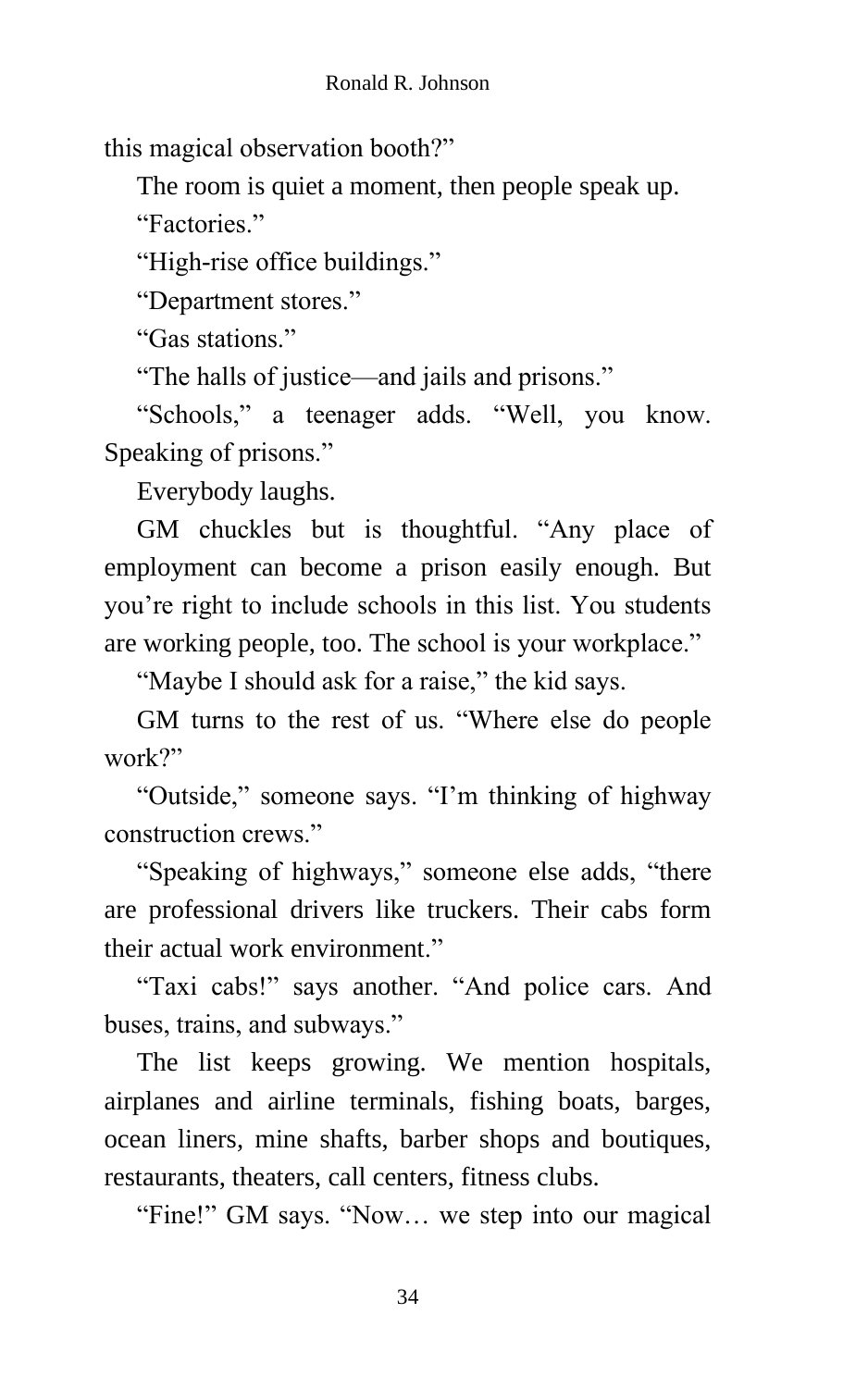observation booth and we watch all this activity going on. What a sight! Imagine perceiving all the connections, all the interrelationships." He points to imaginary spots all around him. "Here are factory workers building parts. Those parts are shipped by *this* trucker over *that* stretch of highway that was just recently repaired by *this* construction crew. The supervisor of the crew has a question, so he's talking on a cell phone to someone in *this* call center over here. The lady he's talking to puts him on hold and calls an engineer at *that* office building.

"Remember, we're not only able to see all this but also to tell what all these people are thinking and feeling. So besides the vast machinery of all these professional relationships, we catch the drama and pathos of the scene in all its complexity. We mortals are not able to view life from such an exalted vantage point, but imagine if we could!"

"That would be interesting to see," someone admits, "but I'm not getting your point."

"Just this," he says, and he gestures to me. "There's a crucial disanalogy between God's observation of us and Clifford's observation of Emily Elizabeth. While she's in school, Clifford can do nothing but sit and wait—and whine. But God's observation of us is active; it's full of understanding. It makes connections, recognizes problems and their causes, sees possibilities. Even if God were doing nothing more than observing us, that would still be a lot more than Clifford is doing. Clifford is just waiting for Emily Elizabeth to get out of school so he can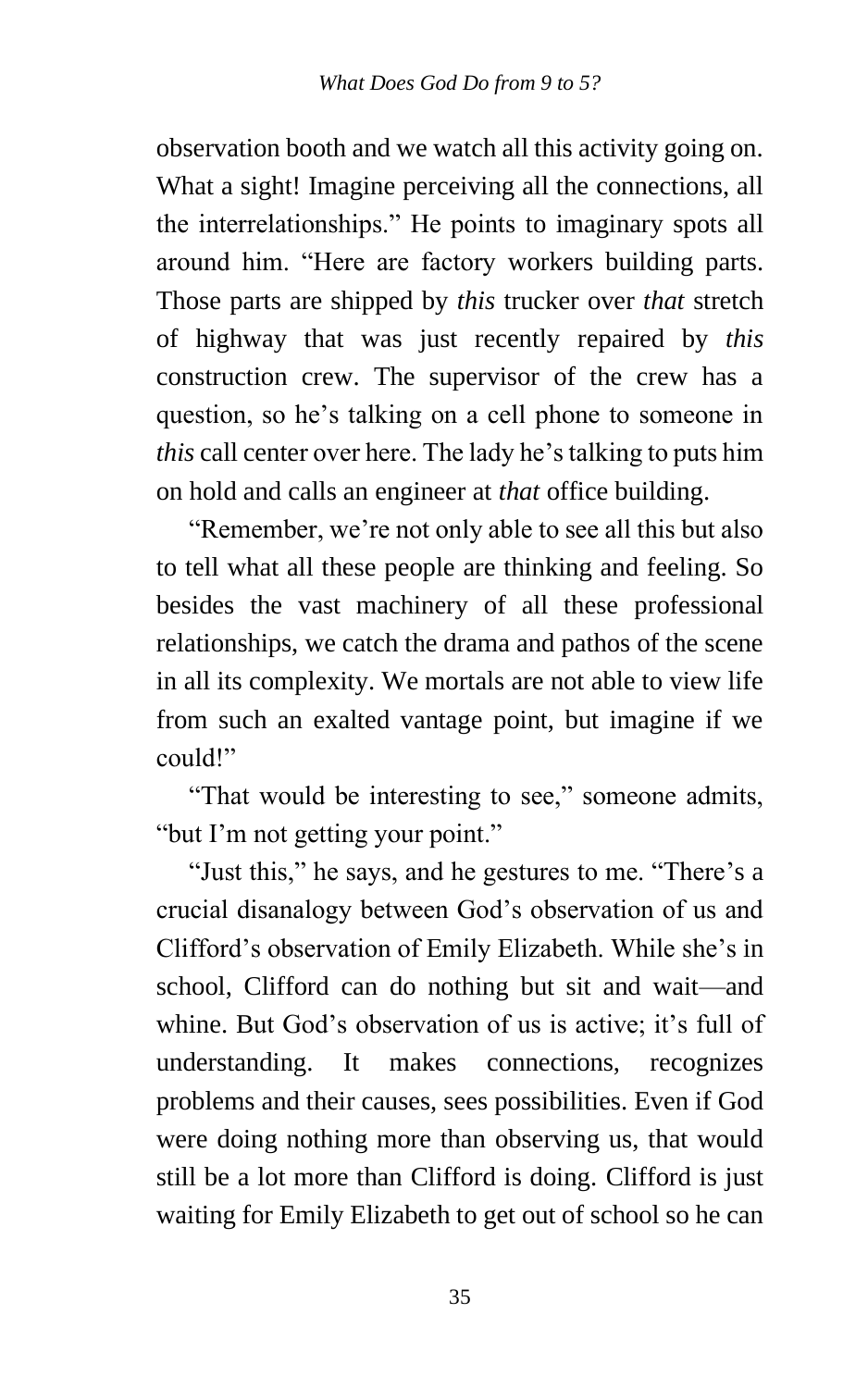interact with her again. God is *doing* something."

I nod. "I can see that, and I admit that the analogy isn't as close as it seemed to me when our friend presented it to us. But what you describe God as doing still falls short of a lively interaction with us. And the end result is that, while we're at work, God seems to play no role."

"Yes," he agrees, "that *is* how it seems so far. I realize I haven't answered your question yet. And I'm afraid it's going to take me all night to do so!"

Everybody who knows him laughs. "Ain't *that* the truth!"

"But before I get started, I want us to realize that God's observation of us is not as passive as it may seem. And that's an important point—a crucial one, I think. I'll be coming back to it before we're finished."

He turns back to the group. "So… what does God do all day? That's the question we've set out to answer."

"Should we consult the scriptures?" someone suggests.

"Definitely! But first, let's get a better focus on the question. The problem begins on the secular side. We don't have an adequate understanding of what *we* are doing from 9 to 5. We think we do, but we're too close to it and don't often take time to analyze what's happening. I invite you now to look at secular life with new eyes. In doing so, I believe you'll see that there's much more to it than you've ever realized."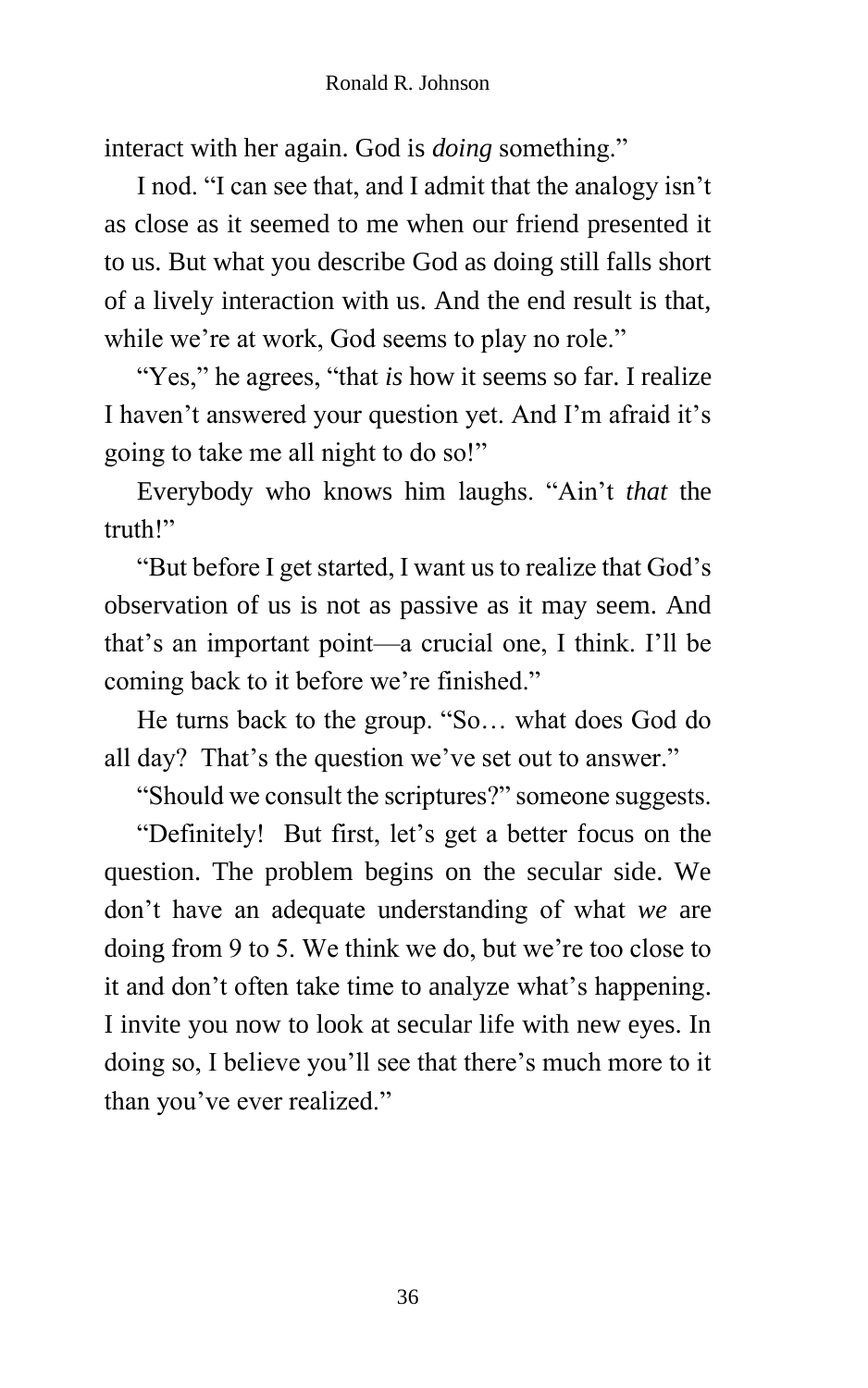## 5 NO KISSING IN THE PARLOR

GM continues. "Let's begin by thinking about our experience as individuals."

He looks around at all of us for a moment. "The truth is, we don't really know very much about ourselves.

"When we review our life histories, either to ourselves or to a friend or therapist, the tale we tell includes only those details that we believe to be important, drawn only from what we can remember. Despite our best intentions, this narrative is incredibly threadbare and can serve merely as an approximate description of who we are. The great majority of our experience has passed us by unnoticed, and most of what we were aware of as it happened we have since forgotten. Nevertheless, we are who we are because of *the entire story of all that we've experienced so far,* even though we cannot retrieve most of it from memory.

"In other words, we ourselves have only a skeletal idea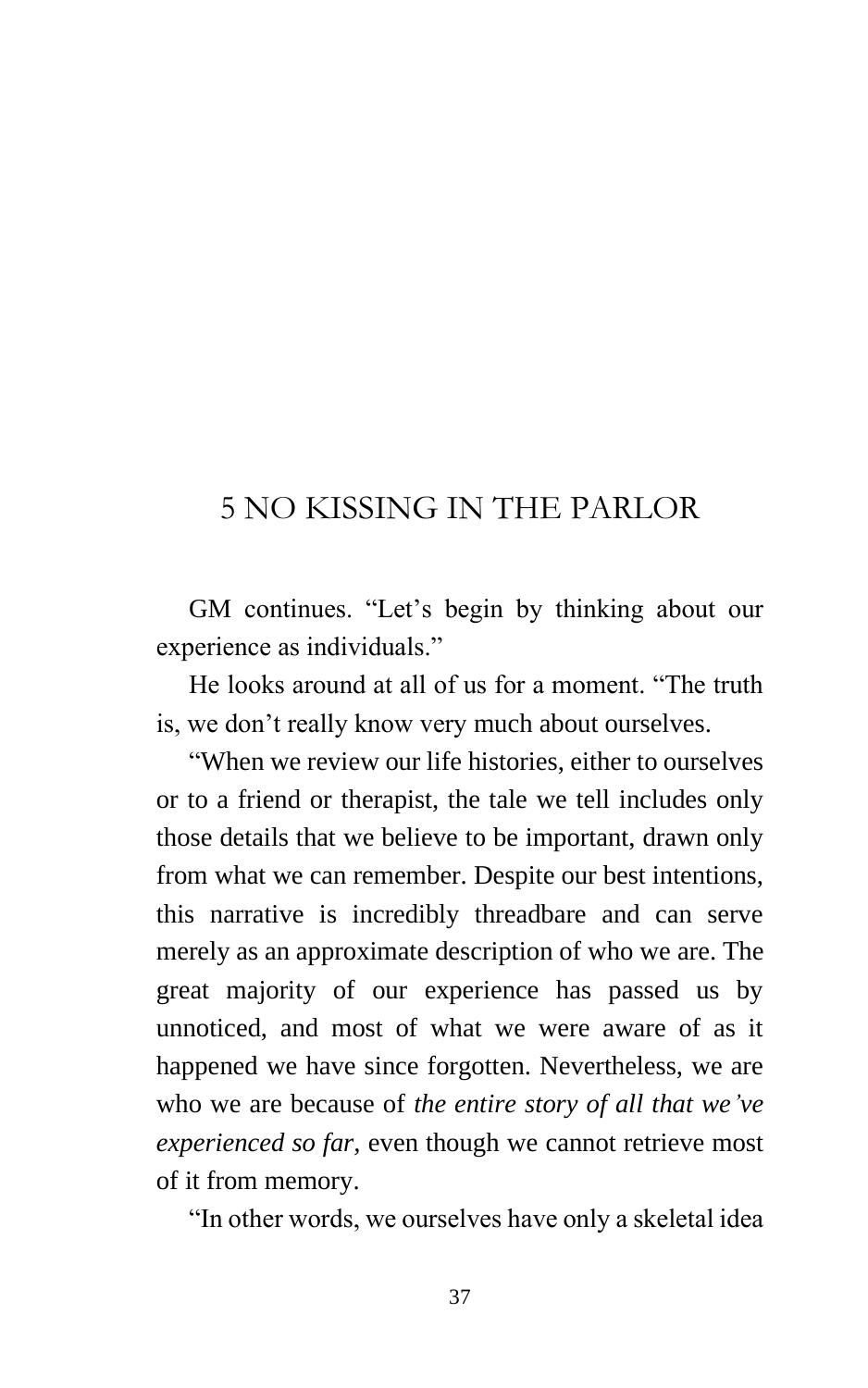of who we truly are and of how we have become this way. Furthermore, we have only the vaguest notion of all that we might have been or could yet become."

People are staring off into space, thinking about what he's saying.

"I know this may be counter-intuitive," he admits, "but give me a moment to explain why I'm making this claim. As I said just now, we're sometimes called upon to rehearse the story of our lives as if it were a single narrative, but it's not. The life of an individual is indescribably rich—too rich to be reduced to a single storyline. Let me select some standard subplots at random to illustrate this fact.

"There's the story of how we learned to get from one place to another unassisted. This was an important accomplishment, for without it we would've remained helpless throughout our lives; but we developed this skill over time, and there were many phases in that development. At first we recognized various geographical locations when they appeared before us, but we didn't know how to get there. These included our home, the playground, the mall, Grandma's house. Later we became used to walking or tricycling from our home, around the block, and looping home again. Over time we became familiar with the route from one location to another and could actually find our way there and back. And then we learned that there were alternate routes between these two points and that we could choose among them. Only later were we able to describe such routes verbally to others or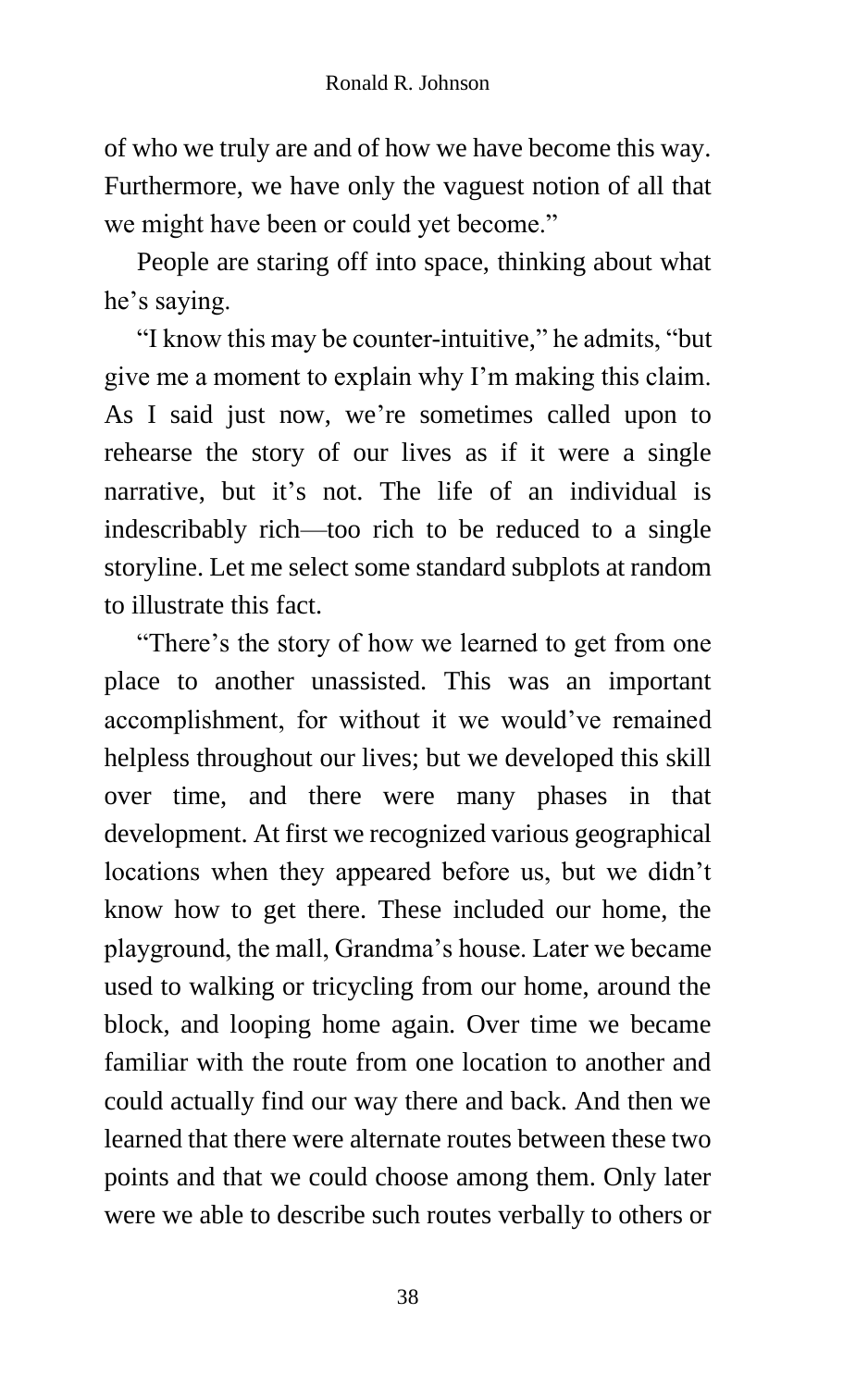represent them graphically by drawing maps. And it took us even longer to navigate unfamiliar territory by consulting maps or directions given to us by others."

"Some of us still can't do that!" a woman says, glancing at her husband.

"Thanks for sharing," says GM. "This is just a thumbnail sketch, of course. The actual story no doubt spanned several years. Each new episode was a milestone in our maturation, although we probably don't remember any of those episodes now."

Somebody speaks up. "I guess I've never thought much about that. Sure, it's a kind of story, but what does it matter that I don't remember it?"

"I'll explain later why that's important. For the moment, let me give you more examples. My objective right now is to show you the diversity of subplots in the life of an individual.

"There's the story of how we learned to make good decisions."

"Or not," somebody says.

"Or somewhere in between," GM replies. "It can be a lifelong struggle bringing our passionate desires under the control of our reason. But the problem here isn't just a simple case of the heart warring against the head; the cognitive part of it alone is quite complex. Very early in life we begin to form generalizations about what's good and what's not so good. We learn to evaluate, to compare and contrast, to be guided by abstract principles. All of these skills come into play when we make an important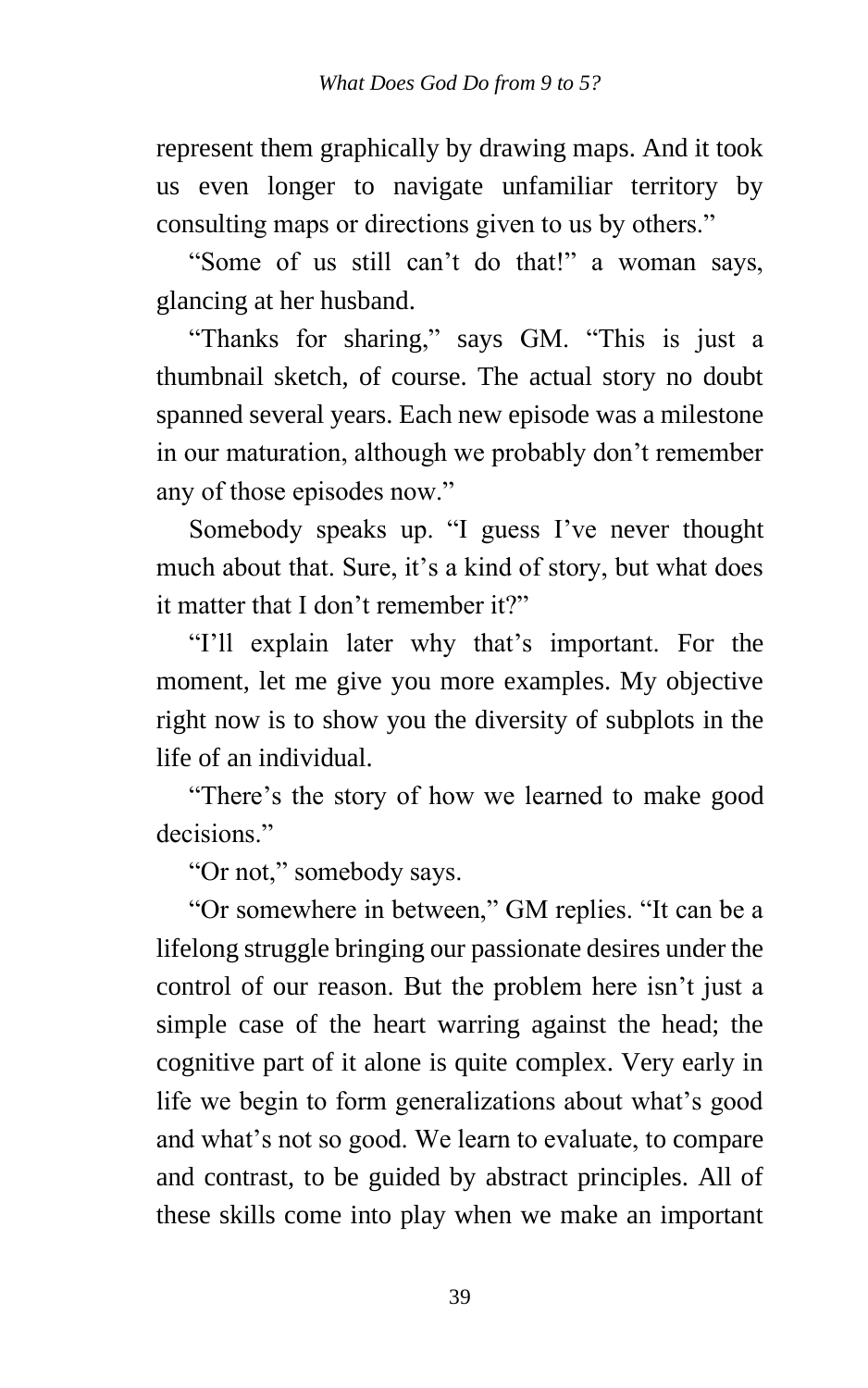decision, but each one takes time to develop. If we were to choose at random just one individual and describe in detail the path—or rather, paths—by which she learned to make good choices, our report would be a multi-volume work, spanning a wide variety of types of cognition. And yet, making good decisions is a fundamental competency. Without it, we'd be unable to live happy and productive lives"

"We'd be lifelong adolescents," somebody quips.

"Hey!" says the teenager.

GM grins. "Sorry, Josh. We keep forgetting you're not an adult. Generally speaking, people have not yet learned to make good choices when they're in their teens."

"Well," someone adds, "most of their decisions are made for them by adults before that. Suddenly they're forced to choose for themselves, but they don't have much experience to draw from. *Of course* they make mistakes!"

"And there's nothing wrong with that," says GM. "Mistakes are an important part of our story. They provide us with valuable life lessons. My point is merely that there's a complex process leading up to our ability to make good decisions. A big part of that process is cognitive; another part is emotive; and then—as you've just pointed out—there's the practical application, and that part alone spans many years. We try and fail, and try and fail again—and over time, we think about what went wrong and learn from our mistakes."

"Or not," somebody says again.

"Or not," GM agrees. "And then the story continues.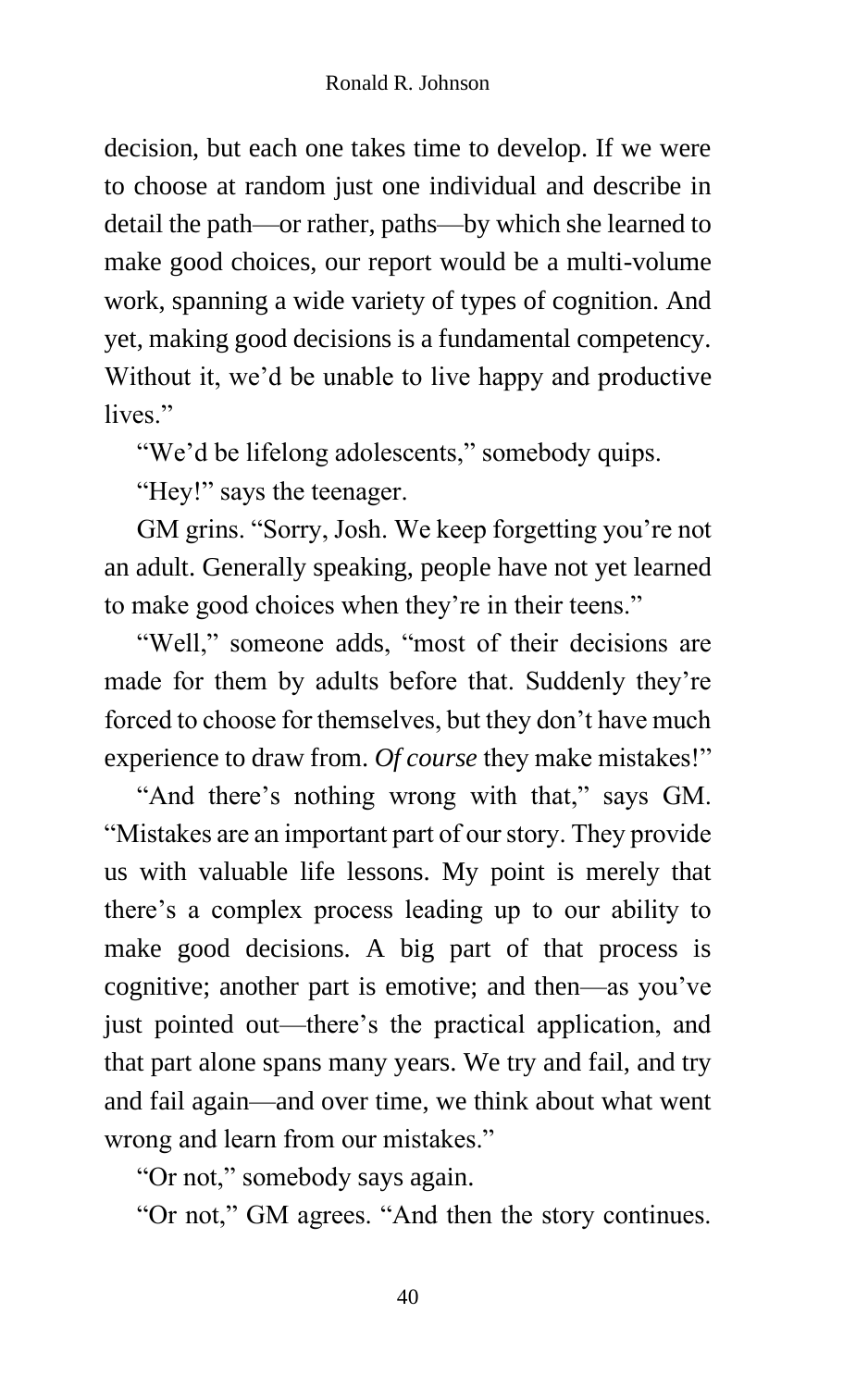But back to my main point: this fundamental competency is a subplot in the overall story of our lives, and this subplot alone is incredibly complicated."

Someone says, "I'm trying to follow the direction of your thought, but I'm a little confused. So far, this sounds like a child development class. Are you saying that who we are now was all decided in the first dozen years of our lives?"

"Not at all. I'm saying that we were being formed and shaped even in those earliest days, but many storylines continue into adulthood and even beyond. Let me give you some other examples that illustrate this."

He thinks a moment. "There's the story of how we learned to converse. It may seem like a simple thing, but this story alone is immense.

"As small children, we lacked the vocabulary to express much of what was on our minds. We liked to keep the conversation focused on ourselves. We had a short attention span, either jumping from one subject to another or dropping out of the discussion altogether if something else caught our interest.

"Over time our vocabulary grew, our attention span increased, and we recognized the value of talking about topics other than ourselves; but we still had many subskills to master. It wasn't enough just to listen to the other person; we had to learn not to finish their sentences for them, not to interrupt, and not even to assume that we knew where the conversation was headed. Surprisingly, it was sometimes hard to know exactly what the other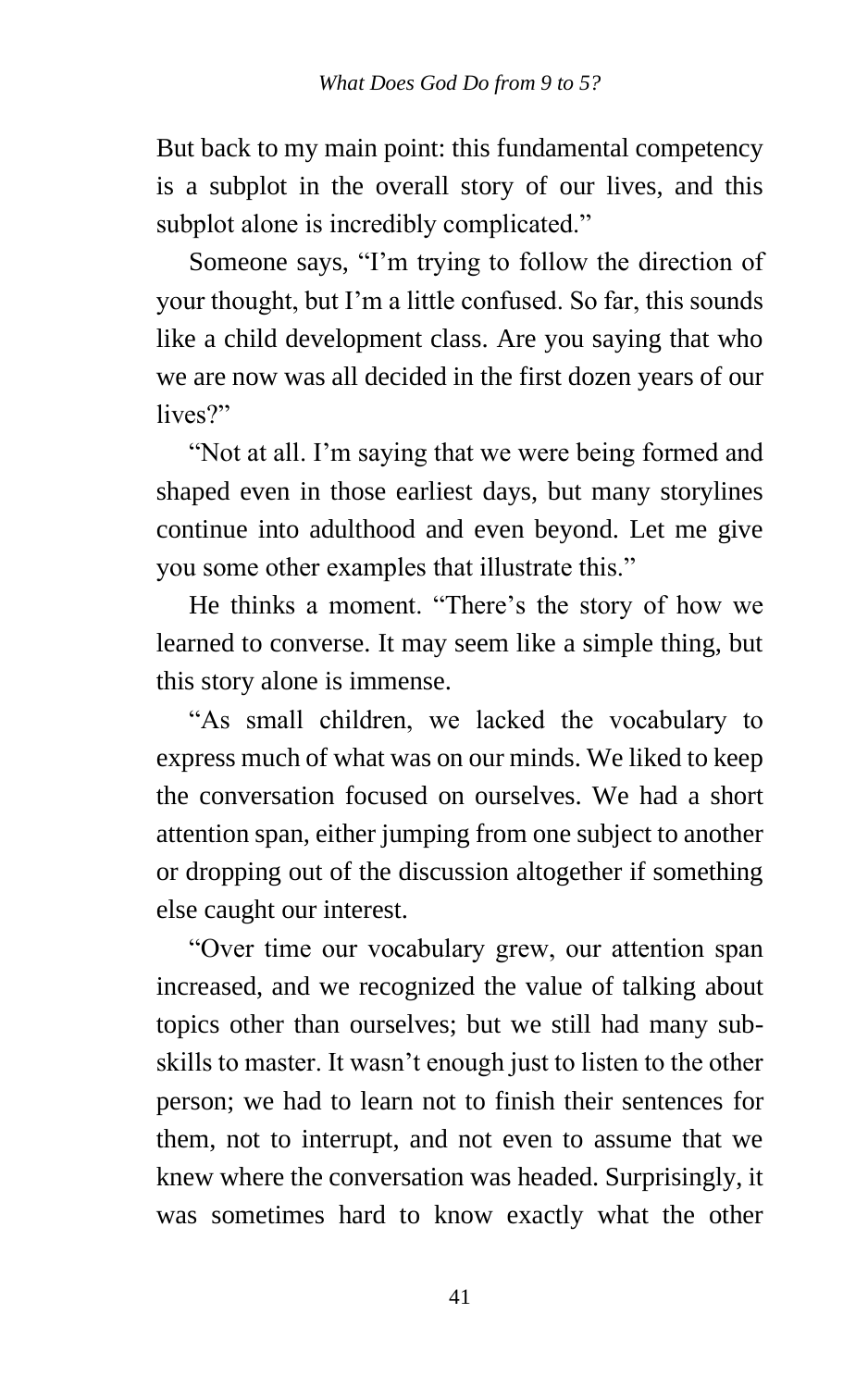person was trying to say. It was also difficult at times to get the other person to understand what *we* were saying, especially when we were joking or when we used what we assumed was a common expression or figure of speech. Sometimes we were embarrassed to learn that we had been using a word or phrase incorrectly. We learned by doing—again and again, day after day after day.

"And then there were points of conversational etiquette. We found ways to suppress a yawn when the other person was speaking. We learned to gauge when we were talking too much, and if so then we stopped and let the other person have their chance. We discovered the correct distance at which to stand when conversing with another person—not too close, not too far. We picked up clues about proper voice tone, volume, speed, pitch. We learned to avoid staring when the other person had food lodged between his teeth. We developed strategies of selfpreservation when he had bad breath.

"We also learned that there were many styles of conversation and that we must not confuse them. Topics that were appropriate in the locker room were not welcome at mom's sewing circle. An impersonal demeanor was just right when giving an oral report on the history of the Stamp Act, but it failed to do the job on a first date. We were entitled to speak sharply to the person who plowed into our new car, but we had better not talk that way to our boss.

"All of us reached our current patterns of conversational behavior as a result of an immense and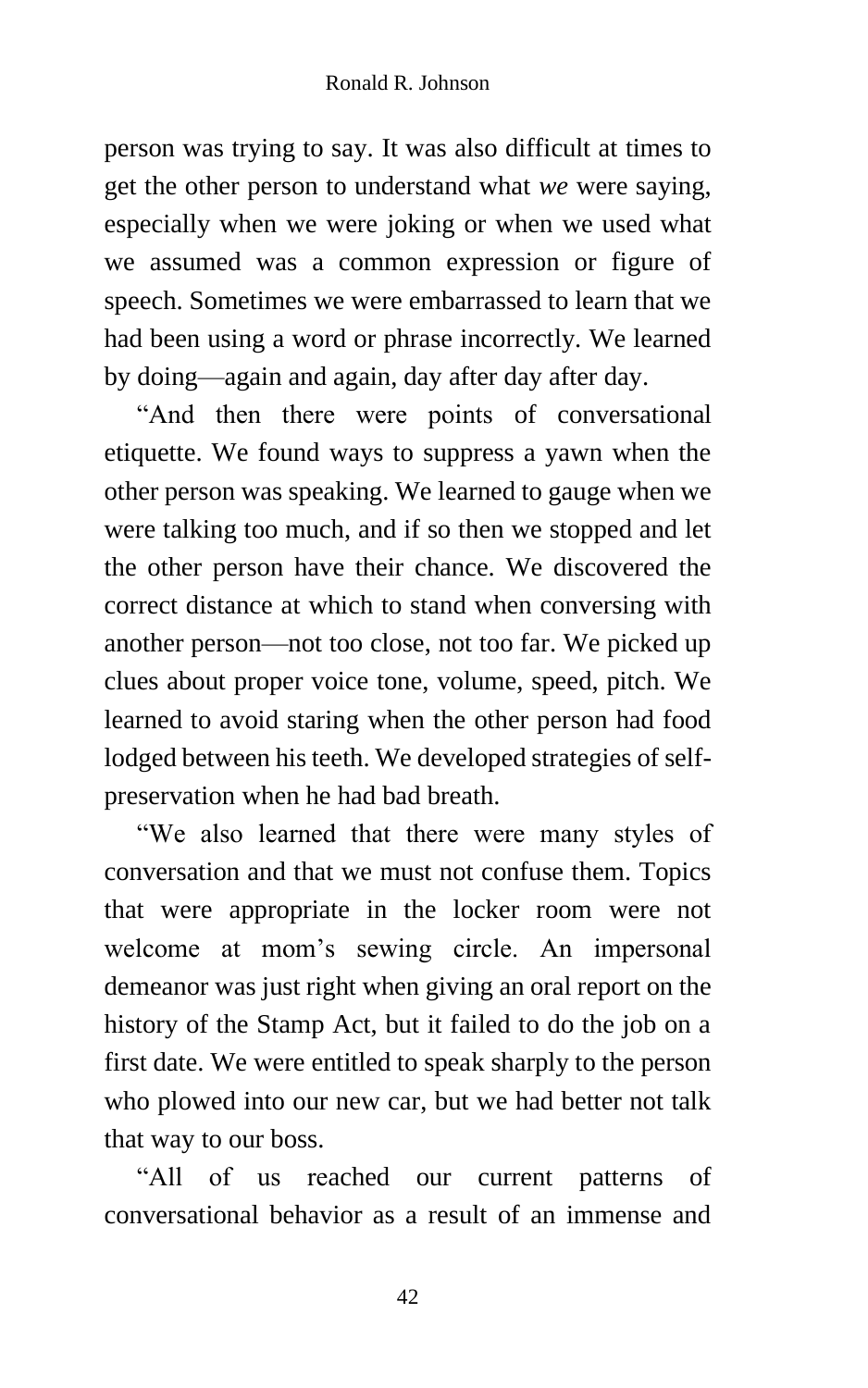complex story: the story of all the conversations we've ever had. But the ability to converse effectively is just one of many skills that are necessary for living competent and happy lives. We take these skills for granted and don't think of them as important subplots in the story of our lives, but they are. All of these skills are essential, and each took time to develop. Each represents a subplot in the story of how we became who we are right now. In the case of conversational skills, we're all still learning from day to day, even when we're old.

"But you yourselves can probably come up with even more vivid examples of how these storylines continue on even in adulthood. How many of you have gone through significant changes in outlook over the last several years?"

A number of people share their stories. A young woman tells about how she wanted to advance in her company. "It was all about *me* at first," she says. "But before long I became a manager, and then I started caring much more about the people who reported to me. Instead of thinking just about myself and my own advancement, I began to think much more about my department as a whole. Becoming a manager changed me. What I want now is not the same thing I wanted five years ago."

"We had a similar situation in our marriage," a young couple confesses. "We went into our relationship thinking only about each other. We spent long hours listening to each other and understanding each other's needs. Then we had a child, and everything changed. Now the main topic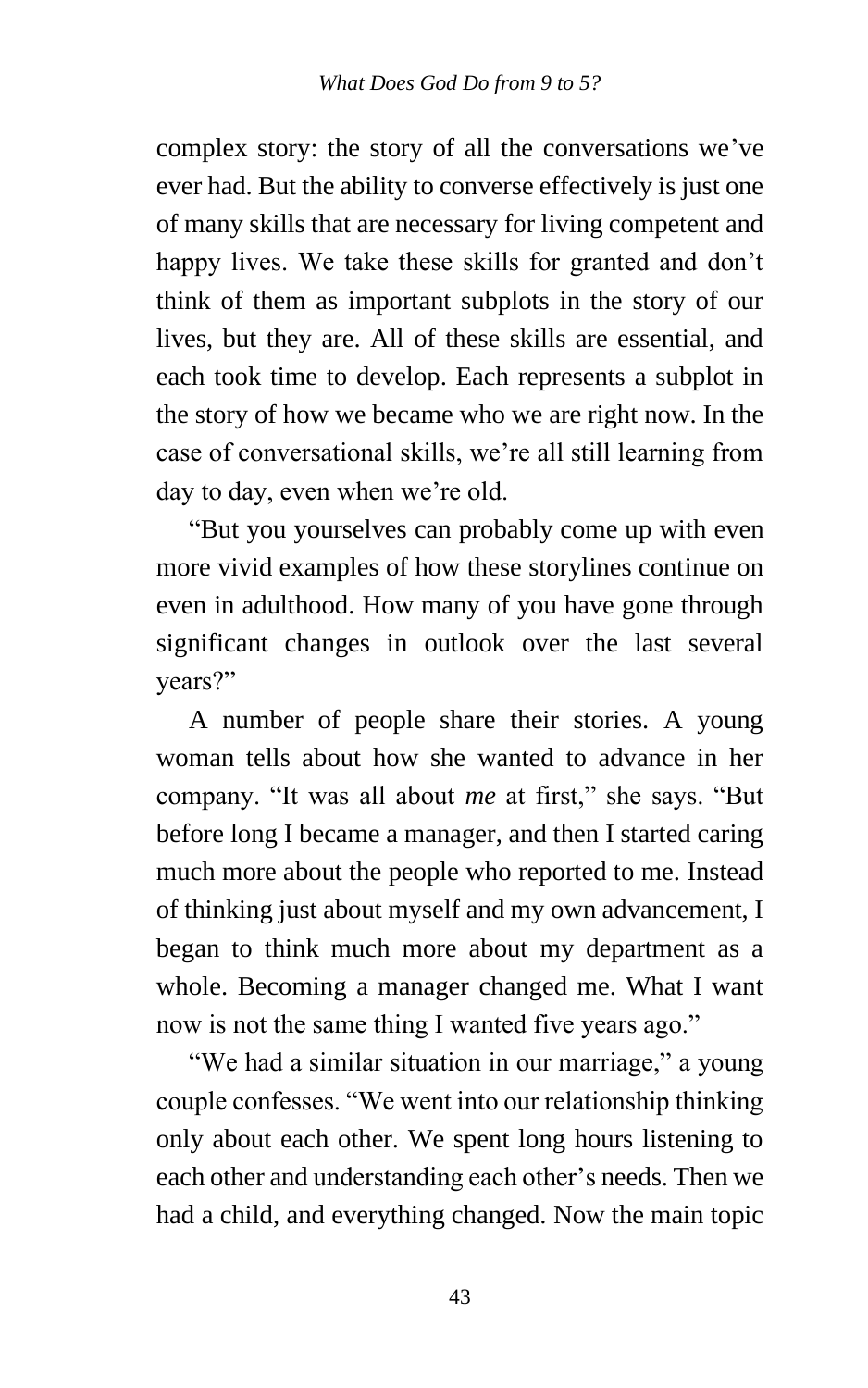of conversation is our little boy—when we're lucky enough to have a conversation. *His* needs are what really matter to us now."

"I'm single," says a woman in her thirties, "but I recently became a homeowner. It's amazing how a simple thing like that can change you in so many ways! Now I have neighbors to think about, a lawn to mow, leaky faucets to fix, creaky doors to lubricate, and a mortgage to pay off. Sometimes I look back longingly to those carefree days when I lived in an apartment. But I wouldn't give up my home for anything!"

After several more testimonials like these, GM sums up. "We can go on and on. Retirement brings all new problems and opportunities. The emptying of the nest (or our failure to do so) can make profound changes in us. Travel, illness, the adoption of new leisure activities all make their marks on us. We never stop facing new challenges in life, whether we want to or not. The aging process alone brings new experiences. Even the strongest among us must deal eventually with some form of enfeeblement. We discover new concerns, new ways of seeing life, new means, new ends. All of these can be considered subplots in the overall story of our life. And when we put all the subplots together, the story is immense.

"Devotional writers often approach everyday life as if it were actually quite simple. They attract readers with homey titles like *Life's Little Instruction Manual* or *All I Ever Needed to Know about Life I Learned in*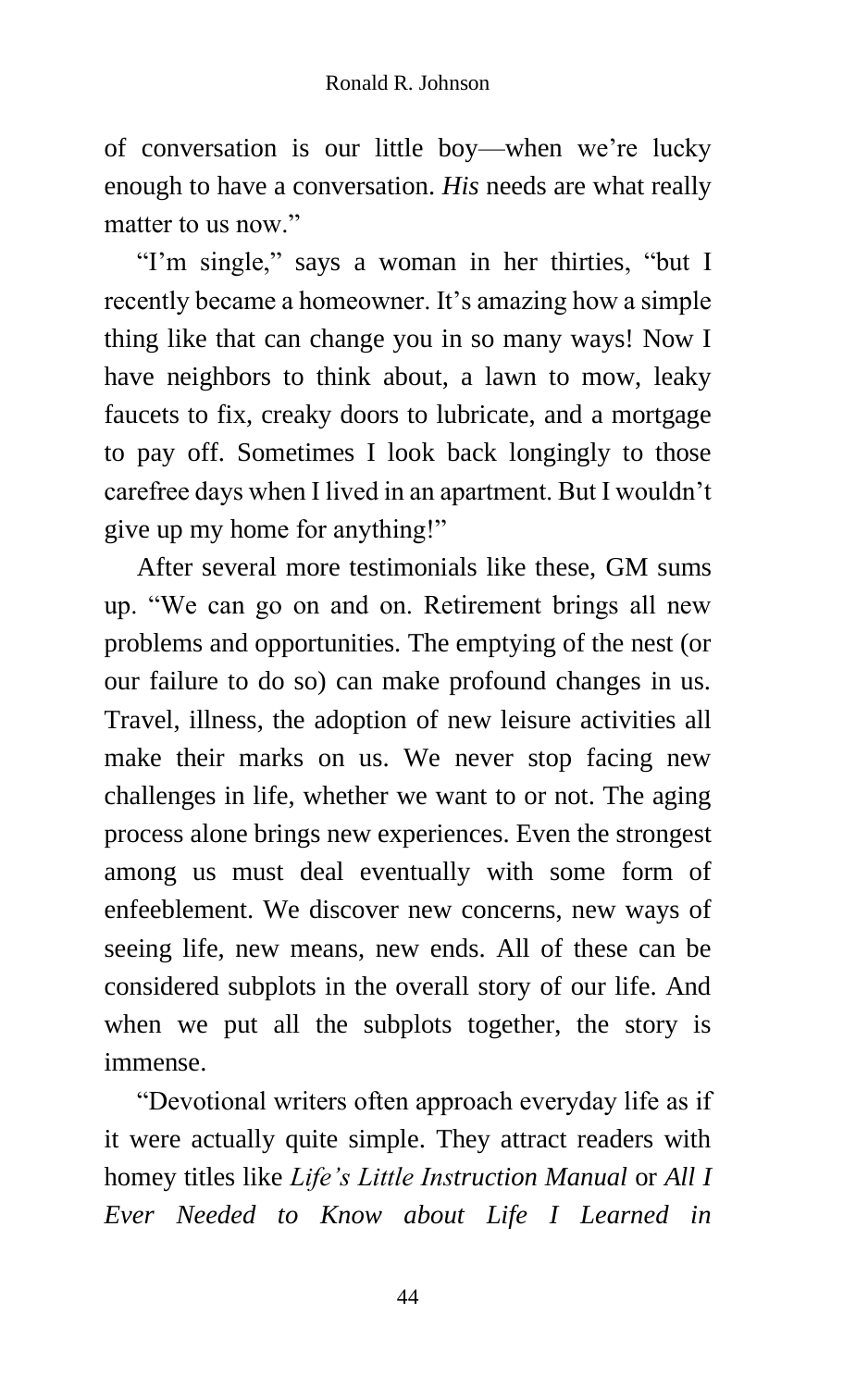*Kindergarten*.

"I love those books!" somebody says.

"Lots of people do," GM admits. "They contain some good insights, but I disagree with their main thesis. In each case, they offer a few simple, general principles for getting along in the world. They tell us that the key to happiness is to cut through the apparent complexity of modern life by keeping a few simple principles in mind. And that's the point at which I disagree.

"Sometimes we even hear this message from the pulpit. I once read a transcript of a sermon like this. The pastor imagined what would happen if Jesus were to appear at his doorstep one afternoon. The answer: he and the Lord would go out to the lake and skip stones across the water. As the pastor's stone skips the surface three times, Christ turns to him and says, 'Hey, you're good.'"

We laugh.

"The point of the sermon was that the Master wants us to slow down, to enjoy life, to put aside the hustle-bustle and live simply. Furthermore, the sermon implied that it's the simple things of life that really matter to God. If we were to hear what God thinks of our everyday life, we'd discover Him calling us back to basics. Slow down. Relax. Stop fretting about the details. They don't really matter in the larger scheme of things. It seems to me that this is exactly the wrong approach to finding God in everyday life."

A gray-haired man interrupts with a wry smile. "You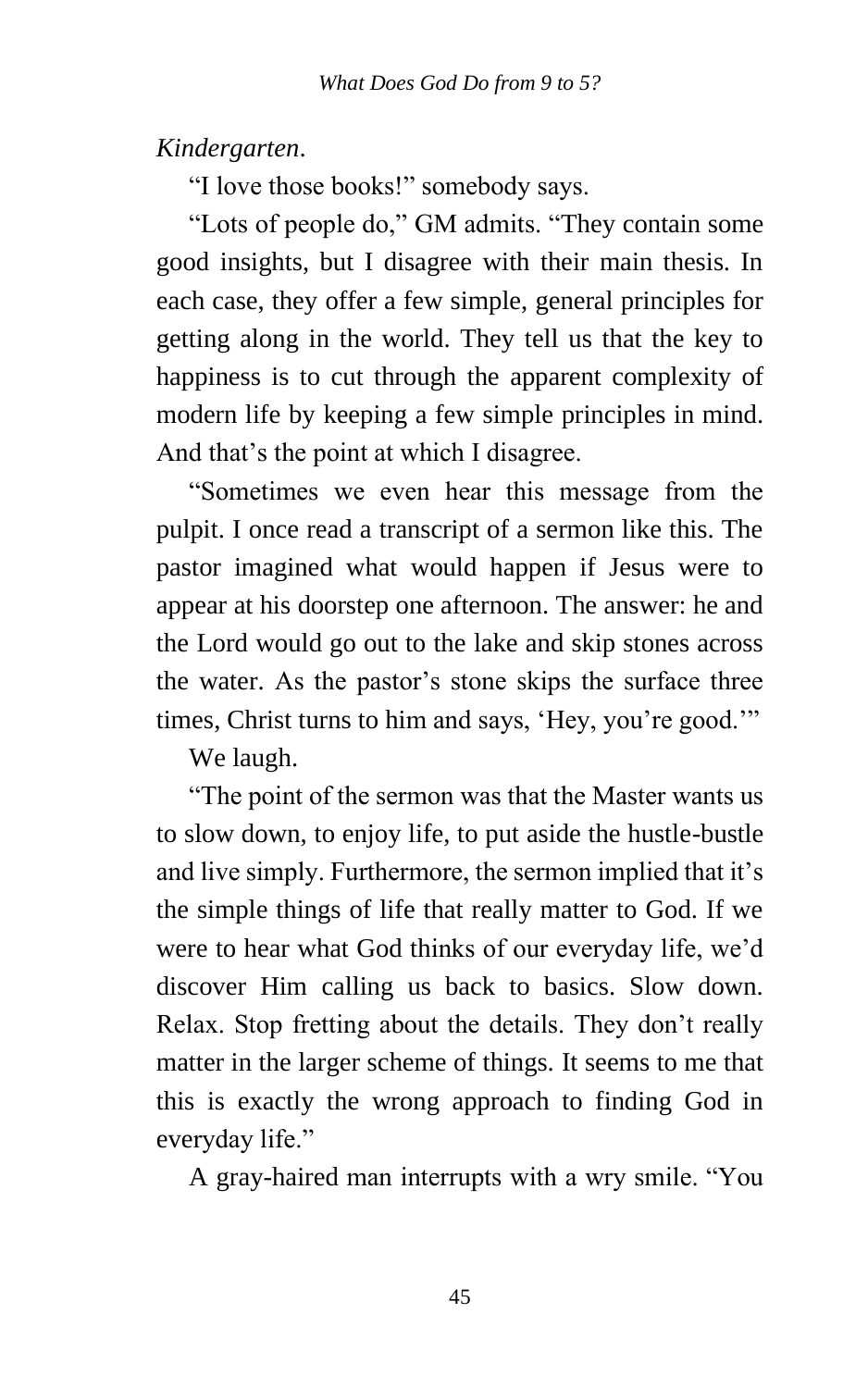don't believe in KISS?"

GM looks at him uncomprehendingly.

"KISS. You know: 'Keep It Simple, Stupid.'"

"Actually," GM says, "that's a good rule of thumb in most cases. We often make things harder than they need to be. Since we're creatures of limited intelligence, it's usually best for us to simplify situations as much as possible in order to understand them. But in this case when we're trying to understand what the Divine Mind is doing in our lives every day—it is of utmost importance that we recognize the complexity of the situation. The Divine Mind does not have the limitations that our minds have. It's precisely by trying to 'Keep It Simple' that we've failed to see God's activity in our lives.

"At any rate, do you see now why I said that we don't really know much about ourselves?"

I nod. "Yes, because most of what has happened to us has passed us by without our even noticing it. Some of it we did notice at the time but have since forgotten. Compared to the entire scope of our experience, what we are now able to remember about our lives is extremely sketchy. However, who we are now is the result of the whole story and not just the fragments that we remember of it."

"Perfect!" he replies. "Perhaps in the future I should tell my answers to you and you can summarize them for the group. We'll get out of here hours earlier that way."

Someone interrupts. "GM, it seems to me that you've been side-stepping the nature/nurture issue. It sounds like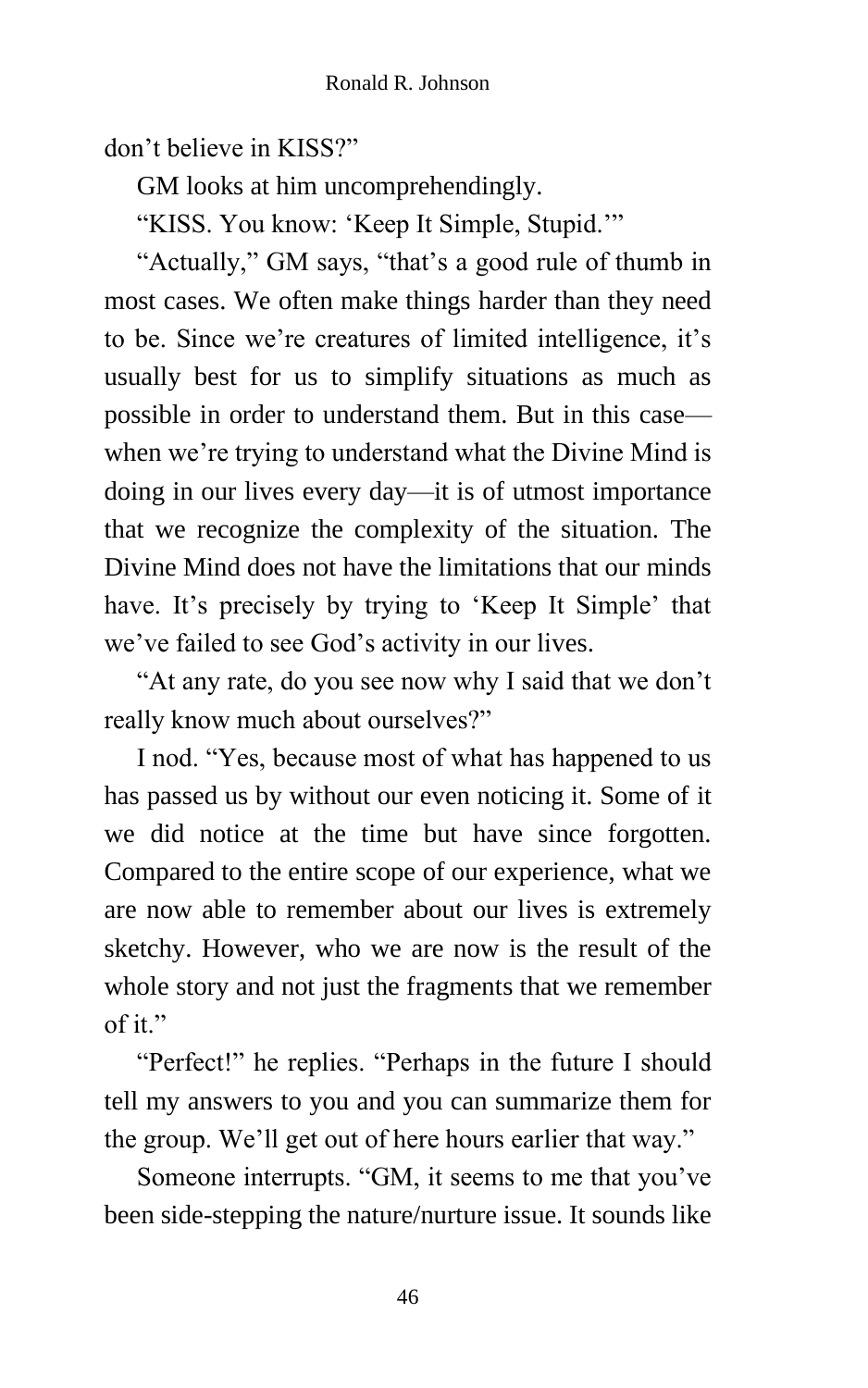you're assuming that we're shaped by our experience and that our genetic makeup doesn't come into play at all. But that point is much too controversial for you to assume without supporting your position."

GM's eyes light up. "Thanks for that feedback. That shows me I'm not getting my point across."

He turns to the rest of us. "Is everyone familiar with the nature/nurture problem?"

Most of us seem to be, but a few are non-committal, so he explains briefly. "This is a debate that's been going on at least since the early 1600s. Shakespeare mentions it in *The Tempest*."

NB adds immediately: "Act 4, Scene 1, lines 188 to  $190$  "

Savannah and I smile at each other.

GM continues. "Some people think that we were born the way we are: stubborn or accommodating, malicious or kind, flighty or serene. According to this view, we are who we are by *nature*. Others say we're the product of our environment. The way we're raised and the experiences we undergo determine how we'll turn out. According to this view, we are who we are because of the way we were *nurtured*. I've just been informed that I've been speaking as if I believed in nurture over nature."

The person who asked the question explains. "You keep saying that we are who we are as a result of all that we've experienced. In other words, you sound like you're coming down on the side of nurture."

"I see," says GM. "Apparently I haven't given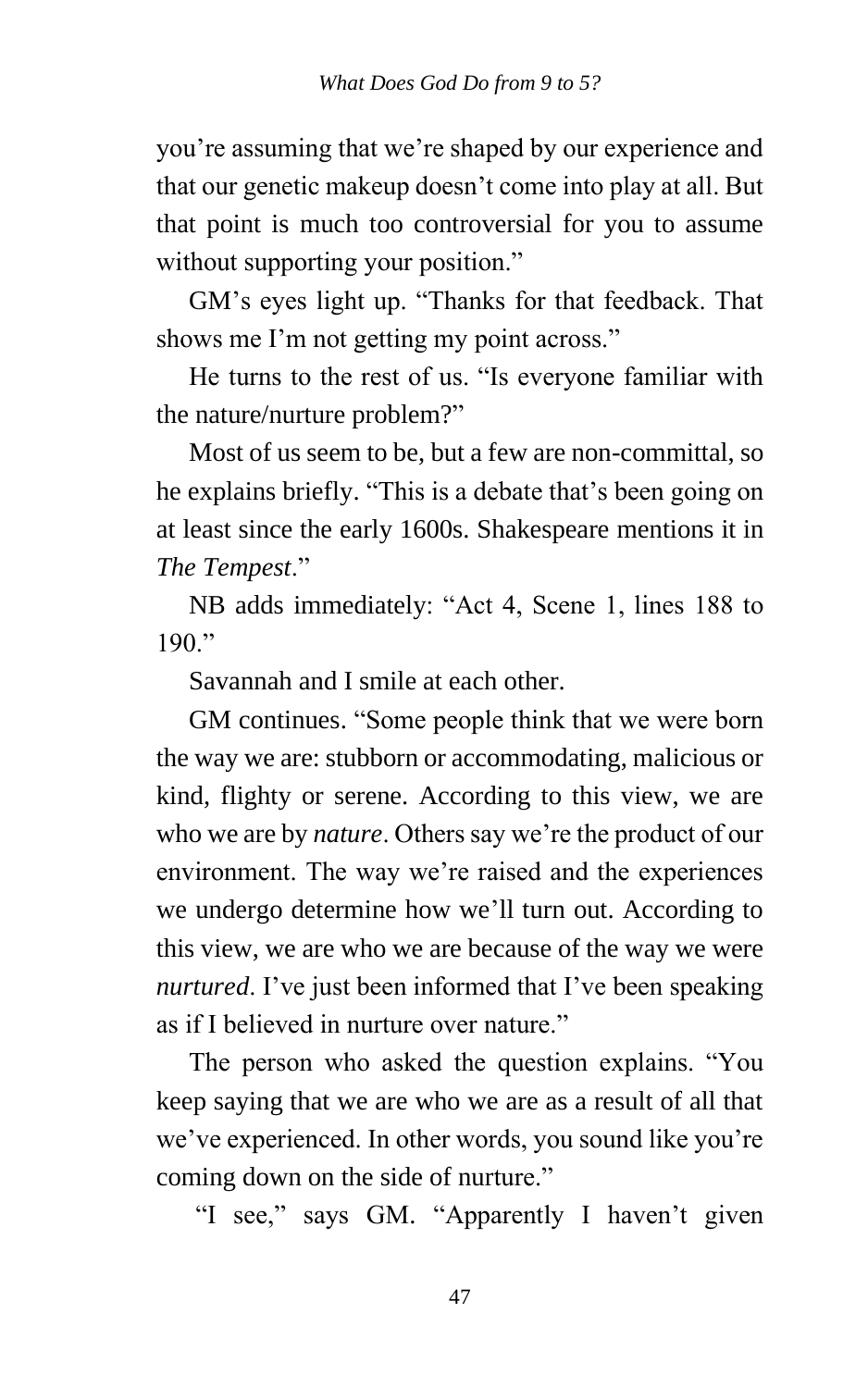adequate emphasis to the fact that we're all actively engaged in this process. The problem with each of these options—either nature or nurture—is that they're both essentially passive. On the former view, we're made who we are by our genetic inheritance; on the latter view, by the things that happen to us. Either way, we can't help ourselves. We are who we are because of what's been done to us by forces beyond our control.

"I've always felt that the question itself is much too simplistic—and yes, once again I think we would do better *not* to 'Keep It Simple' in this case. Forgive the digression, but I think I should spend a few minutes clarifying what I've said so far, relative to this nature/nurture problem. Then we'll be closer to answering the main question of the night: what God does from 9 to 5."

Want to keep reading? Click on any of these links to purchase *What Does God Do from 9 to 5?*

[Amazon](https://www.amazon.com/What-Does-God-Ronald-Johnson/dp/1505869641/ref=sr_1_2?dchild=1&keywords=%22what+does+god+do+from+9+to+5%22&qid=1621612222&sr=8-2) [Barnes and Noble](https://www.barnesandnoble.com/s/2940153688374) [Apple](https://books.apple.com/us/book/what-does-god-do-from-9-to-5/id1147062741) [Rakuten Kobo](https://store.kobobooks.com/en-us/Search?Query=9781370206377) [Scribd](https://www.scribd.com/book/322033007/What-Does-God-Do-from-9-to-5) [Smashwords](https://www.smashwords.com/books/view/659831)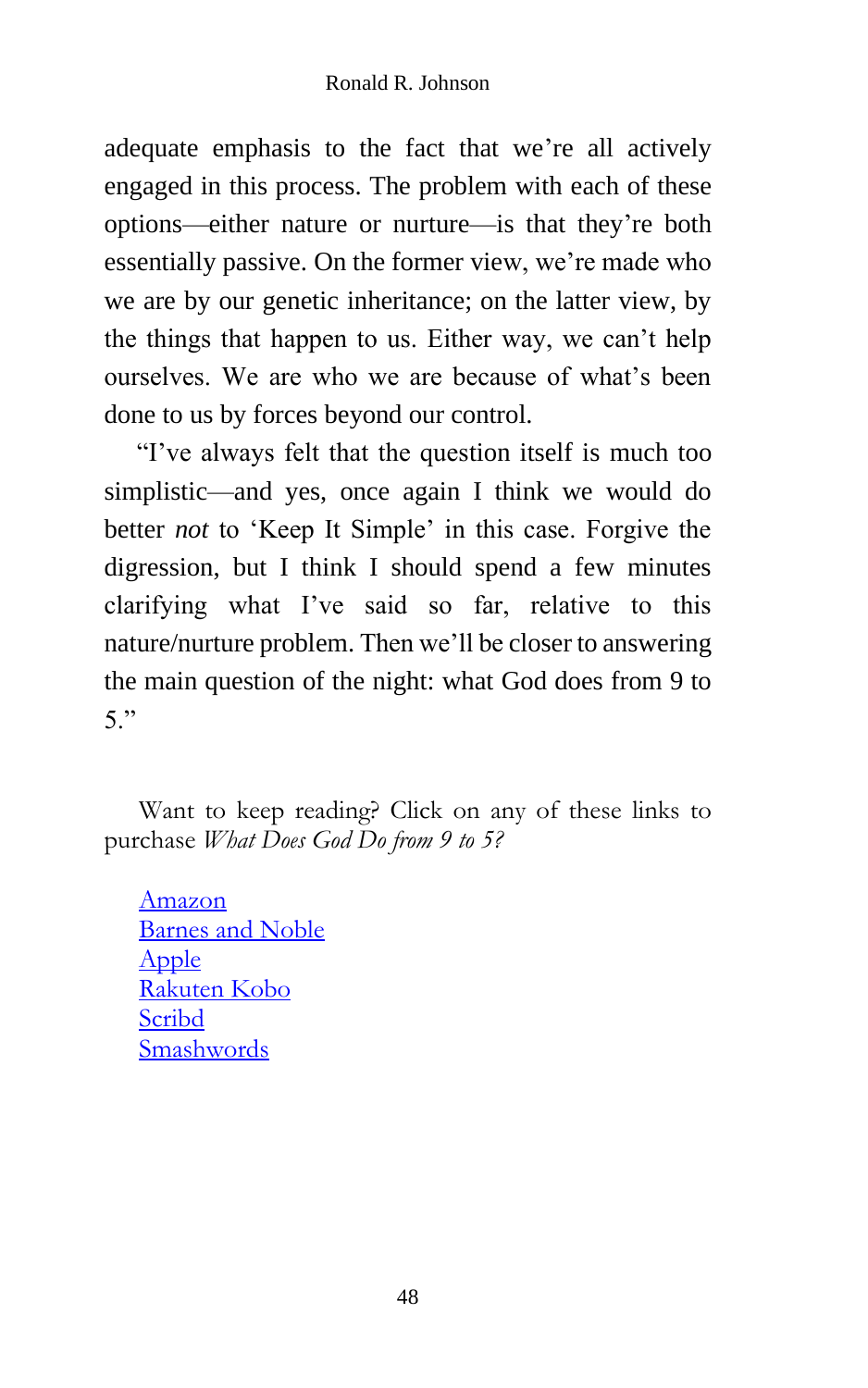## INDEX

#### **A**

Accounting, *73*–*75*, *119* Advertising, *119* Argument from Design, and what it implies about God's relation to the physical sciences, *27* Authority granted by corporate entities to individuals and *vice versa*, *139*–*40* Authority of manager challenged by subordinates, *171*–*72*

#### **B**

Bees, *52* Bill collector's story, *180*–*82* Biology, *27*

Body of Christ. *See* Church as body of Christ in the world Bridwell, Norman. *See* Clifford the Big Red Dog

## **C**

Chemistry, *22*, *27* Christian Socialism, *7*–*10*, *14*, *77*, *145*–*46* Church as an institution, *5*–*7*, *14*, *25*, *154*–*55* Church as body of Christ in the world, *155* Civil Rights Act of 1964, *128*–*29* Clifford the Big Red Dog, *13*–*14*, *25*, *31*–*32*, *35*, *82*, *85*, *177*–*78* Complexity, importance of, *45*–*46*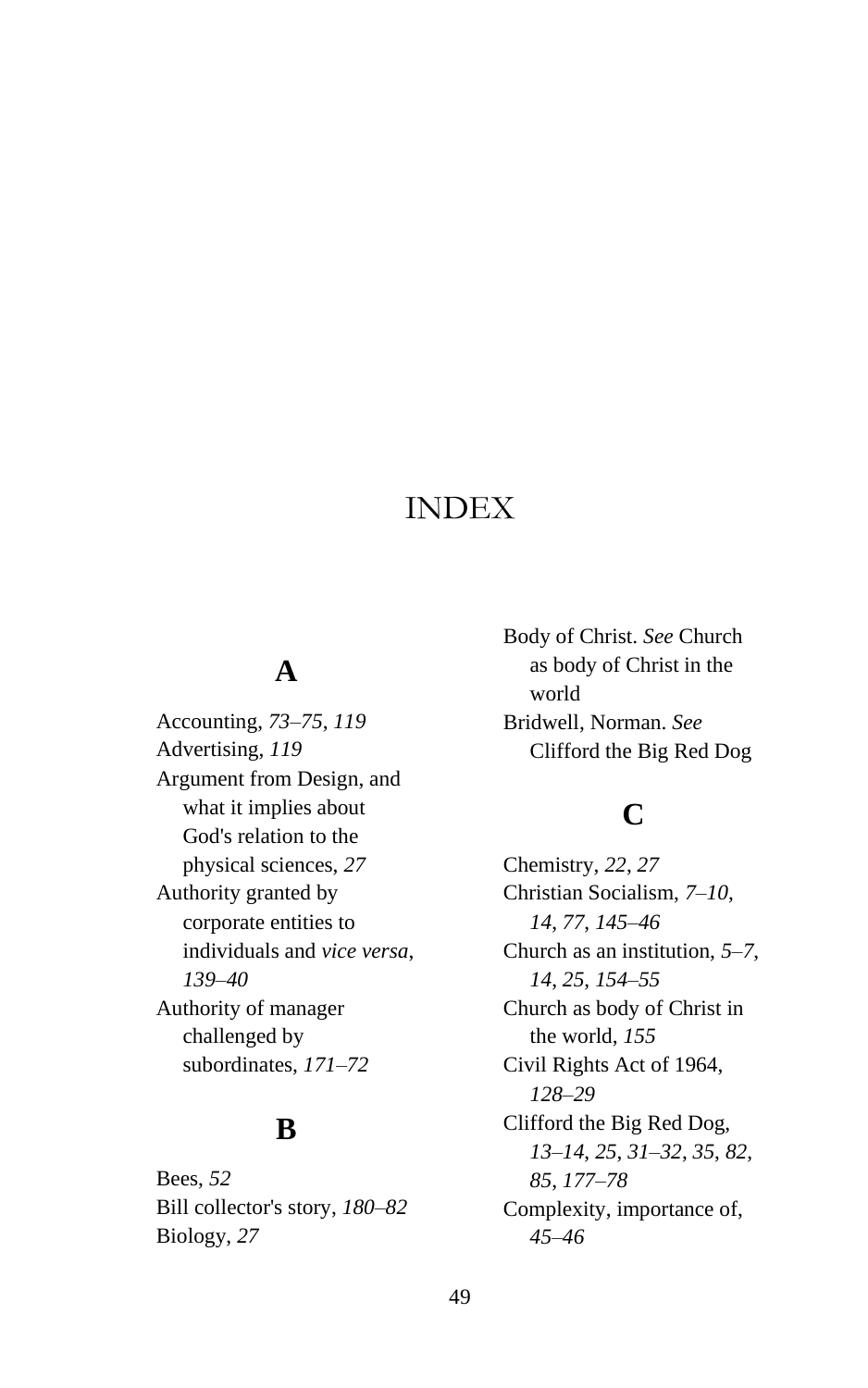#### Ronald R. Johnson

Corporate entities, existence of, *102*–*12*, *114*, *115*, *126*–*27*, *145* Cost accounting. *See* Accounting Curse. *See* Work as cursed *Customer Service and the Imitation of Christ*, *142*– *44*

## **D**

Dangerfield, Rodney, *27*–*28* Design, Argument from. *See* Argument from Design Discernment, *182*

#### **E**

Economics, *135*, *147*–*48* Enlightenment, *134* Environments, variety of, *51*– *52* Equal Employment Opportunities, *129* Ethics in the workplace, *20*– *23*, *25*, *80*–*81*, *129*–*30*, *133*–*34* Evangelism, *1*–*3*, *14*, *18*–*20*, *79*–*80*, *184*–*85*

#### **F**

Faraday, Michael, *132*

#### **G**

Galison, Peter. *See How Experiments End*

Garden of Eden. *See* Work as cursed Geoscience, *27* God As communicator, *69*–*71*, *82*–*83*, *85*–*88*, *140*–*41*, *149*, *151*, *173*–*74*, *176*– *77*, *178*–*80*, *180*–*82* As manager, *15*–*16*, *26*, *160*–*64* As observer. *See* Magical Observation Booth As personal, *15*–*16*, *85*, *160*, *169* Influence of within the story, 71–76, *83*, *146*, *167*, *169* God's interest in... Bill collecting, *180*–*82* Company policies and procedures, *171*–*76* Customer service call centers, *142*–*44* Education, *21*, *178* Engineering, *20*–*21* Law, *21* Management-union cooperation, *183* Medicine, *21*–*22* Office organization, *176*– *77* Professionalism, *133*–*34* Sales, *178*–*80* Scientific discovery, *130*– *33* Government regulation, *119*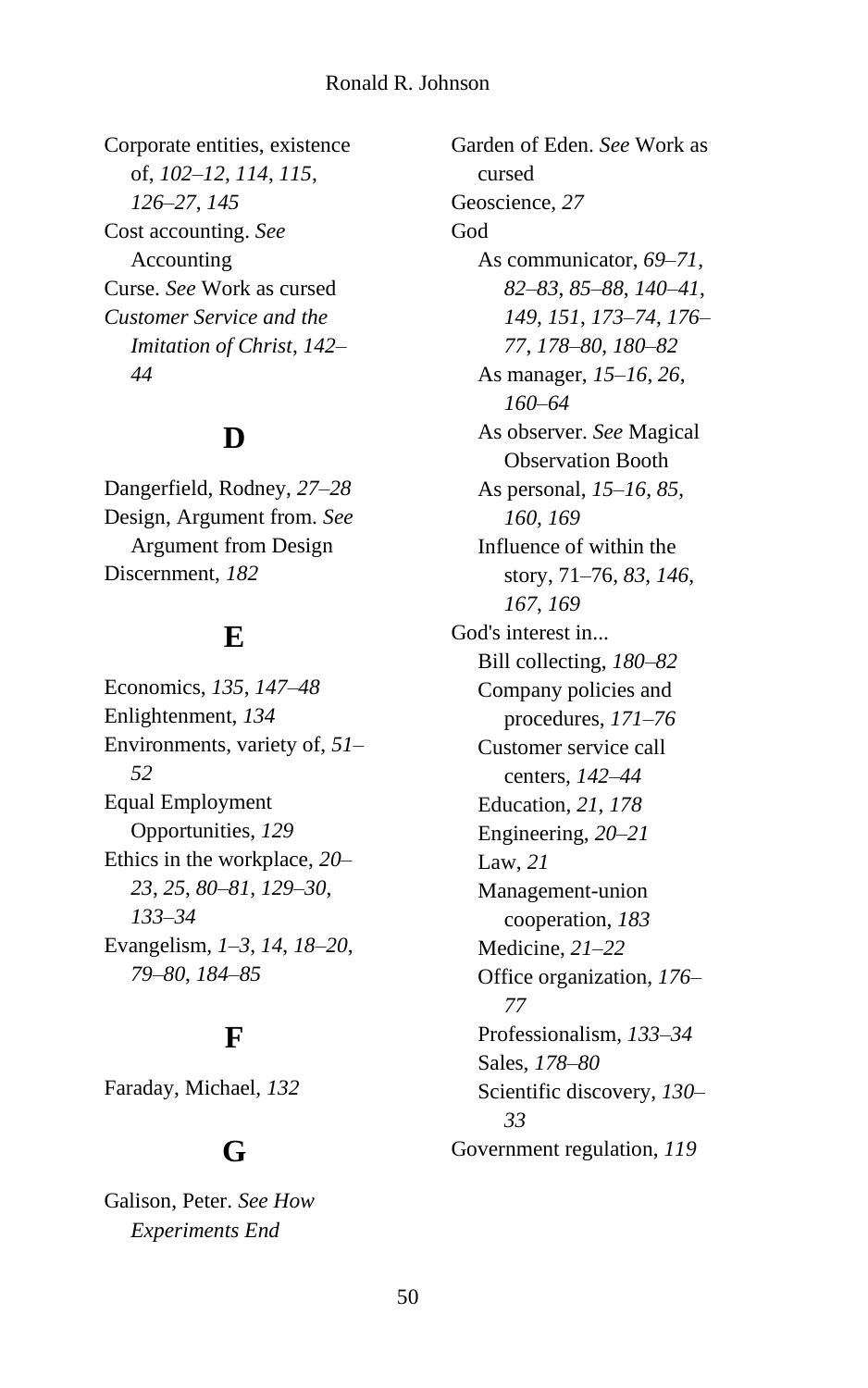# **H**

Harvey, William, *135* History books, compared to the Story of Life, *121 How Experiments End*, *130*– *31*

# **I**

Idea of Progress. *See* Progress, Idea of Individual vs social perspective, *82*, *83*–*84*, *89*, *90*–*91*

## **K**

Kepler, Johannes, *132* Kingdom of God, *127*–*28*, *131*, *133*, *134*, *136*–*37*, *141*, *148*, *151*

# **L**

Liberation Theology, 7–10, 14, *77*, *145*–*46* Life as a story. *See* Story of Life

## **M**

Magical Observation Booth, *32*–*36*, *66*–*68*, *69*, *81*, *86*– *87*, *114*–*24* Manual writer's story, *171*– *76* Meditation at work, *23 Moral Man and Immoral* 

*Society*. *See* Niebuhr, Reinhold

#### **N**

National history, *125* Nature vs Nurture, *47*–*48*, *49*–*54*, *166* Newton, Isaac, *132*, *135* Niebuhr, Reinhold, *152*–*54*

#### **O**

Overwhelmed worker's story, *176*–*77*

## **P**

Perfectability of Man. *See* Progress, Idea of PET Milk Company, history of, *97*–*101* Phillips, J.B., *94* Physics, *27*, *130*, *135* Power and authority within organizations, *138*–*42 Power, A New Social Analysis*. *See* Russell, Bertrand Practicing the Presence, *23*– *25*, *81* Professionalism, *133*–*34* Profit Motive, *96*, *98*, *100*– *101* Progress, Idea of, *134*–*37*, *166*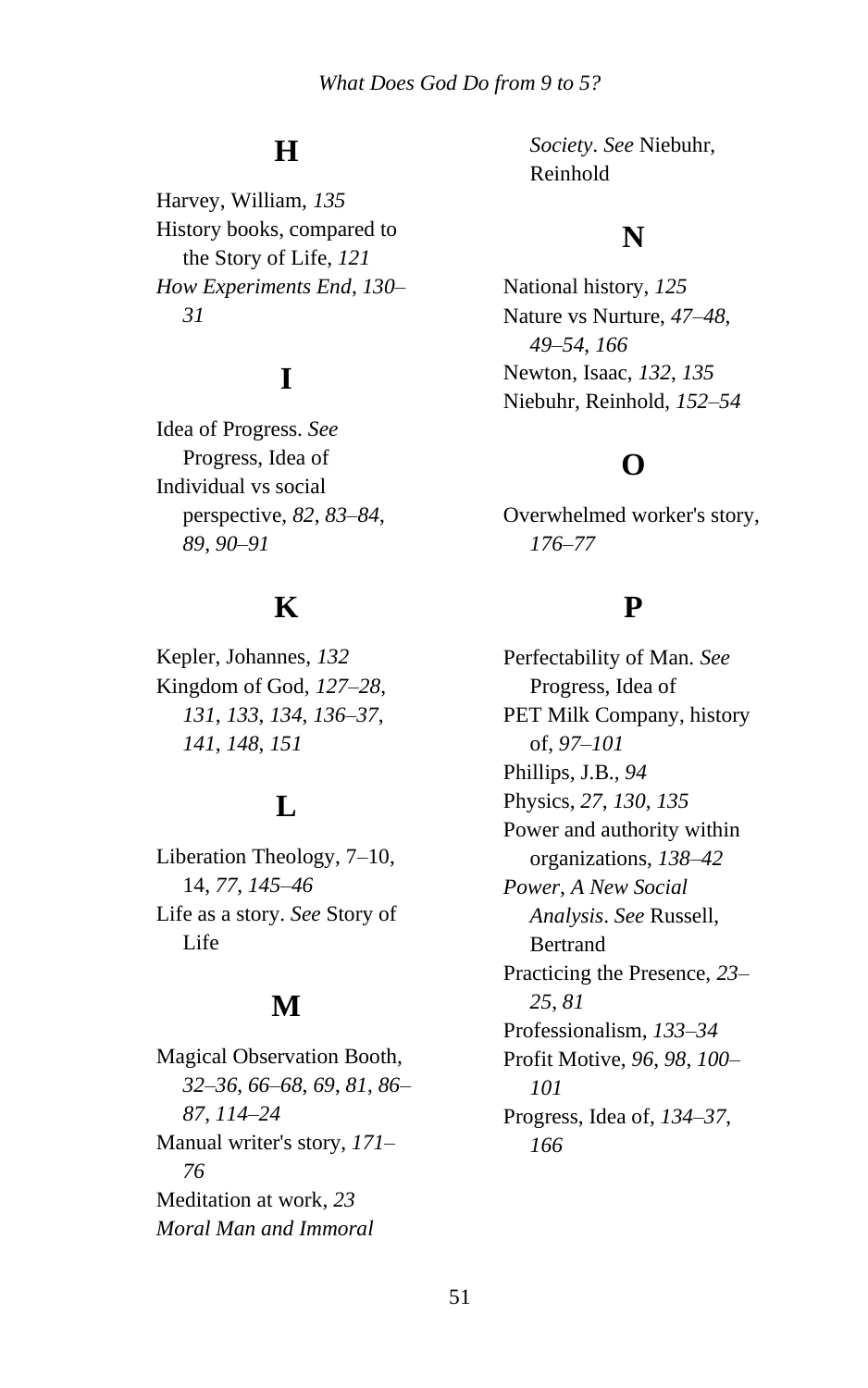# **Q**

Quest for knowledge, *130*

#### **R**

Russell, Bertrand, *138*–*39*, *142*, *153*

#### **S**

Salesman's story, *178*–*80* Scientific discovery, *130*, *131* Serving others through our work, *76*–*78* Shakespeare, William, *47* Smith, Adam, *135* Story of Life Difficulty of discerning lessons to be learned, 58–59 Molding us into God's people, *127* Our life as a people Cities, *122*–*23* Competition, *118* Corporate projects, beginning phases, *100*–*101*, *116*–*17* Nations, *124* Our lives as individuals

Changes in outlook during adulthood, *43*–*45* How personality flaws develop, *55*–*56* Learning to converse, *41*–*43* Learning to make decisions, *39*–*41* Learning to navigate, *38*–*39* **Overcoming** personality flaws, *60*, *62*–*65* Power, distribution within groups, *140*–*42* Who we are is the result of story so far, *37*, *46*, *53*, *60*, *121*, *123*–*24*, *124*, *125*, *131*

#### **W**

Work as cursed, *19*, *160*–*61* Workplaces, variety of, *33*– *34*

#### **Y**

*Your God Is Too Small*. *See* Phillips, J.B.